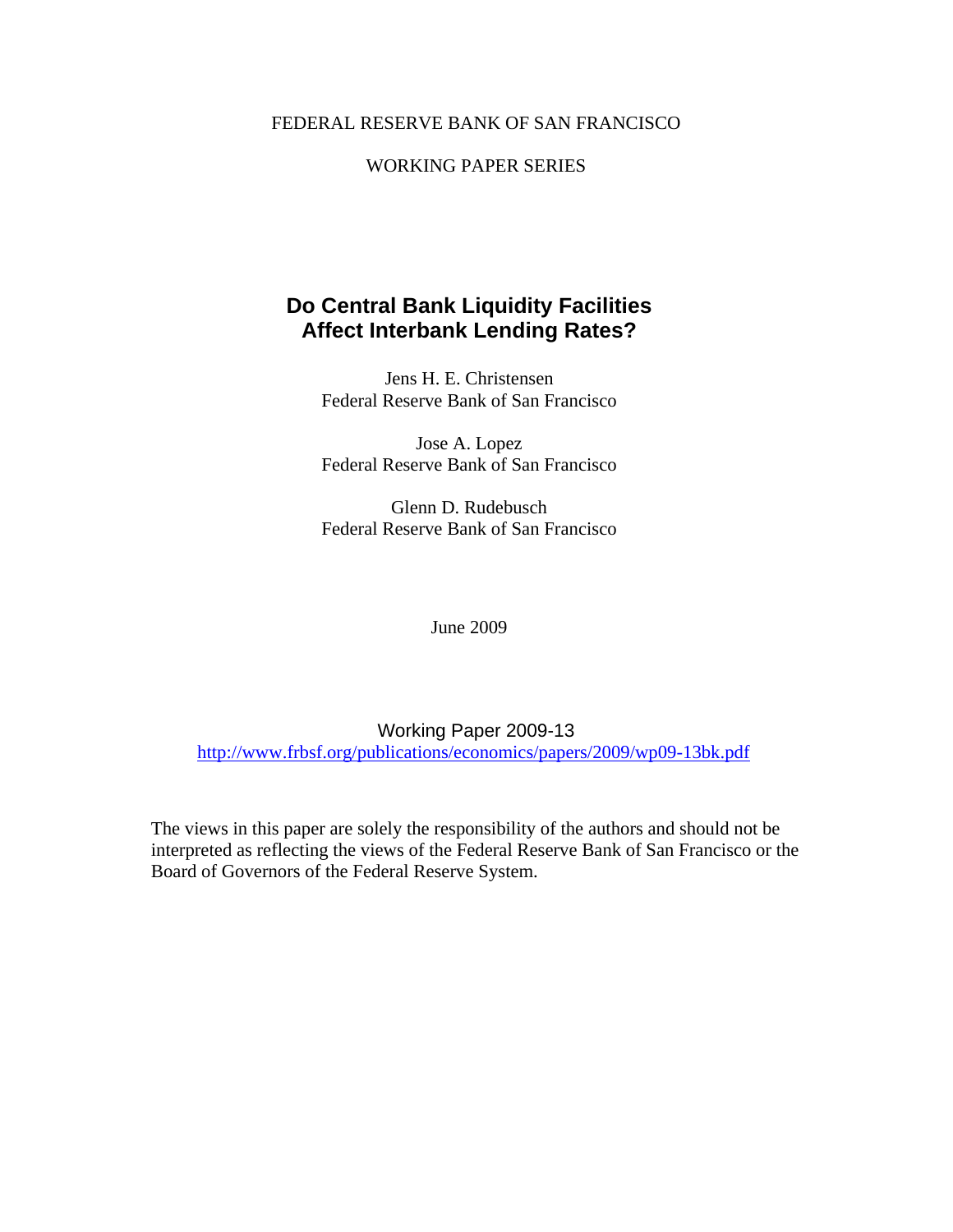# Do Central Bank Liquidity Facilities Affect Interbank Lending Rates?

Jens H. E. Christensen

Jose A. Lopez

Glenn D. Rudebusch

Federal Reserve Bank of San Francisco 101 Market Street San Francisco, CA 94105

#### Abstract

In response to the global financial crisis that started in August 2007, central banks provided extraordinary amounts of liquidity to the financial system. To investigate the effect of central bank liquidity facilities on term interbank lending rates, we estimate a six-factor arbitrage-free model of U.S. Treasury yields, financial corporate bond yields, and term interbank rates. This model can account for fluctuations in the term structure of credit risk and liquidity risk. A significant shift in model estimates after the announcement of the liquidity facilities suggests that these central bank actions did help lower the liquidity premium in term interbank rates.

We thank conference participants at the Federal Reserve Bank of New York, the Federal Deposit Insurance Corporation, the Board of Governors of the Federal Reserve System, the Bank of England, Köc University, and the Federal Reserve Bank of San Francisco—and especially, Pierre Collin-Dufresne and Simon Potter—for helpful comments. The views in this paper are solely the responsibility of the authors and should not be interpreted as reflecting the views of the Federal Reserve Bank of San Francisco or the Board of Governors of the Federal Reserve System.

Draft date: June 2, 2009.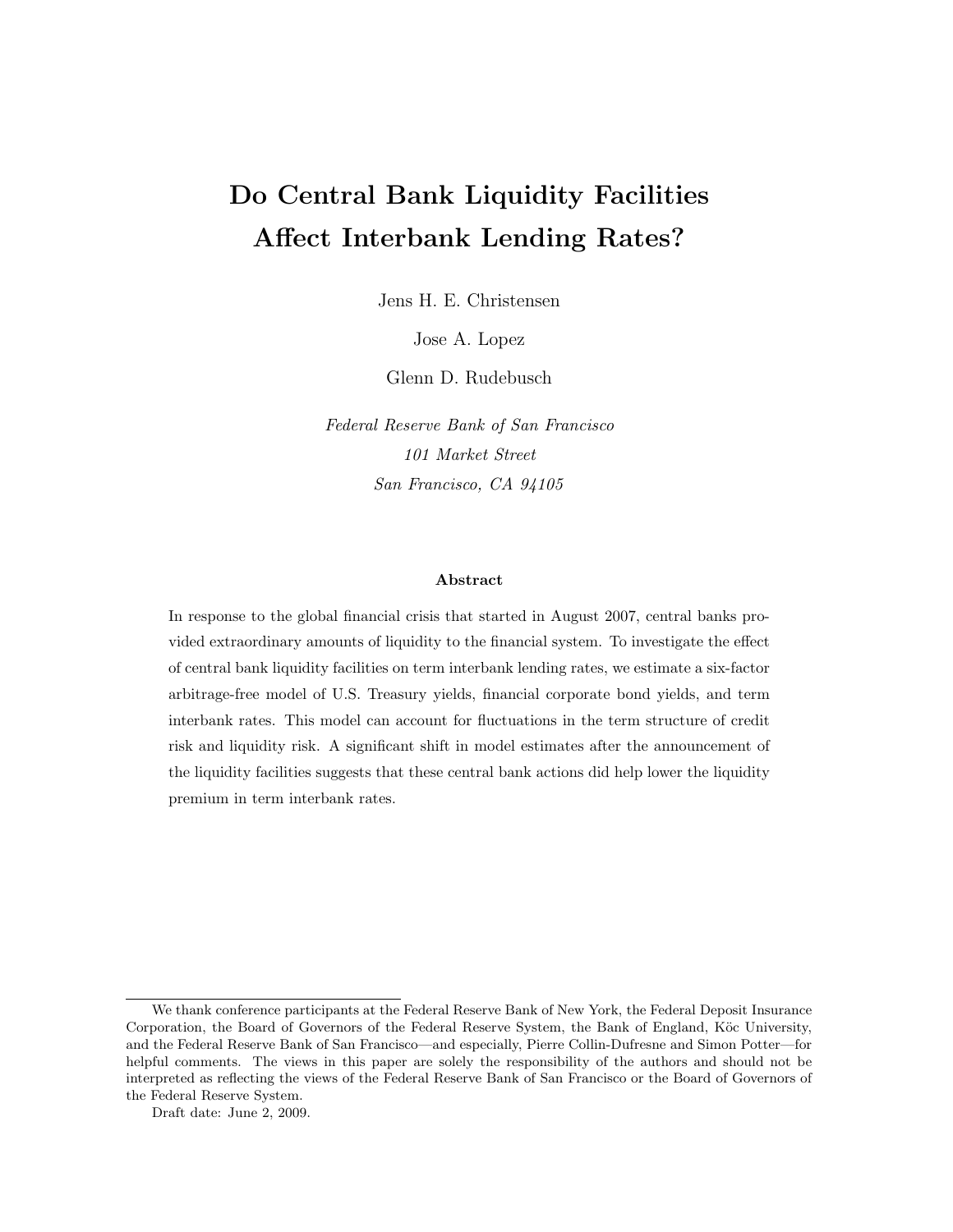## 1 Introduction

In early August 2007, amidst declining prices and credit ratings for U.S. mortgage-backed securities and other forms of structured credit, international money markets came under severe stress. Short-term funding rates in the interbank market rose sharply relative to yields on comparable-maturity government securities. For example, the three-month U.S. dollar London interbank offered rate (LIBOR) jumped from only 20 basis points higher than the three-month U.S. Treasury yield during the first seven months of 2007 to over 110 basis points higher during the final five months of the year. This enlarged spread was also remarkable for persisting into 2008.

LIBOR rates are widely used as reference rates in financial instruments, including derivatives contracts, variable-rate home mortgages, and corporate notes, so their unusually high levels in 2007 and 2008 appeared likely to have widespread adverse financial and macroeconomic repercussions.<sup>1</sup> To limit these adverse effects, central banks around the world established an extraordinary set of lending facilities that were intended to increase financial market liquidity and ease strains in term interbank funding markets, especially at maturities of a few months or more. Monetary policy operations typically focus on an overnight or very short-term interbank lending rate. However, on December 12, 2007, the Bank of Canada, the Bank of England, the European Central Bank (ECB), the Federal Reserve, and the Swiss National Bank jointly announced a set of measures designed to address elevated pressures in term funding markets. These measures included foreign exchange swap lines established between the Federal Reserve and the ECB and the Swiss National Bank to provide U.S. dollar funding in Europe. The Federal Reserve also announced a new Term Auction Facility, or TAF, to provide depository institutions with a source of term funding. The TAF term loans were secured with various forms of collateral and distributed through an auction.

The TAF and similar term lending facilities by other central banks were not monetary policy actions as traditionally defined.<sup>2</sup> Instead, these central bank actions were meant to improve the distribution of reserves and liquidity by targeting a narrow market-specific funding problem. The press release introducing the TAF described its purpose in this way: "By allowing the Federal Reserve to inject term funds through a broader range of counterparties and against a broader range of collateral than open market operations, this facility could help

 $1<sup>1</sup>$ As a convenient redundancy, we follow the literature in referring to "LIBOR rates."

<sup>&</sup>lt;sup>2</sup>The Federal Reserve, in its normal operations, tries to hit a daily target for the federal funds rate, which is the overnight interest rate for interbank lending of bank reserves. The central bank liquidity facilities were not intended to alter the current level or the expected future path for the funds rate or the overall level of bank reserves (i.e., the term lending was sterilized by sales of Treasury securities).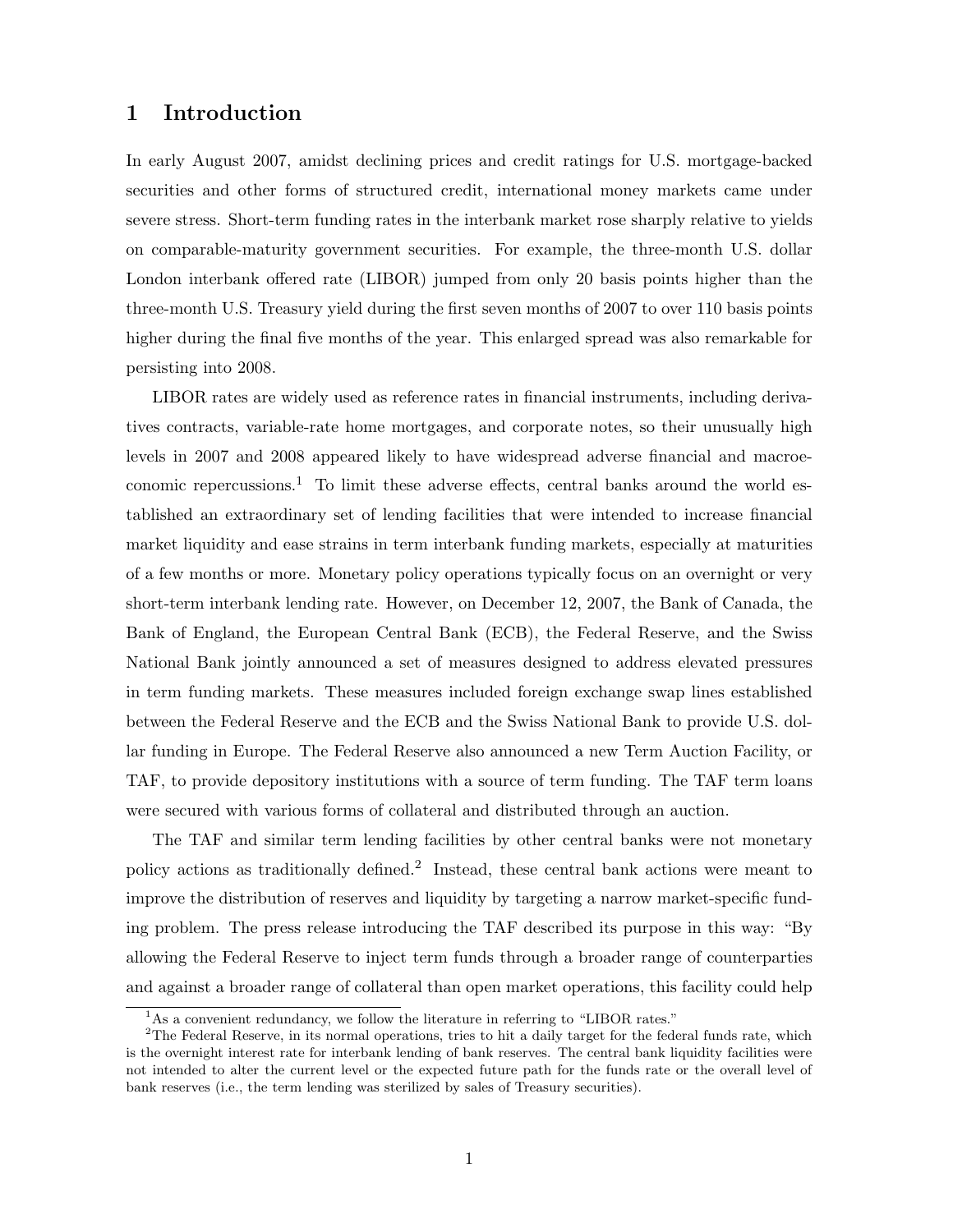promote the efficient dissemination of liquidity when the unsecured interbank markets are under stress." (Federal Reserve Board, December 12, 2007).

This paper assesses the effect of the establishment of these extraordinary central bank liquidity facilities on the interbank lending market and, in particular, on term LIBOR spreads over Treasury yields. In theory, the provision of central bank liquidity could lower the liquidity premium on interbank debt through a variety of channels. On the supply side, banks that have a greater assurance of meeting their own unforseen liquidity needs over time should be more willing to extend term loans to other banks. In addition, creditors should also be more willing to provide funding to banks that have easy and dependable access to funds, since there is a greater reassurance of timely repayment. On the demand side, with a central bank liquidity backstop, banks should be less inclined to borrow from other banks to satisfy any precautionary demand for liquid funds because their future idiosyncratic demands for liquidity over time can be met via the backstop. However, assessing the relative importance of these channels is difficult. Furthermore, judging the efficacy of central bank liquidity facilities in lowering the liquidity premium is complicated because LIBOR rates, which are for unsecured bank deposits, also include a credit risk premium for the possibility that the borrowing bank may default. The elevated LIBOR spreads during the financial crisis likely reflected both higher credit risk and liquidity premiums, so any assessment of the effect of the recent extraordinary central bank liquidity provision must also control for fluctuations in bank credit risk.

To analyze the effectiveness of the central bank liquidity facilities in reducing interbank lending pressures, we use a multifactor arbitrage-free (AF) representation of the term structure of interest rates and bank credit risk. Specifically, we estimate an affine arbitrage-free term structure representation of U.S. Treasury yields, the yields on bonds issued by financial institutions, and term LIBOR rates using weekly data from 1995 to midyear 2008. For tractability, the model uses the arbitrage-free Nelson-Siegel (AFNS) structure. Christensen, Diebold, and Rudebusch (CDR, 2007) show that a three-factor AFNS model fits and forecasts the Treasury yield curve very well and avoids many of the estimation difficulties encountered with unrestricted AF latent factor models. In this paper, we incorporate three additional factors: two factors that capture bank debt risk dynamics, as in Christensen and Lopez (2008), and a third factor specific to LIBOR rates. The resulting six-factor representation provides arbitrage-free joint pricing of Treasury yields, financial corporate bond yields, and LIBOR rates. This structure allows us to decompose movements in LIBOR rates into changes in bank debt risk premiums and changes in a factor specific to the interbank market that includes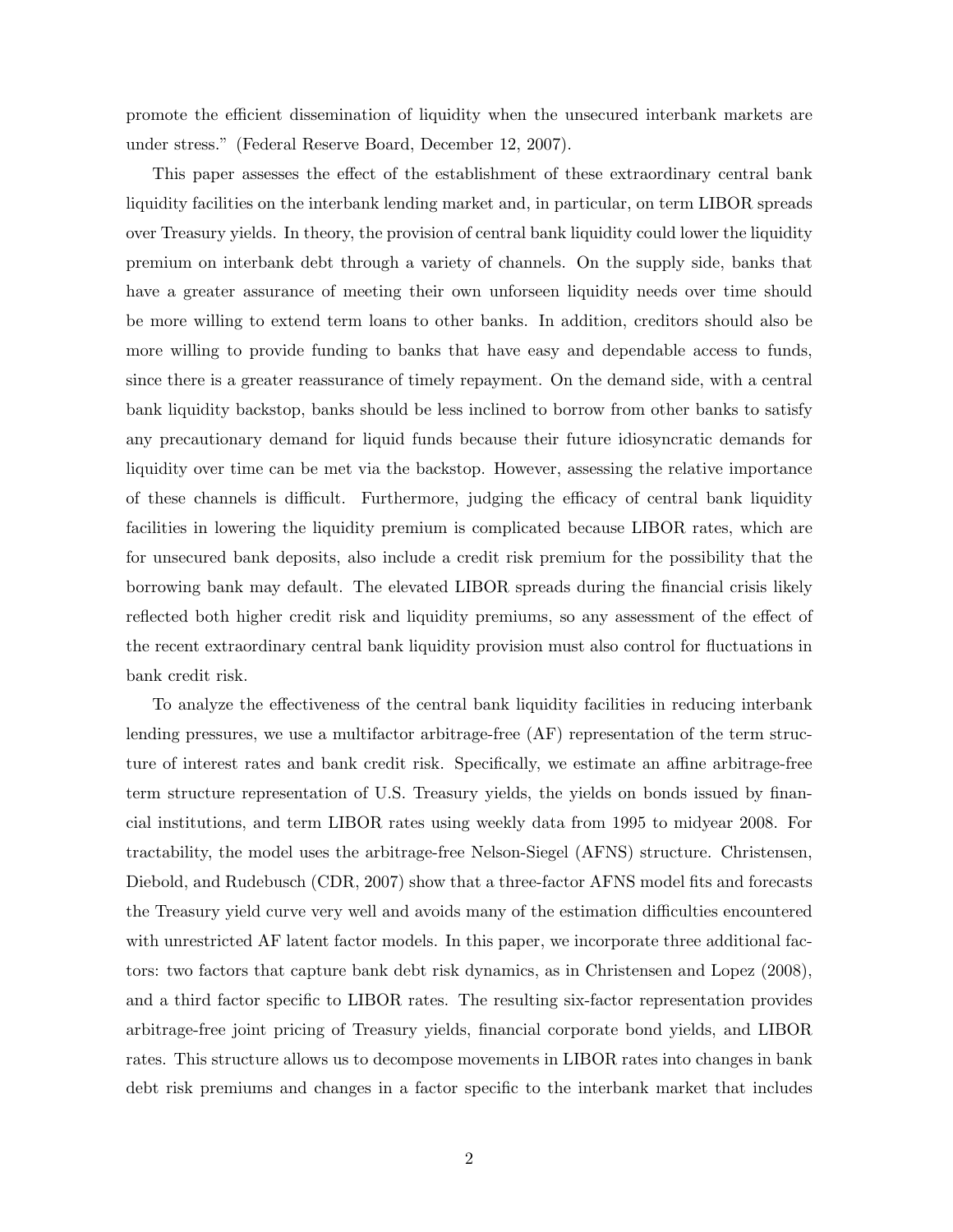a liquidity premium. We can also conduct hypothesis testing and counterfactual analysis related to the introduction of the central bank liquidity facilities.

Our results support the view that the central bank liquidity facilities established in December 2007 helped lower LIBOR rates. Specifically, the parameters governing the term LIBOR factor within the model are shown to change after the introduction of the liquidity facilities. The hypothesis of constant parameters is overwhelmingly rejected, suggesting that the behavior of this factor, and thus of the LIBOR market, was directly affected by the introduction of central bank liquidity facilities. To quantify this effect, we use the model to construct a counterfactual path for the 3-month LIBOR rate by assuming that the LIBOR-specific factor remained constant at its historical average after the introduction of the liquidity facilities. Our analysis suggests that the counterfactual 3-month LIBOR rate averaged significantly higher—on the order of 70 basis points higher—than the observed rate from December 2007 through the middle of 2008. Figure 1 shows the difference between the observed three-month LIBOR rate and our model-implied counterfactual path for that rate during this period. From the start of the financial crisis—which was triggered by an August 9, 2007, announcement by the French bank BNP Paribas—until the TAF and swap joint central bank announcement in mid-December 2007, the observed LIBOR rate averaged 8 basis points higher that the counterfactual rate. Such signs of distress in the interbank market helped spur the announcement of the central bank liquidity facilities. After that announcement, the difference between the observed three-month LIBOR rate and the counterfactual rate quickly turned negative and reached approximately -75 basis points, where it stayed for the remainder of our sample. This result suggests that if the central bank liquidity facilities had not been created, the 3-month LIBOR rate would have been substantially higher.

There are two recent research literatures particularly relevant to our analysis. First, in terms of methodology, our empirical model is similar to earlier factor models of LIBOR rates, notably Collin-Dufresne and Solnik (2001) and Feldhütter and Lando (2008). Feldhütter and Lando (2008), for example, incorporate a LIBOR rate in a six-factor arbitrage-free model of Treasury, swap, and corporate yields. They use two factors to describe Treasury yields, two factors for the credit spreads of financial corporate bonds, one factor for LIBOR rates, and one factor for swap rates—with all factors assumed to be independent. Although similar, our six-factor model allows for complete dynamic interactions among the various factors and includes a broader range of maturities in the estimation. A second relevant literature, of course, is the burgeoning analysis of the recent financial crisis. Notably, with respect to the interbank market, Taylor and Williams (2009), McAndrews, Sarkar, and Wang (2008) and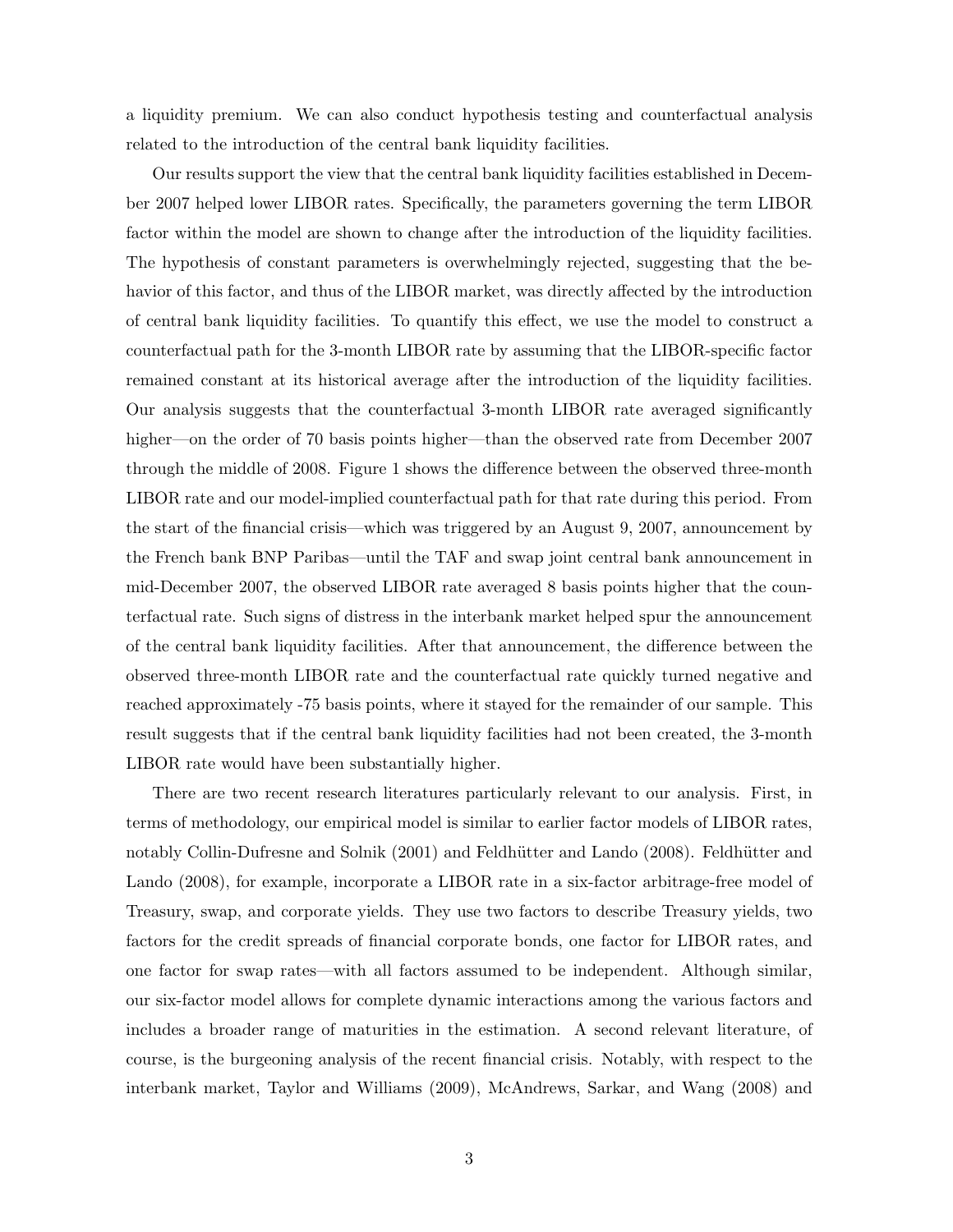

Figure 1: Difference Between the Three-Month LIBOR Rate and Counterfactual. This figure shows the observed three-month LIBOR rate minus the model-implied counterfactual path generated by fixing the LIBOR-specific factor at its historical average prior to December 14, 2007, in effect neutralizing the idiosyncratic effects in the LIBOR market. The illustrated period starts at the beginning of 2007, while the model estimation sample covers the period from January 6, 1995 to July 25, 2008.

Wu (2009) examine the effect of central bank liquidity facilities on the liquidity premium in LIBOR by controlling for movements in credit risk as measured by credit default swap prices for the borrowing banks in standard simple event-study regressions.<sup>3</sup> Unfortunately, based on only small differences in the specifications of their regressions, these studies disagree about the effectiveness of the central bank actions; therefore, we employ a very different methodology that provides a complete accounting of the dynamics of credit and liquidity risk.

The remainder of the paper is structured as follows. The next section presents our data and details the structure of our empirical six-factor arbitrage-free term structure model. Section 3 presents our estimation method and model estimates, and Section 4 focuses on the financial crisis that started in August 2007. It describes the central bank liquidity facilities established

<sup>&</sup>lt;sup>3</sup>There are also recent related theoretical analysis of liquidity in the interbank lending market, as described in Allen, Carletti, and Gale (2009).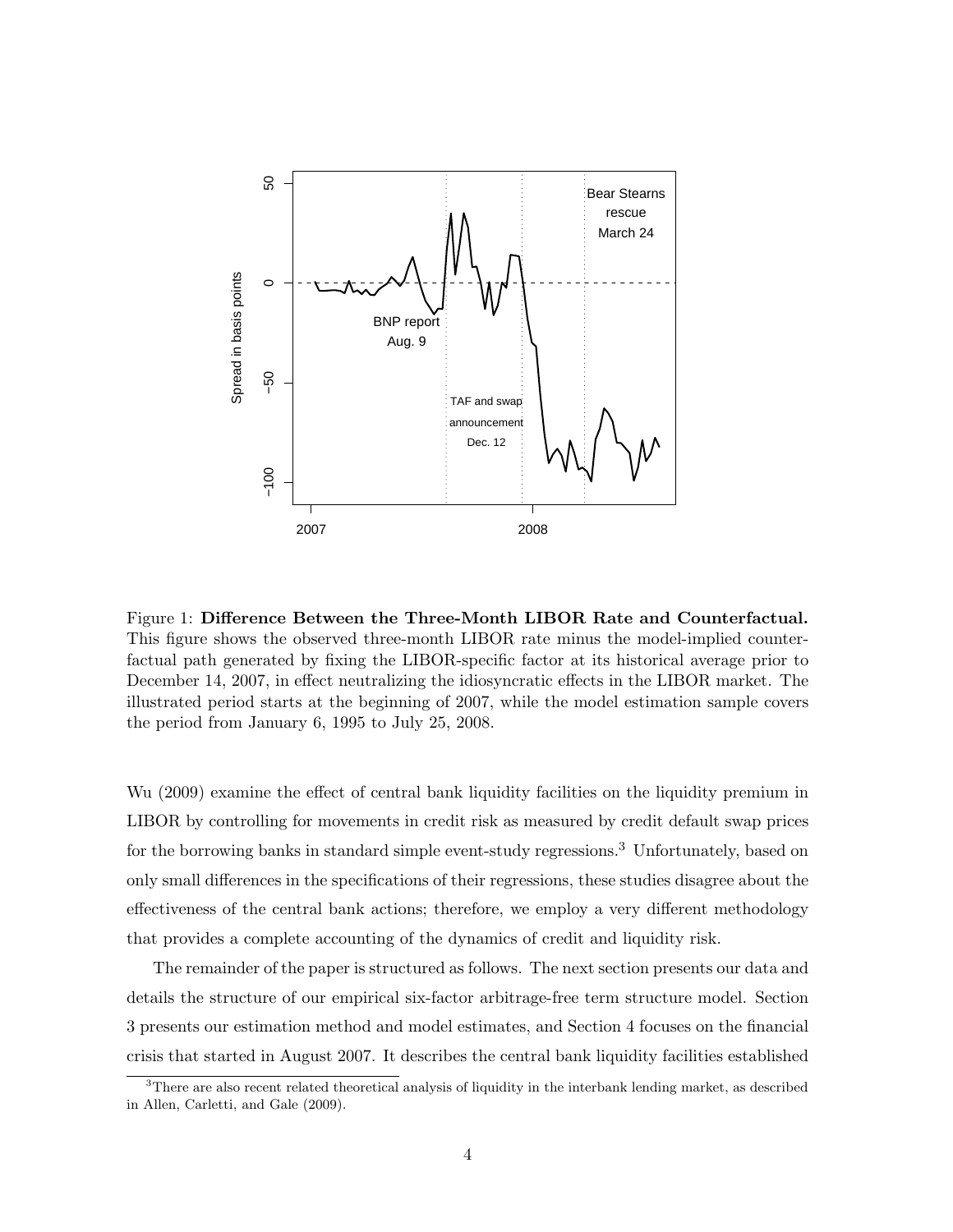and the subsequent interest rate movements through the lens of our estimated model. Various interpretations of our results are considered. Section 6 concludes.

## 2 An Empirical Model of Treasury, Bank, and LIBOR Yields

In this section, we describe the data from the three financial markets of interest to our analysis and introduce an affine arbitrage-free joint model of Treasury yields, financial bond yields, and LIBOR rates.

#### 2.1 Three Financial Markets

Treasury securities, bank bonds, and interbank term lending contracts are closely related debt instruments but differ in their relative amounts of credit and liquidity risk. Treasury securities are generally considered to be free from credit risk and are the most liquid debt instruments available. In our empirical work, we use 708 weekly observations (Fridays) from January 6, 1995, to July 25, 2008 on zero-coupon Treasury yields with maturities of 3, 6, 12, 24, 36, 60, 84, and 120 months, as described by Gürkaynak, Sack and Wright  $(2007).<sup>4</sup>$  Prices for unsecured lending of U.S. dollars at various maturities between banks are given by LIBOR rates, which are determined each business morning by a British Bankers' Association (BBA) survey of a panel of 16 large banks.<sup>5</sup> In the credit risk literature (e.g., Collin-Dufresne and Solnik 2001), LIBOR rates are often considered on par with AA-rated corporate bond rates since the BBA survey panel of banks is reviewed and revised as necessary to maintain high credit quality. Our LIBOR data consist of the 3-, 6-, and 12-month maturities.<sup>6</sup>

Figure 2 illustrates the spread of the three-month LIBOR rate over the three-month Treasury yield. Both the size and duration of this elevated spread in 2007 and 2008 clearly stand out as exceptional. A key date is August 9, 2007, which marks the start of the turmoil in financial markets and the jump in LIBOR rates. An important trigger for the financial

<sup>&</sup>lt;sup>4</sup>We limit our sample to the first year of the financial crisis for two reasons. During this period, the Fed's liquidity operations were being sterilized, so they altered the composition and not the size of the Fed's balance sheet. Also, after the end of our sample, there were additional policy actions, such as government insurance for bank debt and interbank loans, that have potentially significant implications for bank credit and liquidity risk but do not involve direct injections of liquidity. Therefore, our limited sample allows us to get a clean reading on just the effect of liquidity facilities.

<sup>&</sup>lt;sup>5</sup>The BBA discards the four highest and four lowest quotes and takes the average of the remaining eight quotes, which becomes the LIBOR rate for that specific term deposit on that day. Currently, the banks in the U.S. dollar LIBOR panel include: Bank of America, Bank of Tokyo-Mitsubishi UFJ Ltd, Barclays Bank plc, Citibank NA, Credit Suisse, Deutsche Bank AG, HBOS, HSBC, JP Morgan Chase, Lloyds TSB Bank plc, Rabobank, Royal Bank of Canada, The Norinchukin Bank, The Royal Bank of Scotland Group, UBS AG, and West LB AG.

 ${}^{6}$ Appendix 1 describes the conversion of the quoted LIBOR rates into continuously compounded yields.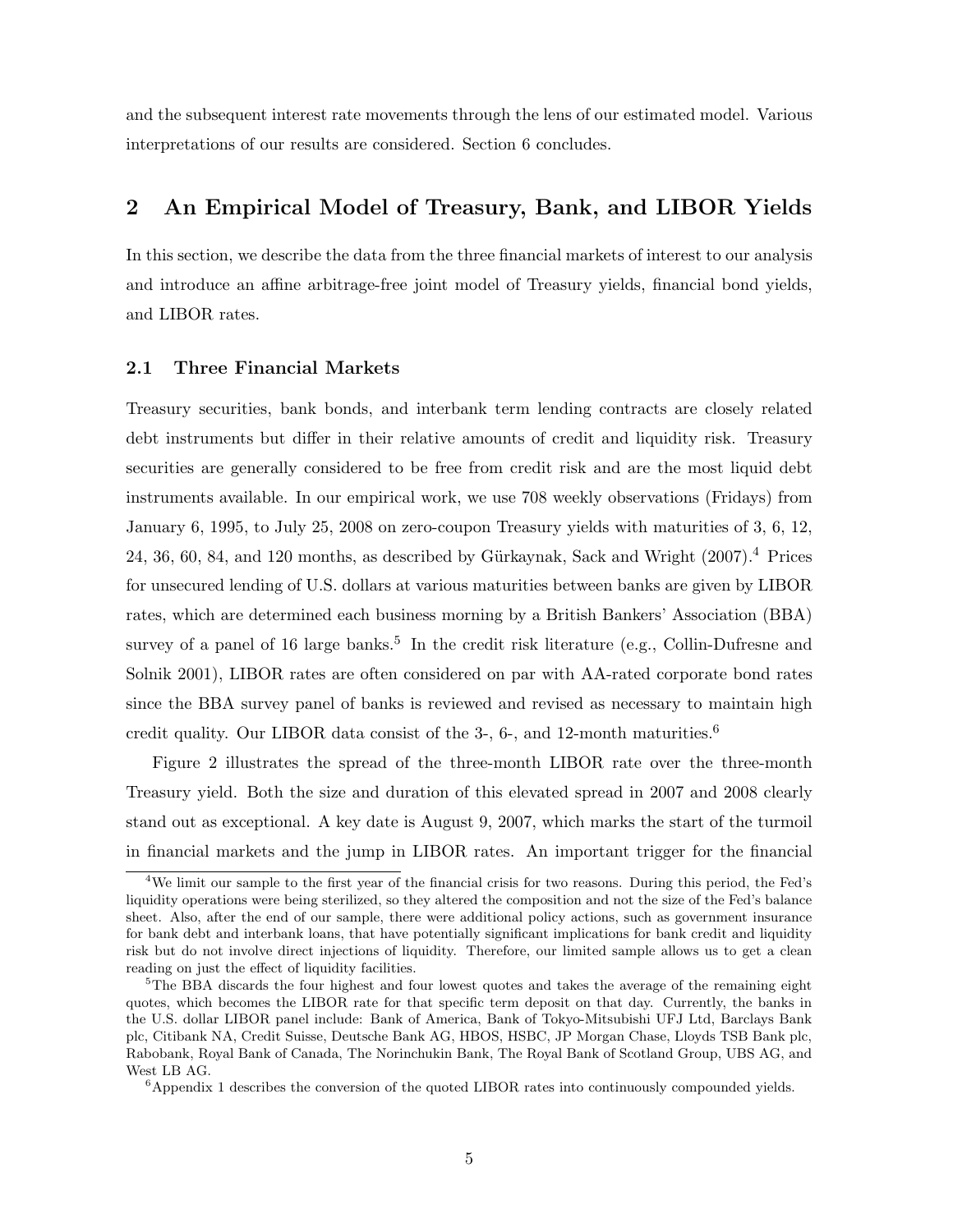

Figure 2: Spread of Three-Month LIBOR rate over the Treasury Yield. This figure shows the weekly spread of the three-month LIBOR rate over the three-month Treasury bond yield from January 6, 1995 to July 25, 2008.

crisis and the tightening of the money markets was the announcement by the French bank BNP Paribas that it would suspend redemptions from three of its investment funds.<sup>7</sup> The mean spread in our sample prior to August 10, 2007, is about 25 basis points, while after that date, the mean spread is 98 basis points.<sup>8</sup> Fluctuations in the LIBOR-Treasury spread are commonly attributed to movements in credit and liquidity risk premiums.<sup>9</sup> The credit risk premium compensates for the possibility that the borrowing bank will default. The

<sup>7</sup>The BNP Paribas press release stated that "the complete evaporation of liquidity in certain market segments of the U.S. securitization market has made it impossible to value certain assets fairly regardless of their quality or credit rating ... during these exceptional times, BNP Paribas has decided to temporarily suspend the calculation of the net asset value as well as subscriptions/redemptions."

<sup>&</sup>lt;sup>8</sup>Data on the LIBOR-Treasury spread and on a very similar spread, the well-known eurodollar to Treasury (or TED) yield spread, can be obtained earlier than the 1995 start of our estimation sample (which is determined by the availability of bank debt rates). Even in comparison to these earlier periods, the recent episode stands out as extraordinary.

<sup>9</sup>The LIBOR-Treasury spread is also affected by changes in the "convenience yield" for holding Treasury securities; therefore, Feldhütter and Lando (2008) and others use swap rates as an alternative riskless rate benchmark that is free from idiosyncratic Treasury movements. However, because we focus on the dynamic interactions between bank bond yields and LIBOR rates, the choice of the risk-free rate is not an issue for our analysis. Also note that seasonality issues, such as examined by Neely and Winters (2006), should not be an issue for our analysis since our LIBOR rates have maturities greater than one month.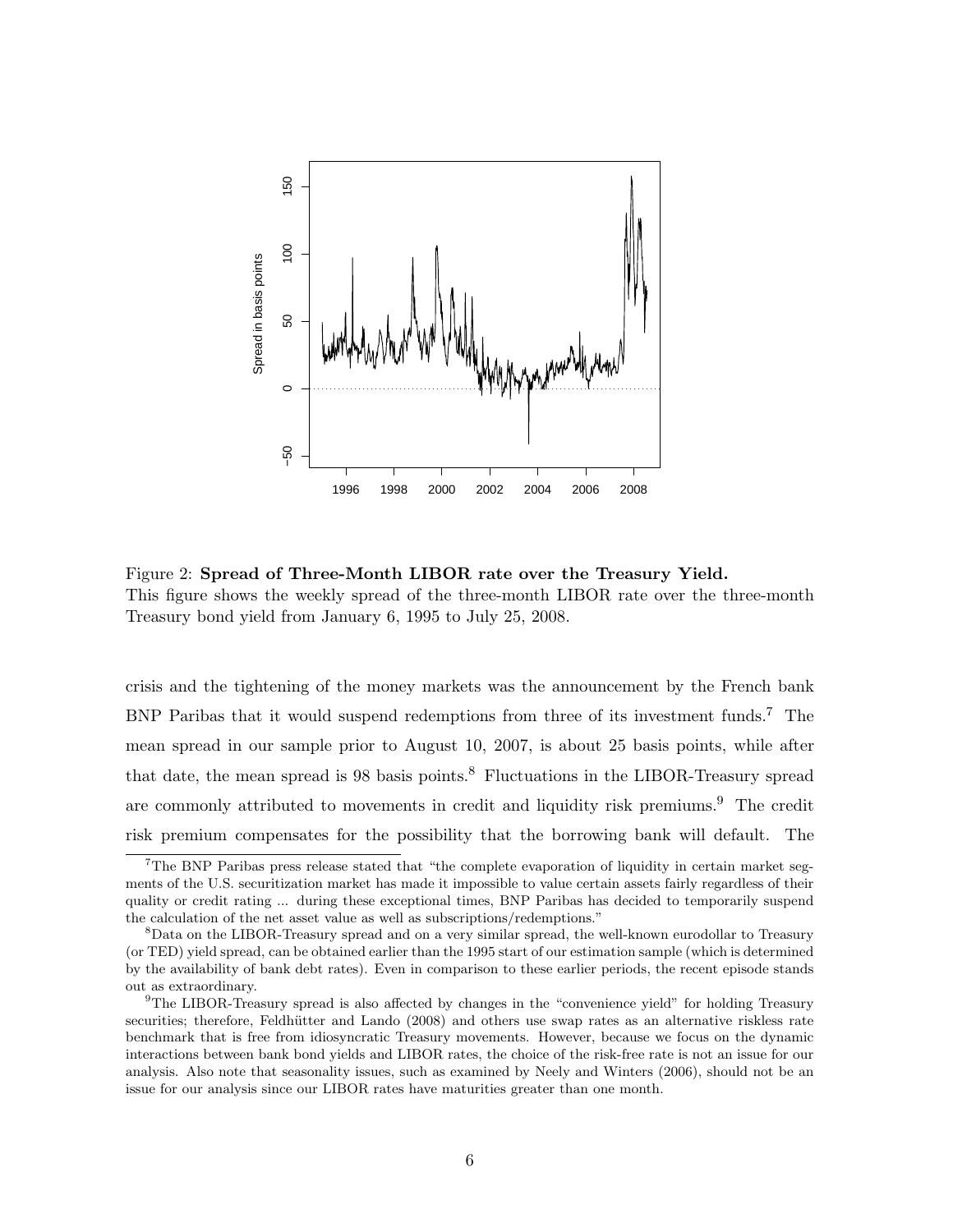liquidity risk premium is compensation for tying up funds in loans that—unlike liquid Treasury securities—cannot easily be unwound before the loan matures. Importantly, liquidity risk depends on the expected size of the idiosyncratic and aggregate liquidity shocks that effect both the lender and borrower.<sup>10</sup> Specifically, in the interbank market, borrowing and lending banks worry about their ability to obtain ready funds during the term of the loan, and each may desire a precautionary liquidity buffer.

To shed some light on the extent to which the jump in LIBOR rates represented an increase in liquidity risk or in credit risk, our empirical analysis compares these rates to yields on the unsecured bonds of U.S. financial institutions. We obtain zero-coupon yields on the bond debt of U.S. banks and financial corporations from Bloomberg at the eight Treasury maturities listed above. Our empirical model will estimate the amount of risk associated with this financial debt by pooling across five different categories: A-rated and AA-rated financial corporate debt, and BBB-, A-, and AA-rated bank debt.<sup>11</sup> Yields for the first four types of debt are available for our entire 1995-2008 sample, while yields on AA-rated bank debt are only available after August 2001. At comparable maturities, LIBOR rates and yields on AA-rated bank debt should be very close because both represent the cost of lending unsecured funds to similar institutions. Indeed, for much of our sample, these rates are almost identical. As shown in Figure 3, at a three-month maturity, the spread of the AA-rated bank debt yield over the LIBOR rate and the spread of the AA-rated financial corporate debt yield over the LIBOR rate are typically very close to zero. Furthermore, most deviations—say, in 2001 and 2002—were short-lived; therefore, financial bond debt and interbank loans appear to have had very similar credit and liquidity risk characteristics. Of course, there was a persistent and exceptional deviation that started at the end of 2007 during which the LIBOR fell below the yield on comparable financial corporate debt. We provide empirical evidence in Section 5 that the relatively low rate on interbank borrowing after December 12, 2007, reflected the extraordinary commitment by central banks to provide liquidity to the interbank market.

#### 2.2 Six-factor AFNS Model

In this subsection, we introduce a joint affine AF model of Treasury yields, financial bond yields, and LIBOR rates. Following Duffie and Kan (1996), affine AF term structure models have been very popular, especially because yields are convenient linear functions of underlying

<sup>&</sup>lt;sup>10</sup>The underlying liquidity risk is systemic in nature, as in Li, et al. (2009); that is, the borrowing or lending bank may be unable to sell sufficient quantities of assets in a timely manner and at a low cost, especially without a significant adverse effect on market prices.

 $11$ Appendix 1 describes the conversion of the reported interest rates into continuously compounded yields. For more information on the Bloomberg data, see Feldhütter and Lando (2008).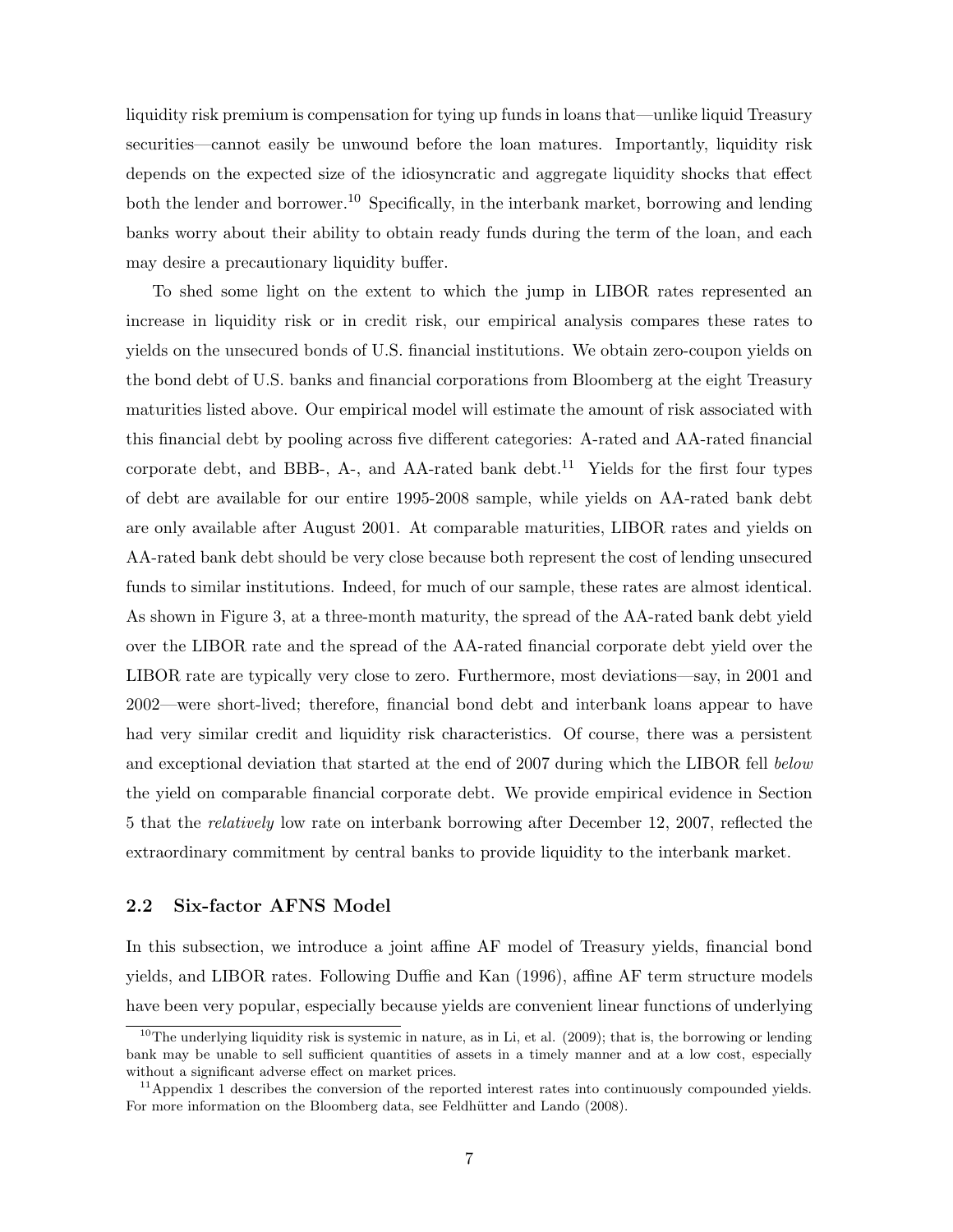

Figure 3: Spreads of Three-Month Bank Debt Yields over LIBOR Rates. This figure shows the yield spread on three-month bonds issued by AA-rated U.S. banks over the three-month LIBOR rate and the similar spread for AA-rated U.S. financial firms. The data for financial firms are from January 6, 1995, to July 25, 2008, while the data for banks start on September 21, 2001.

latent factors with factor loadings that can be calculated from a system of ordinary differential equations. Unfortunately, there are many technical difficulties involved with the estimation of AF latent factor models, which tend to be overparameterized and have numerous likelihood maxima that have essentially identical fit to the data but very different implications for economic behavior (Kim and Orphanides, 2005 and Duffee, 2008). Researchers have employed a variety of techniques to facilitate estimation including the imposition of additional model structure.<sup>12</sup> Notably, CDR impose general level, slope, and curvature factor loadings that are derived from the popular Nelson and Siegel (1987) yield curve to obtain an AFNS model. They show that such a model can closely fit and forecast the term structure of Treasury yields quite well over time and can be estimated in a straightforward and robust fashion.

In this paper, we show that an AFNS model can be readily estimated for a joint rep-

 $12$ For example, many researchers simply restrict parameters with small t-statistics in a first round of estimation to zero. Duffee (2008) describes the difficulties associated with the canonical model that require "a fairly elaborate hands-on estimation procedure."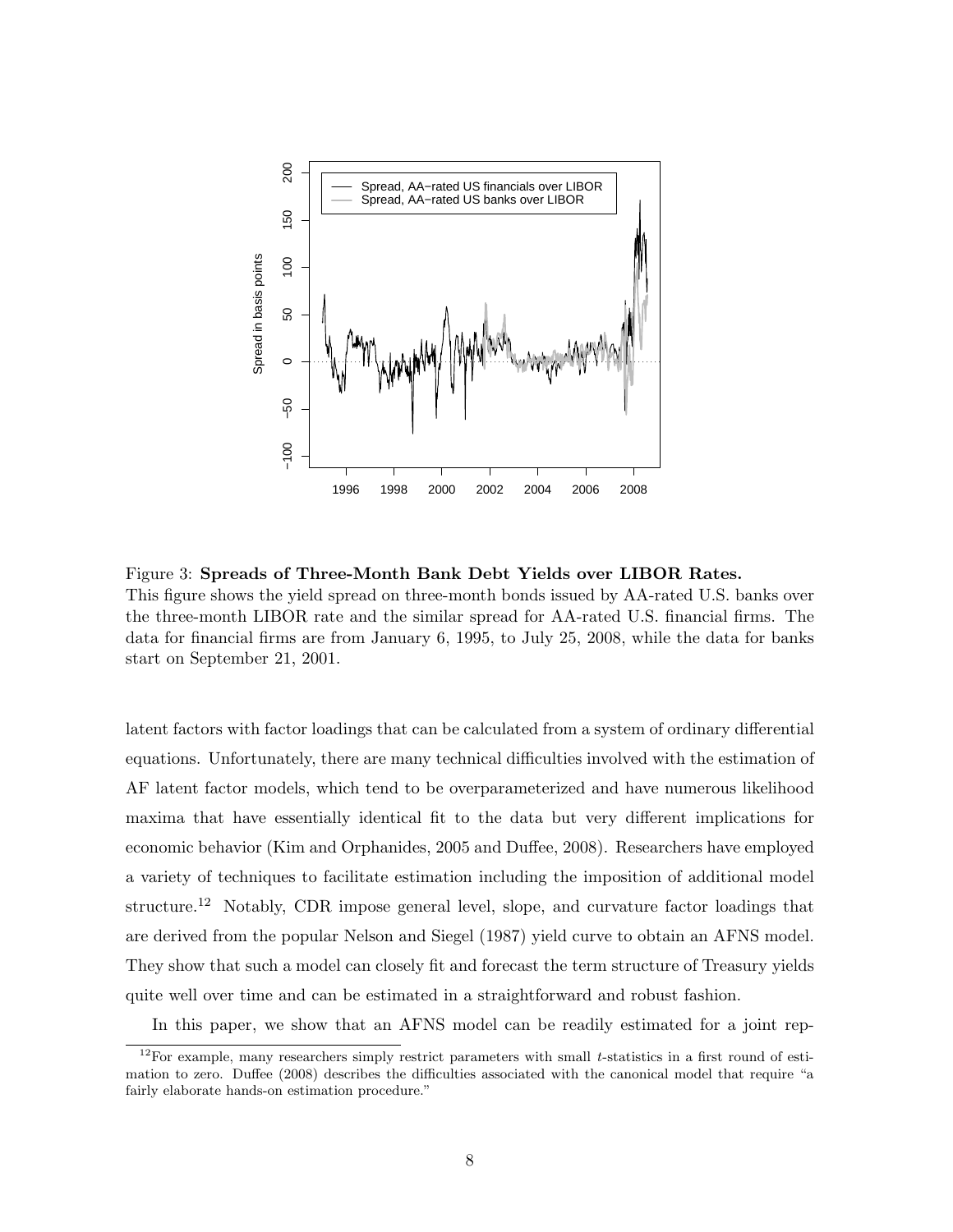resentation of Treasury, bank bond, and LIBOR yields.<sup>13</sup> Researchers have typically found that three factors—typically referred to as level, slope, and curvature—are sufficient to model the time-variation in the cross-section of nominal Treasury bond yields (e.g., Litterman and Scheinkman, 1991). Similarly, we use a three-factor representation for Treasury yields. The most general joint model of Treasury, bank bond, and LIBOR rates would add three more factors for the bank bond yield curve and another three for the LIBOR rates of various maturities. However, this nine-factor model is unlikely to be the most parsimonious empirical representation, for as noted in the previous section, movements in Treasury, bank bond, and LIBOR rates all share common elements.

Some evidence on the number of additional factors required to capture variation in financial bond yields can be obtained from their principal components. We subtract the bond yields for the four categories of debt that are available for our complete sample (i.e., A-rated and AA-rated financial corporate debt and BBB- and A-rated bank debt) from comparablematurity Treasury yields and calculate the first two principal components for these 32 yield spreads (i.e., four rating-industry categories times eight maturities). The first two principal components account for 85.5 and 8.8 percent, respectively, of the observed variation in the bank debt yield spreads. The associated 32 factor loadings for these principal components are reported in Table 1. The first principal component has very similar loadings across various maturities so it can be viewed as a level factor. In contrast, the loadings of the second principal component monotonically increase with maturity, which suggests a slope factor. Therefore, we include two spread factors in our model to account for differences between bank debt yields and Treasuries, which is also supported by evidence in Driessen (2005) and Christensen and Lopez (2008). Finally, as in Feldhütter and Lando (2008), a single LIBOR factor appears likely to be able to capture the small deviations between LIBOR rates and bank debt yields. Therefore, our joint representation has six factors: three for nominal Treasury bond yields, two additional ones for financial bond rate spreads, and finally, a sixth factor to capture idiosyncratic variation in LIBOR rates.

Specifically, Treasury yields depend on a state vector of the three nominal factors (i.e., level, slope, and curvature) denoted as  $X_t^T = (L_t^T, S_t^T, C_t^T)$ . The instantaneous risk-free rate is given by

$$
r_t^T = L_t^T + S_t^T,
$$

while the dynamics of the three state variables under the risk-neutral (or  $Q$ ) pricing measure

<sup>&</sup>lt;sup>13</sup>In related work, Christensen, Lopez, and Rudebusch (2008) show that a four-factor AFNS model provides a tractable and robust joint empirical model of nominal and real Treasury yield curves.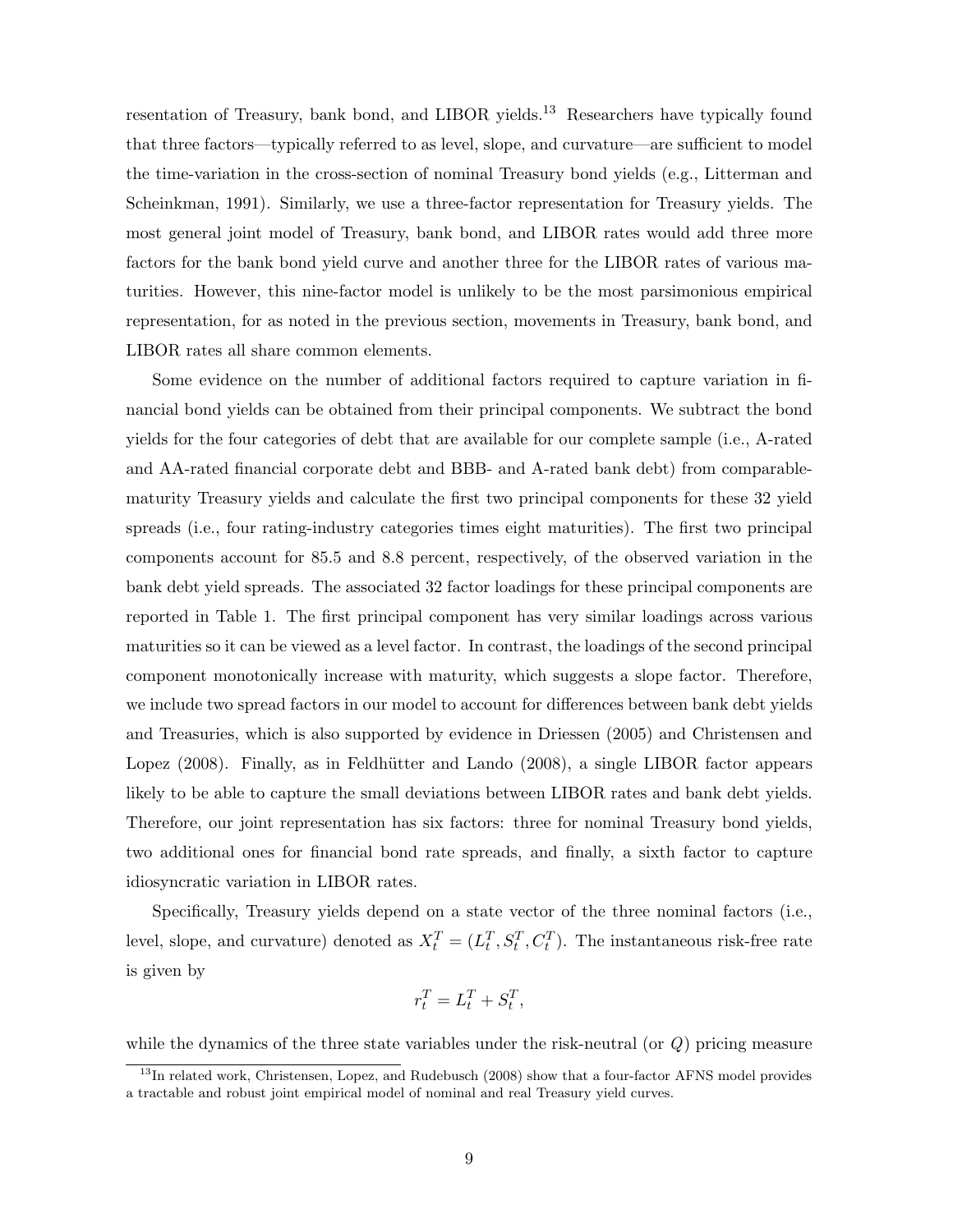| Maturity  |         |                  | U.S. Financials |         |  |                 | U.S. Banks |  |         |                 |
|-----------|---------|------------------|-----------------|---------|--|-----------------|------------|--|---------|-----------------|
| in months | A       |                  |                 | AА      |  | <b>BBB</b>      |            |  | А       |                 |
|           | PC1     | $\overline{PC2}$ | PC1             | PC2     |  | PC <sub>1</sub> | PC2        |  | PC1     | PC <sub>2</sub> |
| 3         | $-0.16$ | $-0.31$          | $-0.16$         | $-0.37$ |  | $-0.18$         | $-0.26$    |  | $-0.14$ | $-0.27$         |
| 6         | $-0.15$ | $-0.24$          | $-0.14$         | $-0.30$ |  | $-0.17$         | $-0.22$    |  | $-0.15$ | $-0.24$         |
| 12        | $-0.14$ | $-0.06$          | $-0.13$         | $-0.13$ |  | $-0.16$         | $-0.05$    |  | $-0.15$ | $-0.10$         |
| 24        | $-0.17$ | 0.01             | $-0.16$         | $-0.08$ |  | $-0.20$         | 0.06       |  | $-0.18$ | $-0.02$         |
| 36        | $-0.20$ | 0.08             | $-0.19$         | $-0.01$ |  | $-0.21$         | 0.15       |  | $-0.19$ | 0.11            |
| 60        | $-0.20$ | 0.15             | $-0.18$         | 0.05    |  | $-0.21$         | 0.16       |  | $-0.20$ | 0.09            |
| 84        | $-0.17$ | 0.19             | $-0.17$         | 0.12    |  | $-0.22$         | 0.30       |  | $-0.20$ | 0.19            |
| 120       | $-0.16$ | 0.16             | $-0.15$         | 0.10    |  | $-0.22$         | 0.13       |  | $-0.19$ | 0.07            |

Table 1: Loadings on the First Two Principal Components of Credit Spreads This table reports the loadings of each maturity on the first (PC1) and second (PC2) principal components for the zero-coupon credit spreads for A- and AA-rated U.S. financial firms and BBB- and A-rated U.S. banks covering the period from January 6, 1995, to July 25, 2008. The analysis is based on 32 time series, each with 708 weekly observations.

are given by

$$
\left(\begin{array}{c} dL_t^T\\ dS_t^T\\ dC_t^T\\ \end{array}\right)=\left(\begin{array}{ccc} 0 & 0 & 0\\ 0 & -\lambda^T & \lambda^T\\ 0 & 0 & -\lambda^T\\ \end{array}\right)\left(\begin{array}{c} L_t^T\\ S_t^T\\ C_t^T\\ \end{array}\right)dt+\left(\begin{array}{ccc} \sigma_{L^T}& 0 & 0\\ 0 & \sigma_{S^T}& 0\\ 0 & 0 & \sigma_{C^T}\\ \end{array}\right)\left(\begin{array}{c} dW_t^{Q,L^T}\\ dW_t^{Q,S^T}\\ dW_t^{Q,C^T}\\ \end{array}\right),
$$

where  $W^Q$  is a standard Brownian motion in  $\mathbb{R}^3$ . Given this affine framework, CDR show that the yield on a zero-coupon Treasury bond with maturity  $\tau$  at time t,  $y_t^T(\tau)$ , is given by

$$
y_t^T(\tau) = L_t^T + \left(\frac{1 - e^{-\lambda^T \tau}}{\lambda^T \tau}\right) S_t^T + \left(\frac{1 - e^{-\lambda^T \tau}}{\lambda^T \tau} - e^{-\lambda^T \tau}\right) C_t^T + \frac{A^T(\tau)}{\tau}.
$$

That is, the three factors are given exactly the same level, slope, and curvature factor loadings as in the Nelson-Siegel (1987) yield curve. A shock to  $L_t^T$  affects yields at all maturities uniformly; a shock to  $S_t^T$  affects yields at short maturities more than long ones; and a shock to  $C_t^T$  affects mid-range maturities most.<sup>14</sup> The yield function also contains a yield-adjustment term,  $\frac{A^T(\tau)}{\tau}$ , that is time-invariant and only depends on the maturity of the bond. CDR provide an analytical formula for this term, which under our identification scheme is entirely determined by the volatility matrix. CDR find that allowing for a maximally flexible parameterization of the volatility matrix diminishes out-of-sample forecast performance, so we

 $^{14}$ Again, it is this identification of the general *role* of each factor, even though the factors themselves remain unobserved and the precise factor loadings depend on the estimated  $\lambda$ , that ensures the estimation of the AFNS model is straightforward and robust—unlike the maximally flexible affine arbitrage-free model.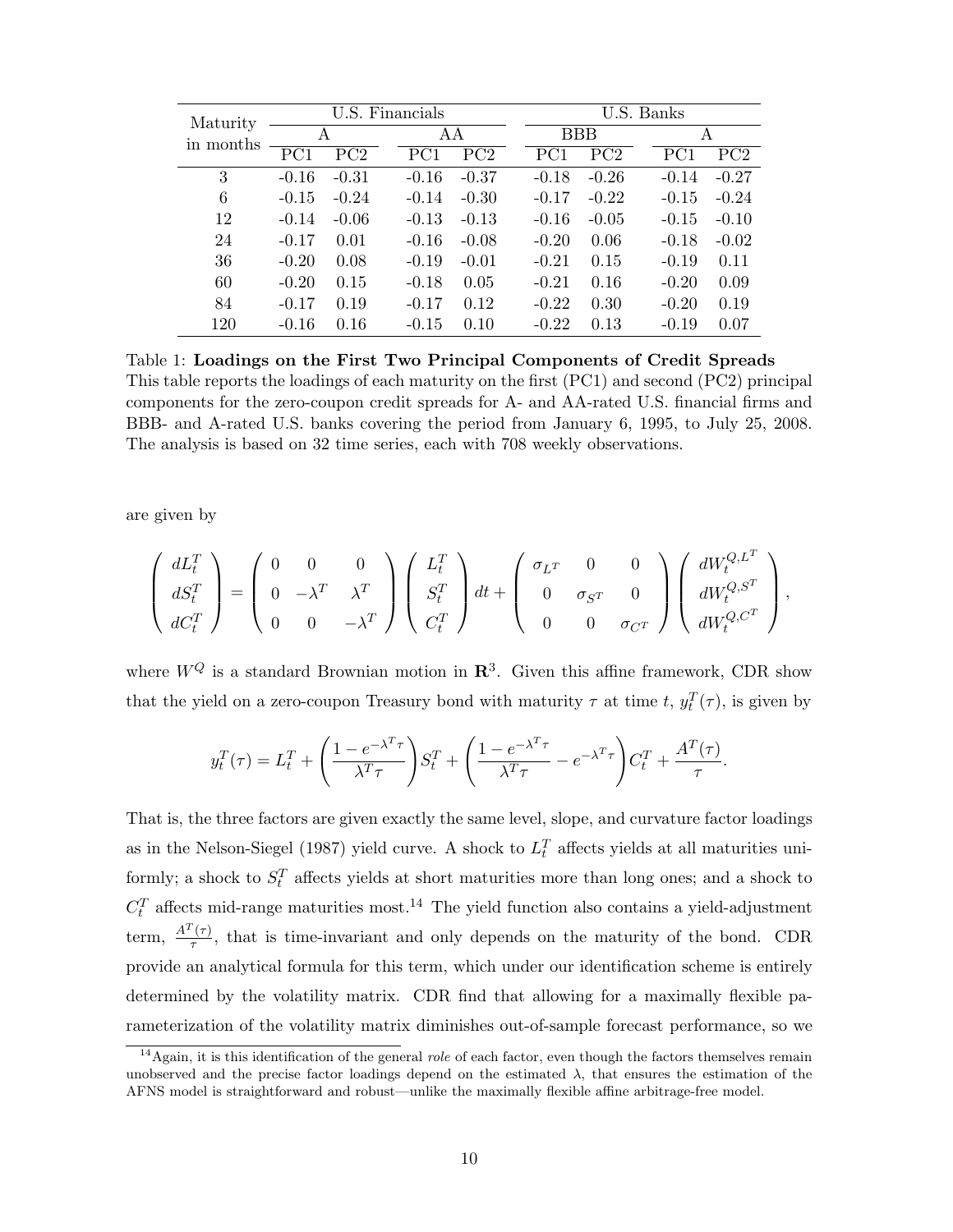restrict it to be diagonal.<sup>15</sup>

To incorporate bond yields for U.S. banks and financial firms into this structure, we follow Christensen and Lopez (2008). Namely, the instantaneous discount rate for corporate bonds from industry i (bank or financial corporation) with rating  $c$  (BBB, A, or AA) is assumed to be  $\overline{a}$ ´  $\overline{a}$ ´  $\overline{a}$ ´  $\overline{a}$ ´

$$
r_t^{i,c} = \alpha_0^{i,c} + \left(1 + \alpha_{LT}^{i,c}\right) L_t^T + \left(1 + \alpha_{ST}^{i,c}\right) S_t^T + \left(\alpha_{LS}^{i,c}\right) L_t^S + \left(\alpha_{SS}^{i,c}\right) S_t^S,
$$

where  $\left(L_t^T, S_t^T\right)$ ) are the Treasury factors described above and  $\left( L_{t}^{S},S_{t}^{S}\right)$ are two bank debt yield spread factors. The instantaneous credit spread over the instantaneous risk-free Treasury rate becomes

$$
s_t^{i,c} \equiv r_t^{i,c} - r_t^T
$$
  
=  $\alpha_0^{i,c} + (\alpha_{LT}^{i,c}) L_t^T + (\alpha_{S^T}^{i,c}) S_t^T + (\alpha_{LS}^{i,c}) L_t^S + (\alpha_{S^S}^{i,c}) S_t^S$ .

Note that the sensitivity of these risk factors can be adjusted by varying the  $\alpha^{i,c}$  parameters, which is consistent with the pattern observed in the principal component analysis of the yield spreads in Table 1.<sup>16</sup>

To obtain the desired Nelson-Siegel level and slope factor-loading structure for the two bank yield spread factors, their dynamics under the pricing measure are given by

$$
\left( \begin{array}{c} dL_t^S \\ dS_t^S \\ dL_t^T \\ dS_t^T \\ dC_t^T \\ \end{array} \right) = \left( \begin{array}{cccccc} 0 & 0 & 0 & 0 & 0 \\ 0 & -\lambda^S & 0 & 0 & 0 \\ 0 & 0 & 0 & 0 & 0 \\ 0 & 0 & 0 & -\lambda^T & \lambda^T \\ 0 & 0 & 0 & 0 & -\lambda^T \\ \end{array} \right) \left( \begin{array}{c} L_t^S \\ S_t^S \\ L_t^T \\ S_t^T \\ C_t^T \\ \end{array} \right) dt + \Sigma^S \left( \begin{array}{c} dW_t^{Q,L^S} \\ dW_t^{Q,S^S} \\ dW_t^{Q,S^T} \\ dW_t^{Q,S^T} \\ dW_t^{Q,C^T} \\ \end{array} \right),
$$

where  $\Sigma^S$  is a diagonal matrix, since the two common credit risk factors are assumed to be independent of the three factors determining the risk-free rate. This structure delivers the desired Nelson-Siegel factor loadings for all five factors in the corporate bond yield function. As a result, the yield on a corporate zero-coupon bond from industry  $i$  with rating  $c$  and

 $15$ We have fixed the mean under the Q-measure at zero, without loss of generality. The AFNS model dynamics under the Q-measure may appear restrictive, but CDR show this structure coupled with general risk pricing provides a very flexible modeling structure.

 $16$ Note that for each rating category, we do not take rating transitions into consideration. This is a theoretical inconsistency of our approach, but the model will extract common risk factors across rating categories and business sectors if they are present in the data. Taking the rating transitions into consideration will not change our results in a significant way. The model framework does allow for such extensions; for example, the method used by Feldhütter and Lando (2008) can be applied in this setting under the restriction that each rating category has the same factor loading on the two common credit risk factors. We leave this for future research.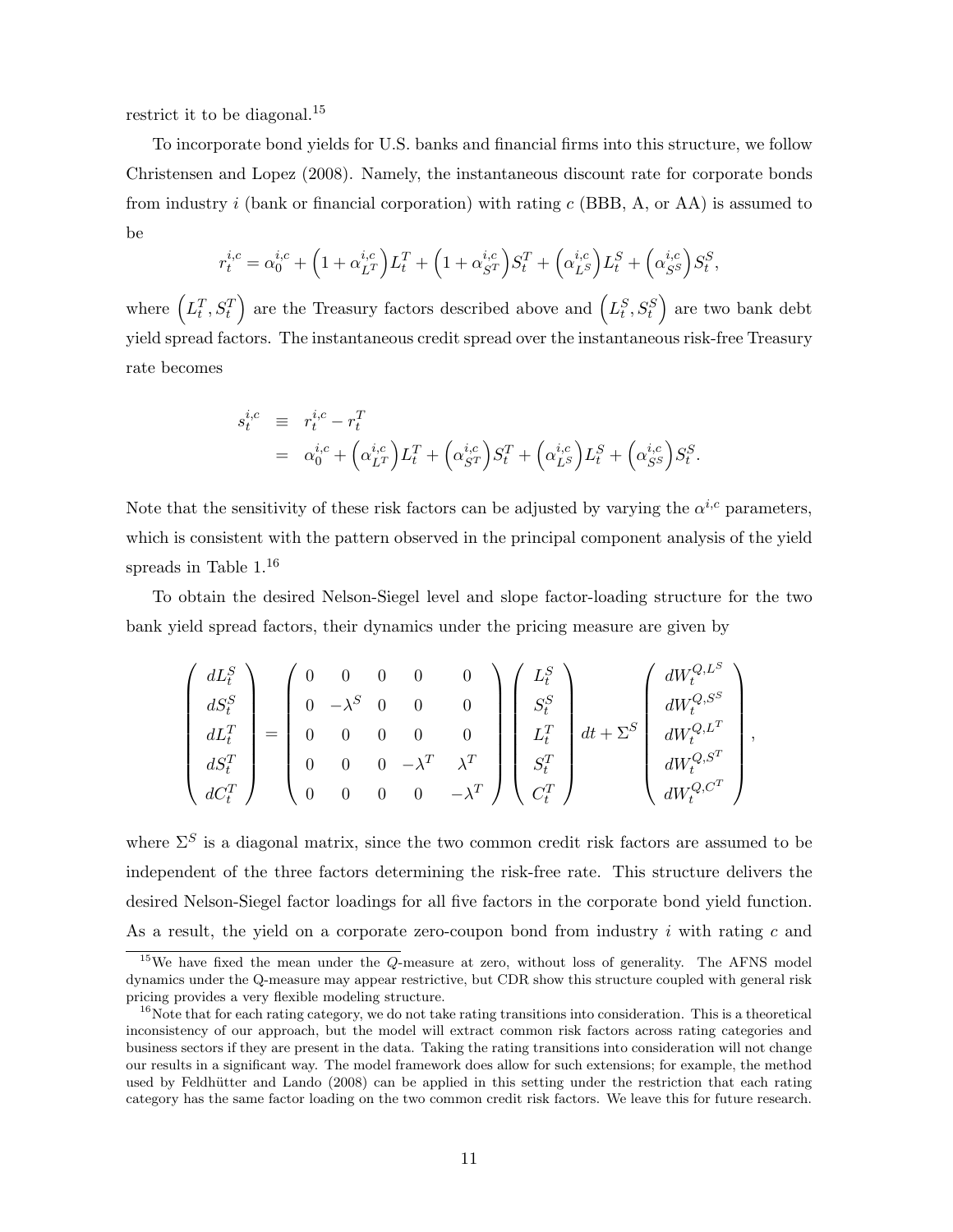maturity  $\tau$  is given by

$$
y_t^{i,c}(\tau) = \left(1 + \alpha_{LT}^{i,c}\right)L_t^T + \left(1 + \alpha_{ST}^{i,c}\right)\left(\frac{1 - e^{-\lambda^T \tau}}{\lambda^T \tau}\right)S_t^T + \left(1 + \alpha_{ST}^{i,c}\right)\left(\frac{1 - e^{-\lambda^T \tau}}{\lambda^T \tau} - e^{-\lambda^T \tau}\right)C_t^T
$$

$$
+ \alpha_0^{i,c} + \left(\alpha_{LS}^{i,c}\right)L_t^S + \left(\alpha_{SS}^{i,c}\right)\left(\frac{1 - e^{-\lambda^S \tau}}{\lambda^S \tau}\right)S_t^S + \frac{A^{i,c}(\tau)}{\tau},
$$

where the yield-adjustment term  $\frac{A^{i,c}(\tau)}{\tau}$  is time-invariant and depends only on the maturity of the bond.

Finally, to account for idiosyncratic differences between U.S. dollar LIBOR rates and corporate bond yields paid by AA-rated U.S. financial institutions, we include a sixth factor in the model for the discount rate applied to term loans in the interbank market. This instantaneous discount rate is given by

$$
r_t^{Lib} = r_t^{Fin,AA} + \alpha^{Lib} + X_t^{Lib},
$$

where the Q dynamics of the LIBOR-specific factor are assumed to be given by

$$
dX_t^{Lib} = -\kappa^Q_{Lib} X^{Lib}_t dt + \sigma_{Lib} dW^{Q, Lib}_t.
$$

This factor is assumed to be independent of the other five factors under the pricing measure. Thus, the full state vector,  $X_t = (L_t^S, S_t^S, L_t^T, S_t^T, C_t^T, X_t^{Lib})$ , of the six-factor model has assumed Q-dynamics:

$$
dX_t=\begin{pmatrix} 0 & 0 & 0 & 0 & 0 & 0 \\ 0 & -\lambda^S & 0 & 0 & 0 & 0 \\ 0 & 0 & 0 & 0 & 0 & 0 \\ 0 & 0 & 0 & -\lambda^T & \lambda^T & 0 \\ 0 & 0 & 0 & 0 & -\lambda^T & 0 \\ 0 & 0 & 0 & 0 & 0 & -\kappa_{Lib}^Q \end{pmatrix}X_tdt+\Sigma^{Lib} \begin{pmatrix} dW_t^{Q, L^S} \\ dW_t^{Q, S^S} \\ dW_t^{Q, S^T} \\ dW_t^{Q, C^T} \\ dW_t^{Q, C^T} \\ dW_t^{Q, Lib} \end{pmatrix}
$$

,

where  $\Sigma^{Lib}$  is a diagonal matrix. The discount rate to be applied to LIBOR contracts is then

$$
r_t^{Lib} = r_t^{Fin,AA} + \alpha^{Lib} + X_t^{Lib}
$$
  
=  $\alpha_0^{Fin,AA} + (1 + \alpha_{LT}^{Fin,AA})L_t^T + (1 + \alpha_{ST}^{Fin,AA})S_t^T + (\alpha_{LS}^{Fin,AA})L_t^S + (\alpha_{SS}^{Fin,AA})S_t^S + \alpha^{Lib} + X_t^{Lib}.$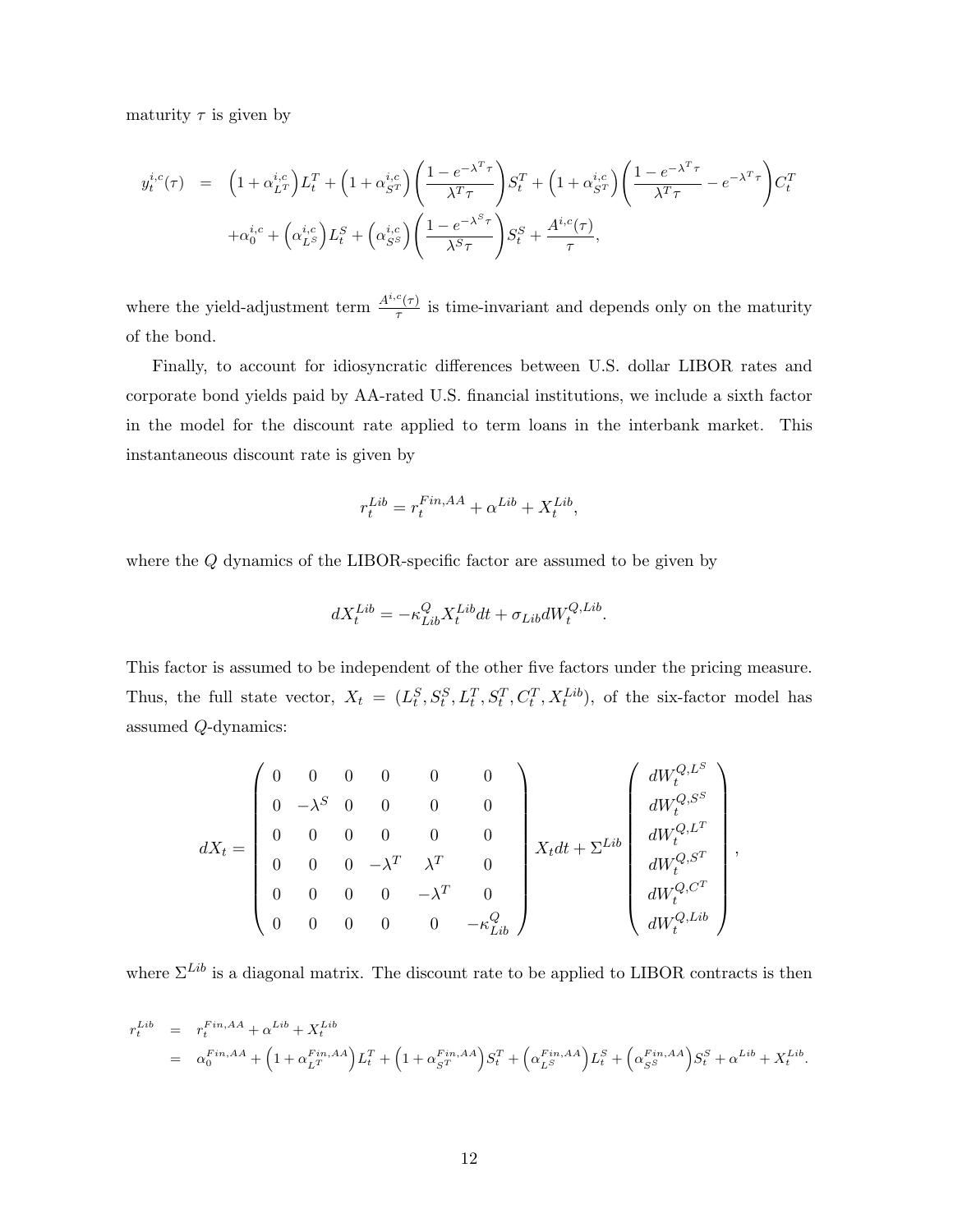The continuously compounded LIBOR yield is

$$
y_t^{Lib}(\tau) = \alpha_0^{Fin,AA} + \alpha^{Lib}
$$
  
+  $\left(1 + \alpha_{LT}^{Fin,AA}\right)L_t^T + \left(1 + \alpha_{ST}^{Fin,AA}\right)\left(\frac{1 - e^{-\lambda^T \tau}}{\lambda^T \tau}\right)S_t^T + \left(1 + \alpha_{ST}^{Fin,AA}\right)\left(\frac{1 - e^{-\lambda^T \tau}}{\lambda^T \tau} - e^{-\lambda^T \tau}\right)C_t^T$   
+  $\left(\alpha_{LS}^{Fin,AA}\right)L_t^S + \left(\alpha_{SS}^{Fin,AA}\right)\left(\frac{1 - e^{-\lambda^S \tau}}{\lambda^S \tau}\right)S_t^S + \left(\frac{1 - e^{-\kappa_{Lib}^Q \tau}}{\kappa_{Lib}^Q \tau}\right)X_t^{Lib} + \frac{A^{Lib}(\tau)}{\tau},$ 

where the yield-adjustment term is

$$
\frac{A^{Lib}(\tau)}{\tau} = -\frac{\sigma_L^2 \tau (1 + \alpha_{LT}^{Fin,AA})^2}{6} \tau^2 - \sigma_S^2 \tau (1 + \alpha_{ST}^{Fin,AA})^2 \left( \frac{1}{2(\lambda^T)^2} - \frac{1}{(\lambda^T)^3} \frac{1 - e^{-\lambda^T \tau}}{\tau} + \frac{1}{4(\lambda^T)^3} \frac{1 - e^{-2\lambda^T \tau}}{\tau} \right) \n- \sigma_C^2 \tau (1 + \alpha_{ST}^{Fin,AA})^2 \left( \frac{1}{2(\lambda^T)^2} + \frac{1}{(\lambda^T)^2} e^{-\lambda^T \tau} - \frac{1}{4\lambda^T} \tau e^{-2\lambda^T \tau} - \frac{3}{4(\lambda^T)^2} e^{-2\lambda^T \tau} \right) \n- \sigma_C^2 \tau (1 + \alpha_{ST}^{Fin,AA})^2 \left( \frac{5}{8(\lambda^T)^3} \frac{1 - e^{-2\lambda^T \tau}}{\tau} - \frac{2}{(\lambda^T)^3} \frac{1 - e^{-\lambda^T \tau}}{\tau} \right) \n- \frac{\sigma_L^2 s (\alpha_{LS}^{Fin,AA})^2}{6} \tau^2 - \sigma_{SS}^2 (\alpha_{SS}^{Fin,AA})^2 \left( \frac{1}{2(\lambda^S)^2} - \frac{1}{(\lambda^S)^3} \frac{1 - e^{-\lambda^S \tau}}{\tau} + \frac{1}{4(\lambda^S)^3} \frac{1 - e^{-2\lambda^S \tau}}{\tau} \right) \n- \sigma_{Lib}^2 \left( \frac{1}{2(\kappa_{Lib}^Q)^2} - \frac{1}{(\kappa_{Lib}^Q)^3} \frac{1 - e^{-\kappa_{Lib}^Q \tau}}{\tau} + \frac{1}{4(\kappa_{Lib}^Q)^3} \frac{1 - e^{-2\kappa_{Lib}^Q \tau}}{\tau} \right).
$$

The description so far has detailed the dynamics under the pricing measure and, by implication, determined the functions that we fit to the observed yields. The above structure places no restrictions on the dynamic drift components under the real-world P-measure beyond the requirement of constant volatility; therefore, to facilitate the empirical implementation, we employ the essentially affine risk premium specification introduced in Duffee (2002). In the Gaussian framework, this specification implies that the risk premiums,  $\Gamma_t$ , depend on the state variables as

$$
\Gamma_t = \gamma^0 + \gamma^1 X_t,
$$

where  $\gamma^0 \in \mathbb{R}^6$  and  $\gamma^1 \in \mathbb{R}^{6 \times 6}$  contain unrestricted parameters. The relationship between real-world yield curve dynamics under the P-measure and risk-neutral dynamics under the Q-measure is given by

$$
dW_t^Q = dW_t^P + \Gamma_t dt.
$$

Thus, we can write the P-dynamics of the state variables as

$$
dX_t = K^P(\theta^P - X_t)dt + \Sigma dW_t^P,
$$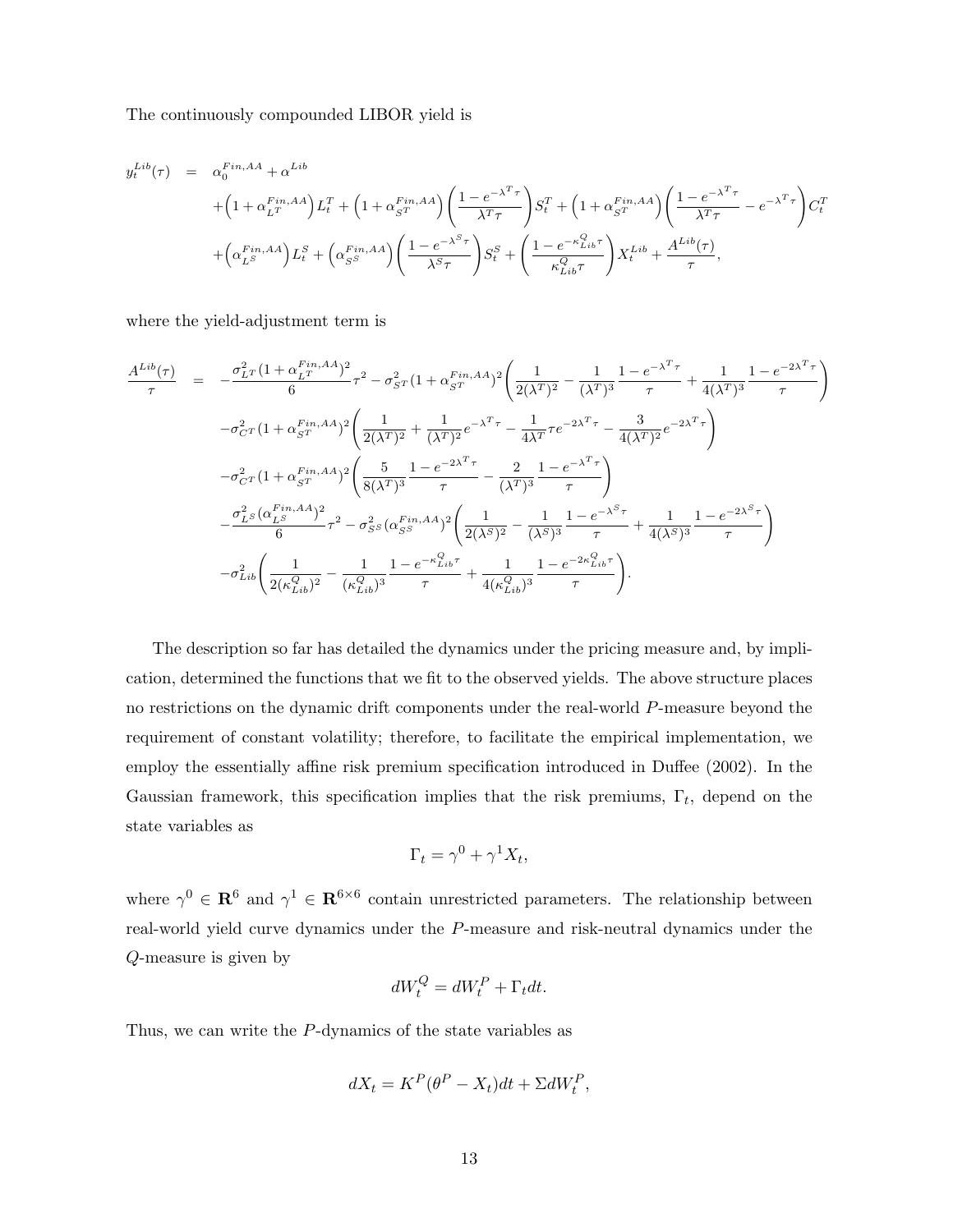where both  $K^P$  and  $\theta^P$  are allowed to vary freely relative to their counterparts under the Q-measure.

## 3 Model estimation

This section first describes our Kalman filter estimation procedure for the AFNS joint model of Treasury, bank debt, and LIBOR rates and then provides estimation results.

#### 3.1 Estimation procedure

We estimate the six-factor AFNS model using the Kalman filter, which is an efficient and consistent estimator for our Gaussian model. In addition, the Kalman filter requires a minimum of assumptions about the observed data and easily handles missing data. The measurement equation for estimation is

$$
y_t = \begin{pmatrix} y_t^c \\ y_t^T \\ y_t^{Lib} \end{pmatrix} = \begin{pmatrix} A^c \\ A^T \\ A^{Lib} \end{pmatrix} + \begin{pmatrix} B^c \\ B^T \\ B^{Lib} \end{pmatrix} X_t + \varepsilon_t.
$$

The data vector  $y_t$  is a  $(51 \times 1)$  vector consisting of  $y_t^c$  with 40 financial bond rates,  $y_t^T$  with the eight Treasury yields, and  $y_t^{Lib}$  with the three LIBOR yields.<sup>17</sup> Correspondingly, the constant term consists of a  $(40 \times 1)$  vector  $A^c$ , an  $(8 \times 1)$  vector  $A^T$ , and a  $(3 \times 1)$  vector  $A^{Lib}$ . The factor-loading matrix for our six factors consists of a 40x6 matrix  $B^c$ , an  $(8 \times 6)$  matrix  $B<sup>T</sup>$ , and a  $(3 \times 6)$  matrix  $B<sup>Lib</sup>$ . Note that the  $\lambda$  parameters are included in these parameter matrices.

For identification, we choose the A-rated bond yields to be the benchmark for the financial corporate sector. That is, we set the constant  $\alpha_0^{Fin,A}$  $_{0}^{F\,m,A}$  equal to zero, and let the factor loadings on the two spread factors have unit sensitivity, i.e.,  $\alpha_L^{Fin,A} = 1$  and  $\alpha_S^{Fin,A} = 1$ . This choice is motivated by the availability of a full sample of data for both A-rated banks and financial firms, but it is not restrictive and simply implies that the sensitivities to changes in the two spread factors are measured relative to those of the A-rated financial firms and that the estimated values of those factors represent the absolute sensitivity of the benchmark A-rated financial corporate bond yields.

<sup>&</sup>lt;sup>17</sup>Note that  $y_t^c$  contains 40 rates across our five (industry, rating) categories after September 11, 2001. Before that date, when yields for AA-rated bonds issued by U.S. banks are unavailable,  $y_t^c$  contains 32 series across four categories.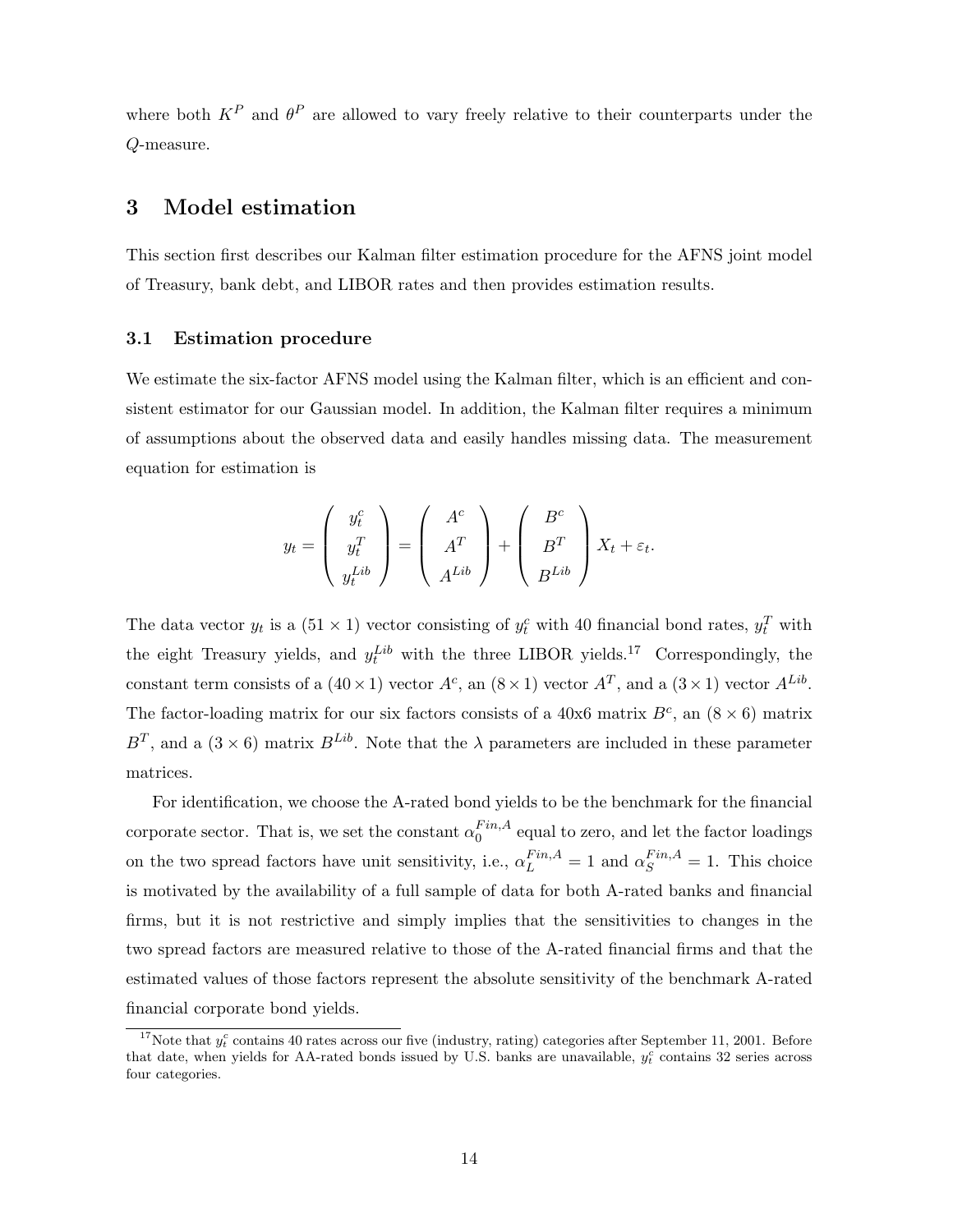For continuous-time Gaussian models, the conditional mean vector and the conditional covariance matrix are given by

$$
E^{P}[X_T|\mathcal{F}_t] = (I - \exp(-K^P \Delta t))\mu^P + \exp(-K^P \Delta t)X_t,
$$
  
\n
$$
V^{P}[X_T|\mathcal{F}_t] = \int_0^{\Delta t} e^{-K^P s} \Sigma \Sigma' e^{-(K^P)'s} ds,
$$

where  $\Delta t = T - t$  and exp( $-K^P \Delta t$ ) is a matrix exponential. Stationarity of the system under the P-measure is ensured provided the real components of all the eigenvalues of  $K^P$ are positive. This condition is imposed in all estimations, so we can start the Kalman filter at the unconditional mean and covariance matrix

$$
\widehat{X}_0 = \mu^P
$$
 and  $\widehat{\Sigma}_0 = \int_0^\infty e^{-K^P s} \Sigma \Sigma' e^{-(K^P)'s} ds$ ,

where the latter is approximated with a 10-year span. The transition state equation for the Kalman filter is given by

$$
X_{t_i} = \Phi_{\Delta t_i}^0 + \Phi_{\Delta t_i}^1 X_{t_{i-1}} + \eta_{t_i},
$$

where  $\Delta t_i = t_i - t_{i-1}$  and

$$
\Phi^0_{\Delta t_i} = (I - \exp(-K^P \Delta t_i))\mu^P, \quad \Phi^1_{\Delta t_i} = \exp(-K^P \Delta t_i), \quad \text{and} \quad \eta_{t_i} \sim N\Big(0, \int_0^{\Delta t_i} e^{-K^P s} \Sigma \Sigma' e^{-(K^P)'s} ds\Big).
$$

All measurement errors are assumed to be independently and identically distributed white noise with an error structure given by

$$
\left(\begin{array}{c}\eta_t \\ \varepsilon_t\end{array}\right)\sim N\left[\left(\begin{array}{c}0 \\ 0\end{array}\right), \left(\begin{array}{cc}Q & 0 \\ 0 & H\end{array}\right)\right].
$$

Each maturity of the Treasury bond yields has its own measurement error standard deviation. For parsimony, the measurement errors for the corporate bond yields are assumed to have a uniform standard deviation across all ratings and maturities. Furthermore, we include a separate standard deviation parameter for each of the three maturities in the LIBOR rate data.

#### 3.2 Estimation results

The estimation of our six-factor model requires specification of the P-dynamics of the state variables. We conduct a careful evaluation of various model specifications, as summarized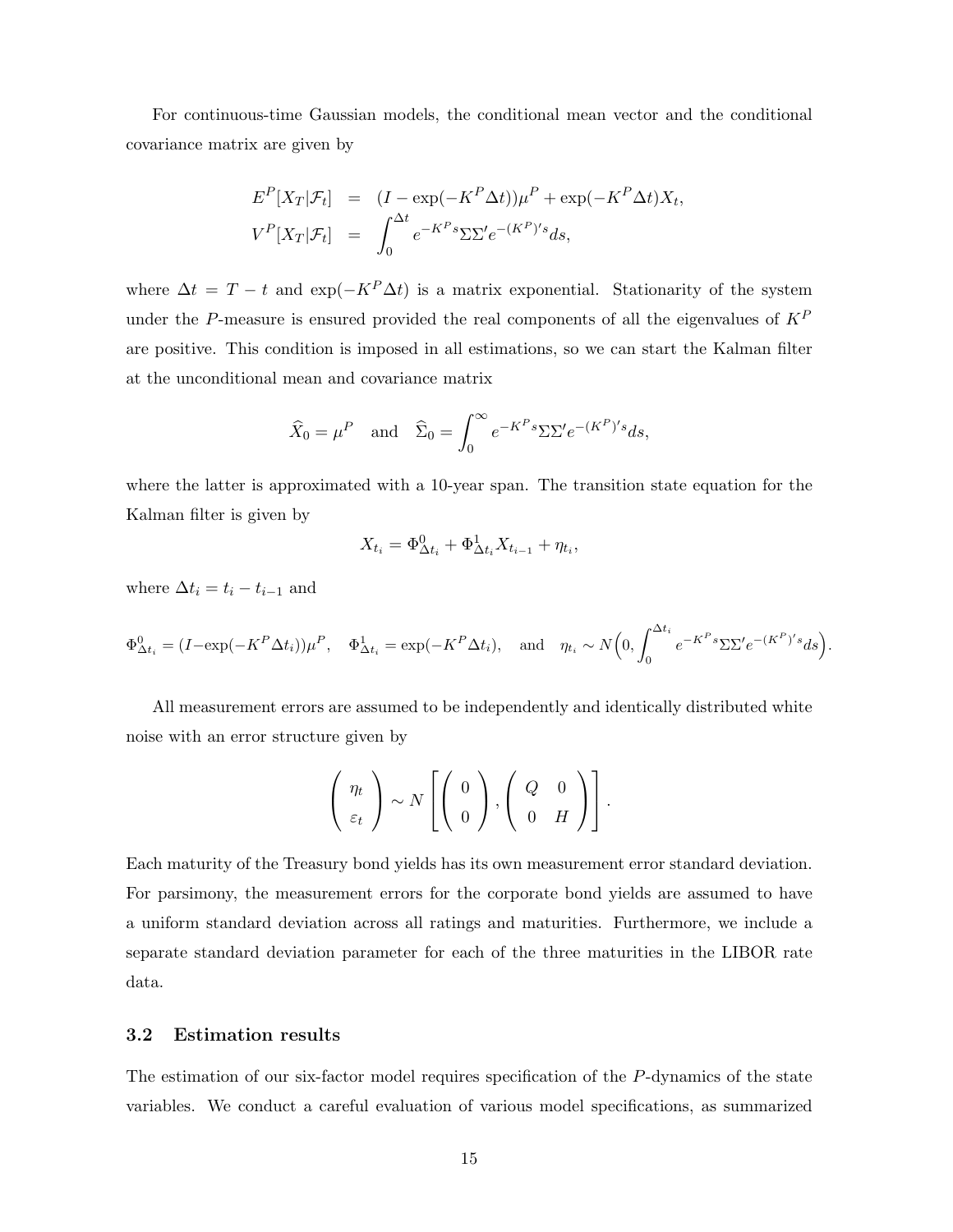| Alternative                                                                   |              |                | Goodness of fit statistics |                  |
|-------------------------------------------------------------------------------|--------------|----------------|----------------------------|------------------|
| Specifications                                                                | $\log L$     | $\overline{k}$ | $p$ -value                 | $\overline{BIC}$ |
| (1) Unrestricted $K^P$                                                        | 180,171.90   | 86             | n.a.                       | $-359,779.4$     |
| $(2) \kappa_{35}^P = 0$                                                       | 180,171.86   | 85             | 0.7773                     | $-359,785.9$     |
| $\kappa_{35}^P = \kappa_{16}^P = 0$<br>(3)                                    | 180,171.82   | 84             | 0.7773                     | $-359,792.4$     |
| (4) $\kappa_{35}^P = \kappa_{16}^P = \kappa_{23}^P = 0$                       | 180,171.80   | 83             | 0.8415                     | $-359,798.9$     |
| $\kappa_{35}^{\overline{P}} = \cdots = \kappa_{41}^{\overline{P}} = 0$<br>(5) | 180,171.68   | 82             | 0.6242                     | $-359,805.2$     |
| (6) $\kappa_{35}^P = \cdots = \kappa_{63}^P = 0$                              | 180,171.58   | 81             | 0.6547                     | $-359,811.6$     |
| $\kappa_{35}^P = \cdots = \kappa_{13}^P = 0$<br>(7)                           | 180,171.47   | 80             | 0.6390                     | $-359,817.9$     |
| (8) $\kappa_{35}^P = \cdots = \kappa_{24}^P = 0$                              | 180,171.31   | 79             | 0.5716                     | $-359,824.2$     |
| (9) $\kappa_{35}^{\overline{P}} = \cdots = \kappa_{54}^{\overline{P}} = 0$    | 180,171.01   | 78             | 0.4386                     | $-359,830.1$     |
| $(10) \kappa_{35}^P = \cdots = \kappa_{34}^P = 0$                             | 180,170.51   | 77             | 0.3173                     | $-359,835.7$     |
| $\kappa_{35}^P = \cdots = \kappa_{32}^P = 0$<br>(11)                          | 180,170.47   | 76             | 0.7773                     | $-359,842.2$     |
| $(12) \kappa_{35}^P = \cdots = \kappa_{36}^P = 0$                             | 180,170.25   | 75             | 0.5071                     | $-359,848.3$     |
| (13) $\kappa_{35}^{\widetilde{P}} = \cdots = \kappa_{53}^{\widetilde{P}} = 0$ | 180,169.37   | 74             | 0.1846                     | $-359,853.1$     |
| $(14) \kappa_{35}^P =$<br>$\cdots = \kappa_{14}^P = 0$                        | 180, 167.84  | 73             | 0.0802                     | $-359,856.6$     |
| $(15) \kappa_{35}^P = \cdots = \kappa_{15}^P = 0$                             | 180, 167. 15 | 72             | 0.2401                     | $-359,861.8$     |
| $(16) \kappa_{35}^P = \cdots = \kappa_{42}^P = 0$                             | 180,166.20   | 71             | 0.1681                     | $-359,866.5$     |
| (17) $\kappa_{35}^{\overline{P}} = \cdots = \kappa_{52}^{\overline{P}} = 0$   | 180,165.23   | 70             | 0.1637                     | $-359,871.1$     |
| (18) $\kappa_{35}^P = \cdots = \kappa_{51}^P = 0$                             | 180,162.42   | 69             | 0.0178                     | $-359,872.0$     |
| $(19) \kappa_{35}^P = \cdots = \kappa_{31}^P = 0$                             | 180,160.46   | 68             | 0.0477                     | $-359,874.7$     |
| $(20) \kappa_{35}^P = \cdots = \kappa_{43}^P = 0$                             | 180,153.73   | 67             | 0.0003                     | $-359,867.8$     |
| (21) $\kappa_{35}^{\widetilde{P}} = \cdots = \kappa_{21}^{\widetilde{P}} = 0$ | 180,149.97   | 66             | 0.0061                     | $-359,866.8$     |
| $\cdots = \kappa_{65}^P = 0$<br>$(22) \; \kappa_{35}^P =$                     | 180,146.25   | 65             | 0.0064                     | $-359,865.9$     |
| $(23) \kappa_{35}^P = \cdots = \kappa_{46}^P = 0$                             | 180,142.61   | 64             | 0.0070                     | $-359,865.2$     |
| $(24) \kappa_{35}^P = \cdots = \kappa_{56}^P = 0$                             | 180,135.02   | 63             | 0.0001                     | $-359,856.6$     |
| $(25) \kappa_{35}^P = \cdots = \kappa_{25}^P = 0$                             | 180,125.40   | 62             | < 0.0001                   | $-359,843.9$     |
| (26)<br>$\kappa_{35}^P = \cdots = \kappa_{64}^P = 0$                          | 180,111.52   | 61             | < 0.0001                   | $-359,822.7$     |
| (27)<br>$\kappa_{35}^P = \cdots = \kappa_{26}^P = 0$                          | 180,083.20   | 60             | < 0.0001                   | $-359,772.7$     |
| $(28) \kappa_{35}^P = \cdots = \kappa_{12}^P = 0$                             | 180,079.76   | 59             | 0.0087                     | $-359,772.3$     |
| (29) $\kappa_{35}^{\widetilde{P}} = \cdots = \kappa_{45}^{\widetilde{P}} = 0$ | 180,059.29   | 58             | < 0.0001                   | $-359,738.0$     |
| $(30) \kappa_{35}^P = \cdots = \kappa_{62}^P = 0$                             | 180,043.08   | 57             | < 0.0001                   | $-359,712.1$     |
| (31) $\kappa_{35}^P = \cdots = \kappa_{61}^P = 0$                             | 180,038.57   | 56             | 0.0027                     | $-359,709.6$     |

Table 2: Evaluation of Alternative Specifications of the Six-Factor LIBOR Model. There are 31 alternative estimated specifications of the six-factor LIBOR rate model with full  $6 \times 6$  K<sup>P</sup> matrix. Each specification is listed with its maximum log likelihood (log L), number of parameters  $(k)$ , the p-value from a likelihood ratio test of the hypothesis that it differs from the specification above with one more free parameter, and the BIC information criterion. The period analyzed covers January 6, 1995 to July 25, 2008, a total of 708 weekly observations.

in Table 2. The first column of this table describes the alternative specifications considered. Specification (1) at the top corresponds to an unrestricted  $6 \times 6$  mean-reversion matrix  $K^P$ , which provides maximum flexibility in fitting the dynamic interactions between the six state variables. We then pare down this matrix using a general-to-specific strategy that restricts the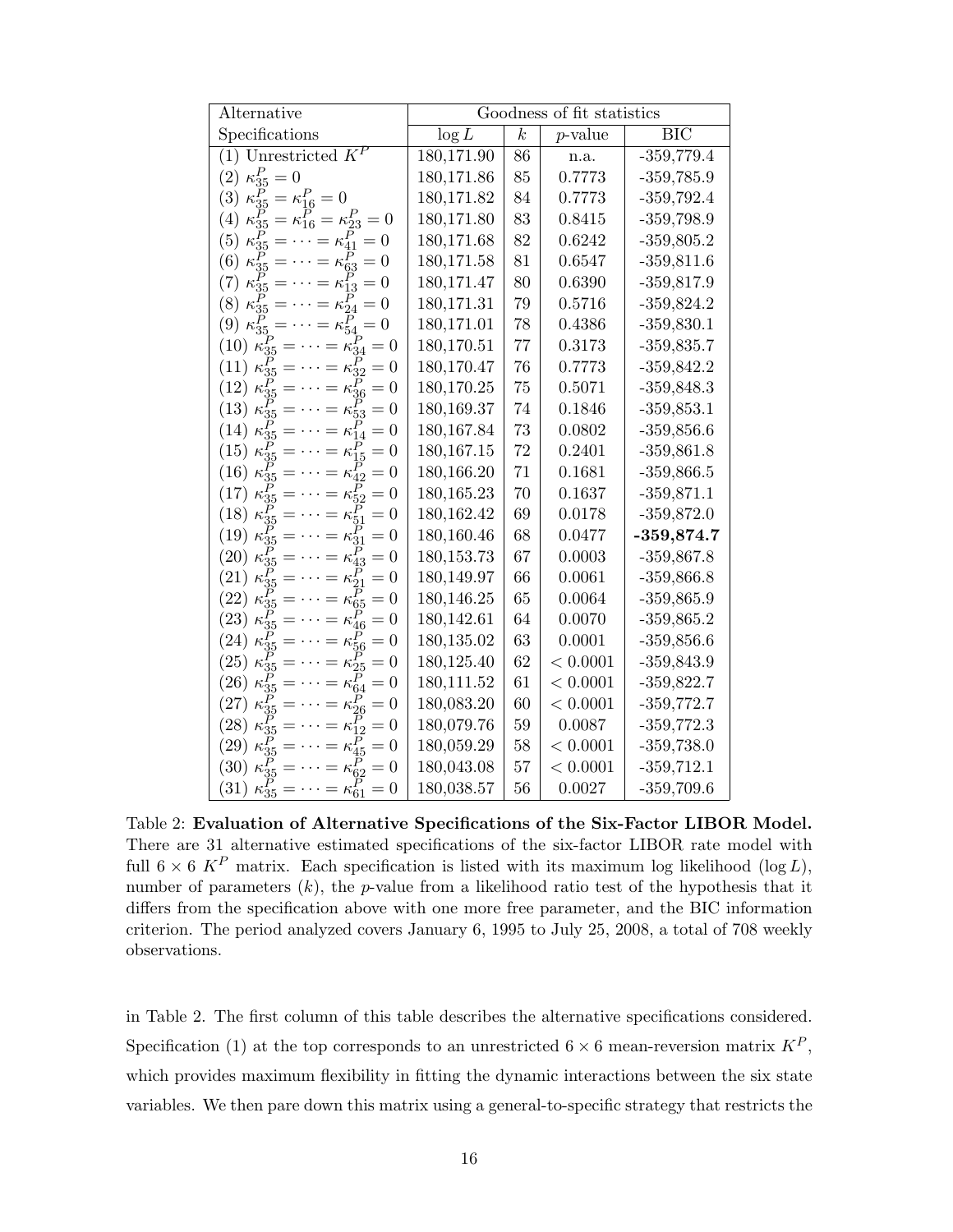| $K^P$           | $K_{\cdot,1}^P$ | $K_{.2}^P$ | $K_{\cdot,3}^P$ | $K^P_{\cdot}$<br>$\cdot .4$ | $\overline{K^P_{\cdot,5}}$ | $K_{\cdot,6}^P$ | $\theta^P$  | Σ          |
|-----------------|-----------------|------------|-----------------|-----------------------------|----------------------------|-----------------|-------------|------------|
| $K_{1,.}^P$     | $-1.084$        | $-1.232$   | $\theta$        | $\theta$                    | $\Omega$                   | $\theta$        | 0.01332     | 0.001876   |
|                 | (0.152)         | (0.200)    |                 |                             |                            |                 | (0.00766)   | (0.000111) |
| $K_{2}^P$       | 0.6535          | 0.3596     | $\theta$        | $\theta$                    | 0.1560                     | $-1.170$        | $-0.009623$ | 0.002006   |
|                 | (0.303)         | (0.295)    |                 |                             | (0.0498)                   | (0.541)         | (0.00672)   | (0.000180) |
| $K_{3}^P$       | 0               | $\Omega$   | 0.05506         | $\overline{0}$              | $\Omega$                   | $\overline{0}$  | 0.06669     | 0.004781   |
|                 |                 |            | (0.188)         |                             |                            |                 | (0.0194)    | (0.000121) |
| $K_{4}^P$ .     | $\theta$        | $\theta$   | 1.155           | 0.9203                      | $-1.127$                   | $-2.807$        | $-0.03003$  | 0.008242   |
|                 |                 |            | (0.583)         | (0.185)                     | (0.173)                    | (1.38)          | (0.0194)    | (0.000235) |
| $K_{5,\cdot}^P$ | $\theta$        | $\theta$   | 0               | $\Omega$                    | 0.7677                     | 13.31           | $-0.01803$  | 0.02647    |
|                 |                 |            |                 |                             | (0.503)                    | (4.14)          | (0.00842)   | (0.000631) |
| $K_{6}^P$       | 3.763           | 4.574      | $\theta$        | $-0.3537$                   | $-0.2235$                  | 8.939           | 0.05616     | 0.004704   |
|                 | (0.688)         | (0.728)    |                 | (0.141)                     | (0.0991)                   | (1.35)          | (0.118)     | (0.000239) |

Table 3: Parameter Estimates for the Preferred Six-Factor Specification.

This table shows the estimated parameters and standard deviations (in parentheses) of the  $K^P$  matrix,  $\theta^P$  vector, and diagonal  $\Sigma$  volatility matrix for the six-factor model. The data used are weekly covering the period from January 6, 1995, to July 25, 2008.  $\lambda^T$  is estimated at 0.6407 (0.0034),  $\lambda^S$  is estimated at 0.3914 (0.0095), and  $\kappa_{Lib}^Q$  is estimated at 0.0366 (0.0783). Finally, the constant  $\alpha^{Lib}$  is estimated at -0.05695 (0.118).

least significant parameter (as measured by the ratio of the parameter value to its standard error) to zero and then re-estimate the model. Therefore, specification (2) sets  $\kappa_{35}^P = 0$ , so it has one fewer estimated parameters, and so on. This strategy of eliminating the least significant coefficients continues to the final specification, which has a diagonal  $K^P$  matrix.

Each estimated specification is listed with its log likelihood  $(\log L)$ , its number of estimated parameters  $(k)$ , and the p-value from a likelihood ratio test of the hypothesis that it differs from the specification with one more free parameter—that is, comparing specification (s) with specification  $(s-1)$ . We also report the Bayes information criterion (BIC), which is commonly used for model selection (see, e.g., Harvey, 1989) and is defined as  $BIC = -2 \log L + k \log T$ , where T is the number of data observations, which in our sample is 708. The BIC is minimized by specification (19) (the boldface entry). Although this specification is our preferred one in terms of parsimony and consistency, we should stress that our conclusions in the next section regarding the effectiveness of the central bank liquidity facilities are robust to the specification of the  $K^P$  matrix.<sup>18</sup>

<sup>&</sup>lt;sup>18</sup>In particular, we obtained similar results using the Akaike information criterion.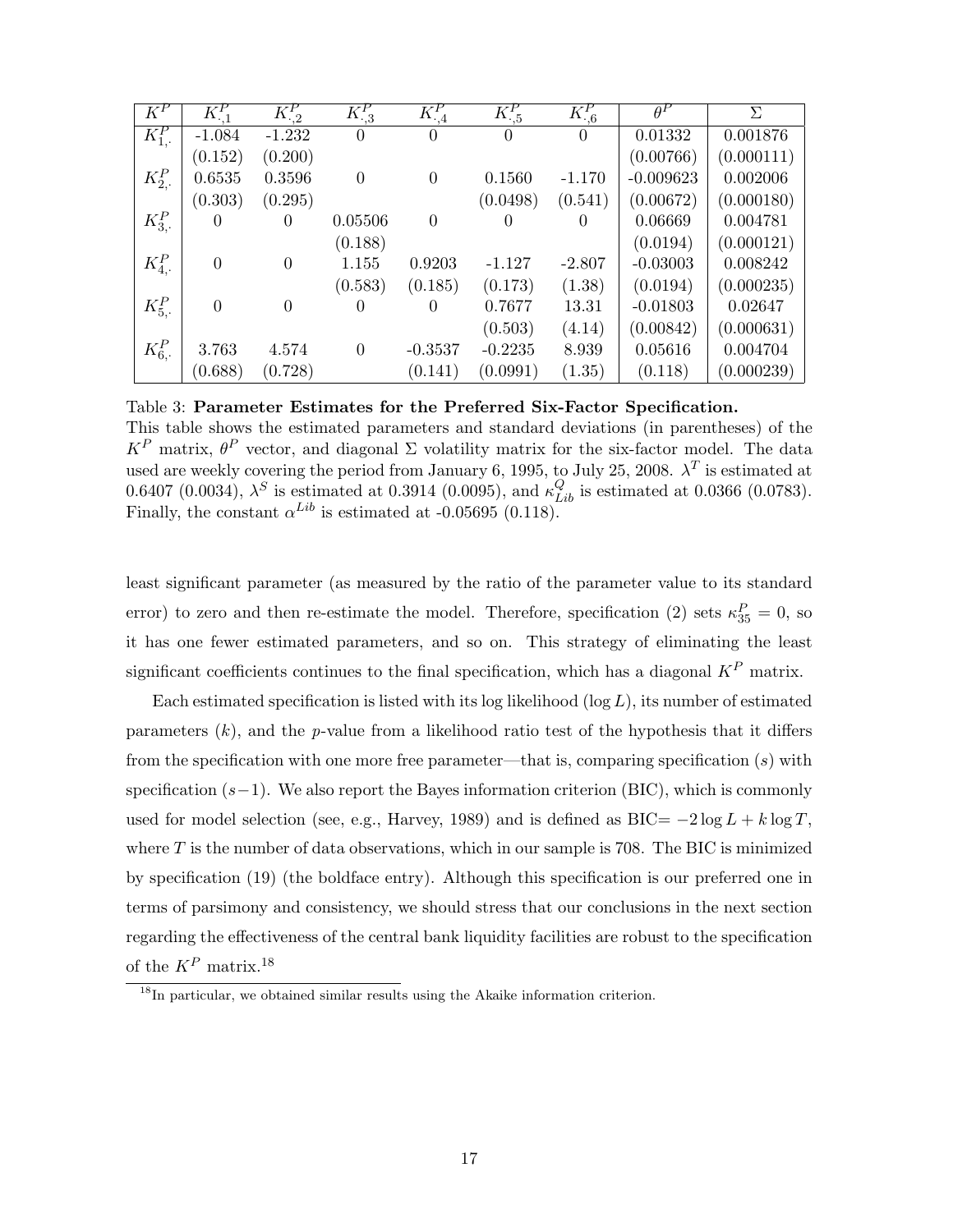Based on the BIC results in Table 2, our preferred specification of the  $K^P$  matrix is

$$
K^{P} = \begin{pmatrix} \kappa_{11}^{P} & \kappa_{12}^{P} & 0 & 0 & 0 & 0 \\ \kappa_{21}^{P} & \kappa_{22}^{P} & 0 & 0 & \kappa_{25}^{P} & \kappa_{26}^{P} \\ 0 & 0 & \kappa_{33}^{P} & 0 & 0 & 0 \\ 0 & 0 & \kappa_{43}^{P} & \kappa_{44}^{P} & \kappa_{45}^{P} & \kappa_{46}^{P} \\ 0 & 0 & 0 & 0 & \kappa_{55}^{P} & \kappa_{56}^{P} \\ \kappa_{61}^{P} & \kappa_{62}^{P} & 0 & \kappa_{64}^{P} & \kappa_{65}^{P} & \kappa_{66}^{P} \end{pmatrix}
$$

.

This specification imposes 18 restrictions on the  $K^P$  matrix,<sup>19</sup> and the estimated parameter values are presented in Table 3.

These estimated parameters suggest several interesting results. First, the Treasury level factor is not impacted by any of the other factors, supporting the empirical results in Christensen, Lopez and Rudebusch (2008) as well as Christensen and Lopez (2008). The intuition here is that monetary policy is a key driver of the entire interest rate environment. Second, the dynamics of the Treasury slope factor are affected by all the Treasury factors, again as found in the aforementioned studies. Third, the dynamics of the two credit risk factors are interrelated, but only slightly affected by the Treasury factors. Finally, in contrast to Feldhütter and Lando (2008), the dynamics of the LIBOR factor is found to be affected by both credit risk factors as well as the Treasury slope and curvature factors. In addition, the LIBOR factor influences the dynamics of the corporate slope factor, the Treasury slope factor and the Treasury curvature factor. This result suggests that short-term credit rates, and LIBOR rates in particular, contain useful information regarding the dynamics of the overall interest rate environment. This result further highlights how important the functioning of the interbank market appears to be for the broader capital markets.

Table 4 reports the estimated factor loadings of the state variables in the corporate bond yield function for each rating category represented in the data sample. Note that for both U.S. banks and financial firms, lower credit quality tends to imply higher sensitivities to the two common credit risk factors. The exception is the sensitivity of AA-rated U.S. financials to the common credit risk slope factor, which is marginally higher than the value observed for A-rated U.S. financials. Generally speaking, this implies that the credit spreads of bonds issued by firms with lower credit quality tend to have higher and steeper credit spread curves. Furthermore, we can compare the risk sensitivities for U.S. banks and financial firms. For the

<sup>&</sup>lt;sup>19</sup>The likelihood ratio test of the significance of the 18 parameter restrictions jointly is 22.88. This is  $\chi^2$ distributed with 18 degrees of freedom which gives a  $p$ -value of 0.1952.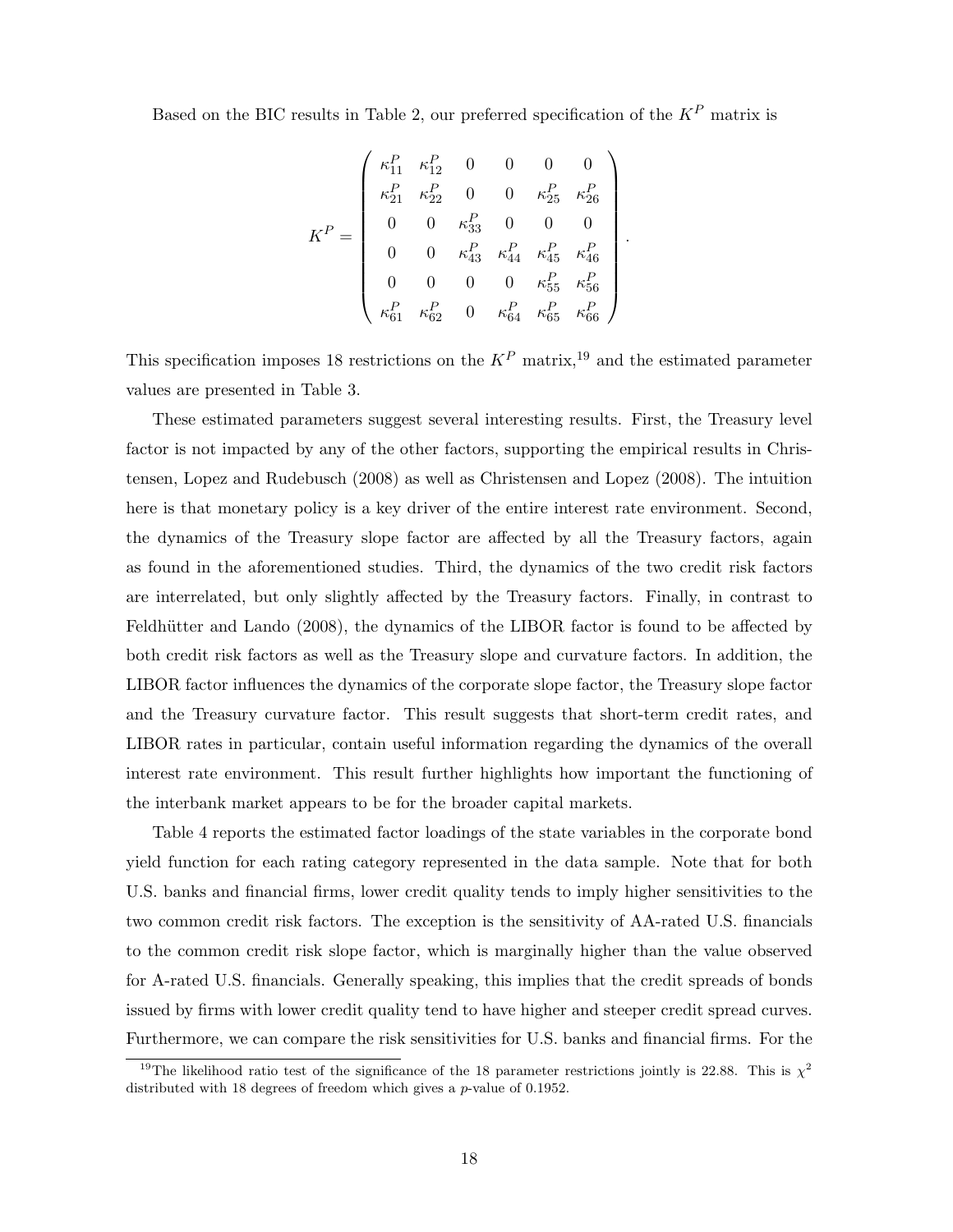| Rating     | U.S. Financials         |                 |                 |                 |                 |  |  |  |  |
|------------|-------------------------|-----------------|-----------------|-----------------|-----------------|--|--|--|--|
|            | $\alpha_0^C$            | $\alpha_{LT}^C$ | $\alpha_{ST}^C$ | $\alpha_{LS}^C$ | $\alpha_{SS}^C$ |  |  |  |  |
| A          |                         | $-0.02583$      | $-0.06438$      |                 |                 |  |  |  |  |
|            |                         | (0.0238)        | (0.00552)       |                 |                 |  |  |  |  |
| AA         | 0.003369                | $-0.08189$      | $-0.07158$      | 0.9033          | 1.040           |  |  |  |  |
|            | (0.000244)              | (0.0212)        | (0.00616)       | (0.00576)       | (0.0113)        |  |  |  |  |
| Rating     | U.S. Banks              |                 |                 |                 |                 |  |  |  |  |
|            | $\overline{\alpha}_0^C$ | $\alpha_{TT}^C$ | $\alpha_{ST}^C$ | $\alpha_{LS}^C$ | $\alpha_{SS}^C$ |  |  |  |  |
| <b>BBB</b> | 0.0001667               | $-0.03335$      | $-0.07316$      | 1.153           | 1.072           |  |  |  |  |
|            | (0.000262)              | (0.0270)        | (0.00605)       | (0.00514)       | (0.00965)       |  |  |  |  |
| A          | $-0.00002714$           | $-0.03256$      | $-0.05644$      | 1.032           | 1.024           |  |  |  |  |
|            | (0.00299)               | (0.0241)        | (0.00659)       | (0.00554)       | (0.00947)       |  |  |  |  |
| AA         | $-0.0002488$            | $-0.009247$     | $-0.04037$      | 0.8239          | 0.8702          |  |  |  |  |
|            | (0.000492)              | (0.0200)        | (0.00684)       | (0.00852)       | (0.0118)        |  |  |  |  |

Table 4: Estimated Factor Loadings in the Corporate Bond Yield Functions. The estimated factor loadings for each of the rating categories for the preferred six-factor model. The data used are weekly, covering the period from January 6, 1995 to July 25, 2008. The numbers in parentheses are the estimated standard deviations of the parameter estimates.

benchmark A-rating category, we see that bonds with this rating have nearly identical risk sensitivities across the two sectors. For the AA-rating category, we see greater sensitivities in financial bonds than AA-rated bonds issued by U.S. banks. A partial explanation for this difference is the different data sample periods, where yields for AA-rated U.S. banks do not enter the sample until September 2001. Thus, the previous downturn in the credit cycle is only partially represented for AA-rated banks, while the very calm period from mid-2003 until mid-2007 is fully represented.

Finally, Table 5 details the fit of the model for Treasury, bank bond, and LIBOR rates. The fit of the Treasury rates is quite good and only slightly worse than in models of only Treasury yields (see CDR, for example). For the corporate bond yields, the root mean squared errors (RMSEs) of the fitted errors are in line with the estimated standard deviation for the fitted errors that we obtain from the Kalman filter, which is estimated at  $\hat{\sigma}_{\varepsilon^c} = 11.3$  basis points. Overall, given the fact that we are fitting a sizeable number of corporate bond yields jointly with only five state variables, the achieved fit of the corporate bond yields appears quite good. The model fits the six-month LIBOR rate perfectly, while the fit of the other LIBOR rates is well within the range considered acceptable when it comes to regular Treasury bond yield term structure models. Figure 4 illustrates the time series of the fitted errors for the three-month LIBOR rates. Note that there is little deterioration in the model's ability to fit the LIBOR rates during the financial crisis in 2007 and 2008; thus, the model appears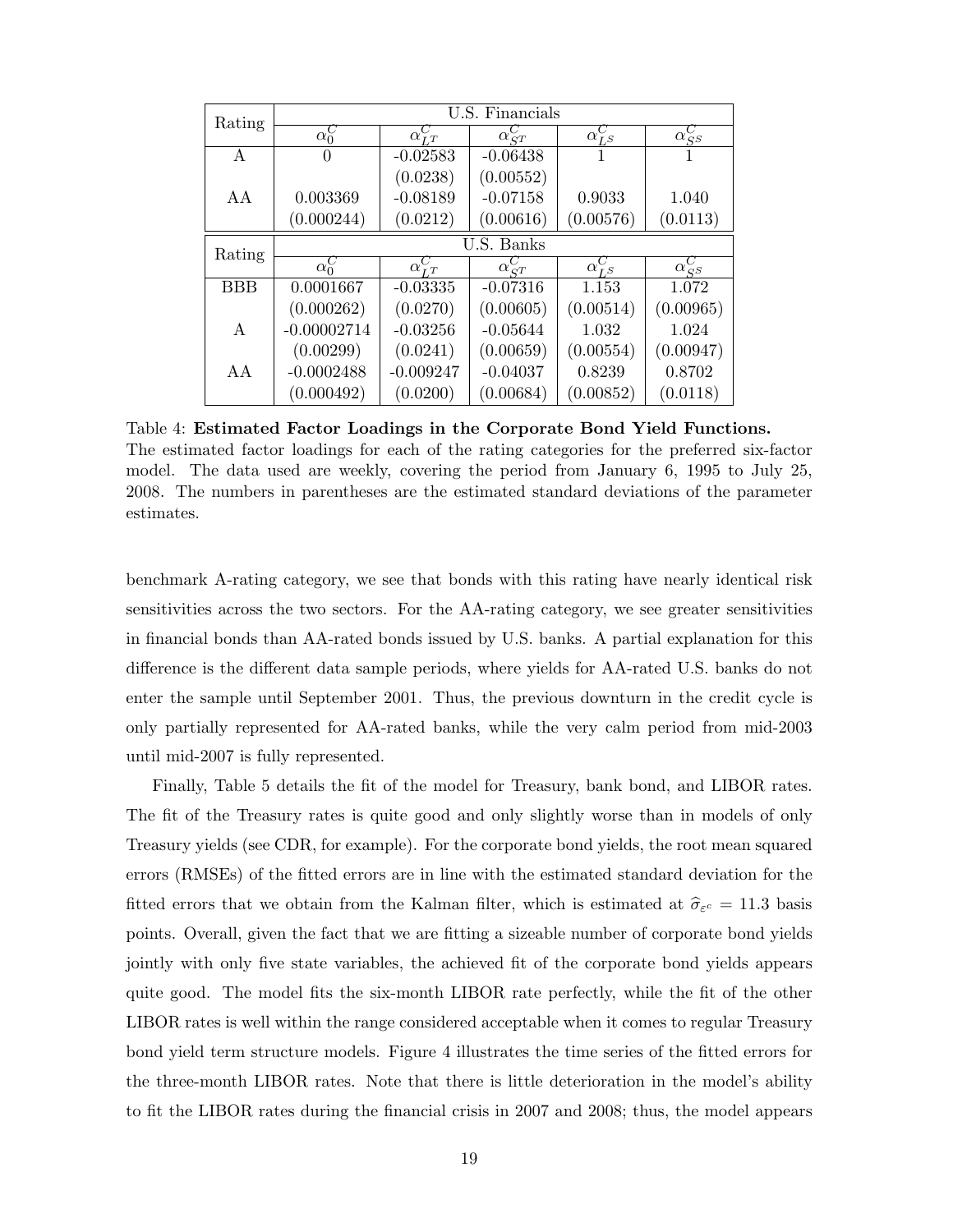| Maturity  | Treasury | <b>LIBOR</b> |             | Bank bond yields |         |         | Financial bond yields |  |  |  |
|-----------|----------|--------------|-------------|------------------|---------|---------|-----------------------|--|--|--|
| in months | yields   | rates        | <b>BBB</b>  | А                | AA      | А       | AА                    |  |  |  |
|           | Mean     |              |             |                  |         |         |                       |  |  |  |
| 3         | $-5.52$  | $-0.50$      | $-6.33$     | $-4.36$          | $-3.90$ | $-1.47$ | 0.90                  |  |  |  |
| 6         | $-3.53$  | 0.00         | 3.91        | 5.18             | 0.64    | 3.29    | 5.08                  |  |  |  |
| 12        | 0.27     | $-0.15$      | 0.18        | 0.75             | 1.61    | $-1.19$ | 0.90                  |  |  |  |
| 24        | 2.04     |              | 1.29        | 0.05             | 2.01    | $-1.30$ | 0.18                  |  |  |  |
| 36        | $-0.30$  |              | $-1.12$     | $-0.06$          | 1.85    | $-0.80$ | $-1.31$               |  |  |  |
| 60        | $-3.21$  |              | $-3.59$     | $-6.36$          | $-9.16$ | $-3.37$ | $-3.98$               |  |  |  |
| 84        | 0.49     |              | 5.14        | 3.39             | 7.74    | 1.43    | $-1.30$               |  |  |  |
| 120       | 12.61    |              | 0.52        | 1.37             | $-0.74$ | 3.30    | $-0.49$               |  |  |  |
|           |          |              | <b>RMSE</b> |                  |         |         |                       |  |  |  |
| 3         | 15.67    | 10.18        | 13.28       | 12.37            | 11.49   | 11.66   | 12.67                 |  |  |  |
| 6         | 6.58     | 0.00         | 10.15       | 10.58            | 11.48   | 10.15   | 11.90                 |  |  |  |
| 12        | 3.16     | 8.64         | 11.58       | 9.35             | 11.19   | 10.72   | 9.48                  |  |  |  |
| 24        | 2.64     |              | 11.22       | 7.34             | 8.50    | 6.52    | 7.80                  |  |  |  |
| 36        | 1.70     |              | 12.05       | 8.94             | 12.47   | 8.55    | 9.57                  |  |  |  |
| 60        | 3.91     |              | 11.58       | 10.01            | 13.17   | 8.88    | 9.83                  |  |  |  |
| 84        | 3.57     |              | 14.50       | 9.56             | 14.87   | 8.76    | 8.85                  |  |  |  |
| 120       | 14.87    |              | 14.67       | 14.15            | 13.55   | 12.74   | 12.83                 |  |  |  |
| No. obs   | 708      | 708          | 708         | 708              | 358     | 708     | 708                   |  |  |  |

Table 5: Summary Statistics for Six-Factor Model Fitted Errors.

This table provides the mean and RMSE of the model fitted errors in basis points for Treasury bond yields, LIBOR rates, and corporate bond yields for U.S. banks rated BBB, A, and AA and U.S. financial firms rated A and AA. The model used is the preferred six-factor model.

flexible enough to capture the turmoil in the LIBOR market.

## 4 The financial crisis and central bank actions

In this section, we use the estimated model to illuminate the effect on LIBOR rates of the financial crisis and the central bank liquidity facilities. Figure 5 focuses on movements in the spread between the three-month LIBOR rate and the three-month Treasury yield during the last 18 months of our sample, from the beginning of 2007 through July 25, 2008. There are two key dates during this period. The first, August 9, 2007, marks the start of the turmoil in many financial markets and the jump in LIBOR rates. The second, December 12, 2007, marks the announcement by the Federal Reserve and other central banks of a strong new commitment to improve liquidity and the functioning of the interbank market.<sup>20</sup> Specifically, the Fed

<sup>&</sup>lt;sup>20</sup>The Federal Reserve's initial response to the dislocations in the interbank lending market in the fall of 2007 was to promote and enhance the availability of its discount window as a source of funding. In particular, the Federal Reserve reduced the spread between the discount rate (or primary credit rate) and the target federal funds rate. However, through the end of 2007, discount window borrowing remained relatively low and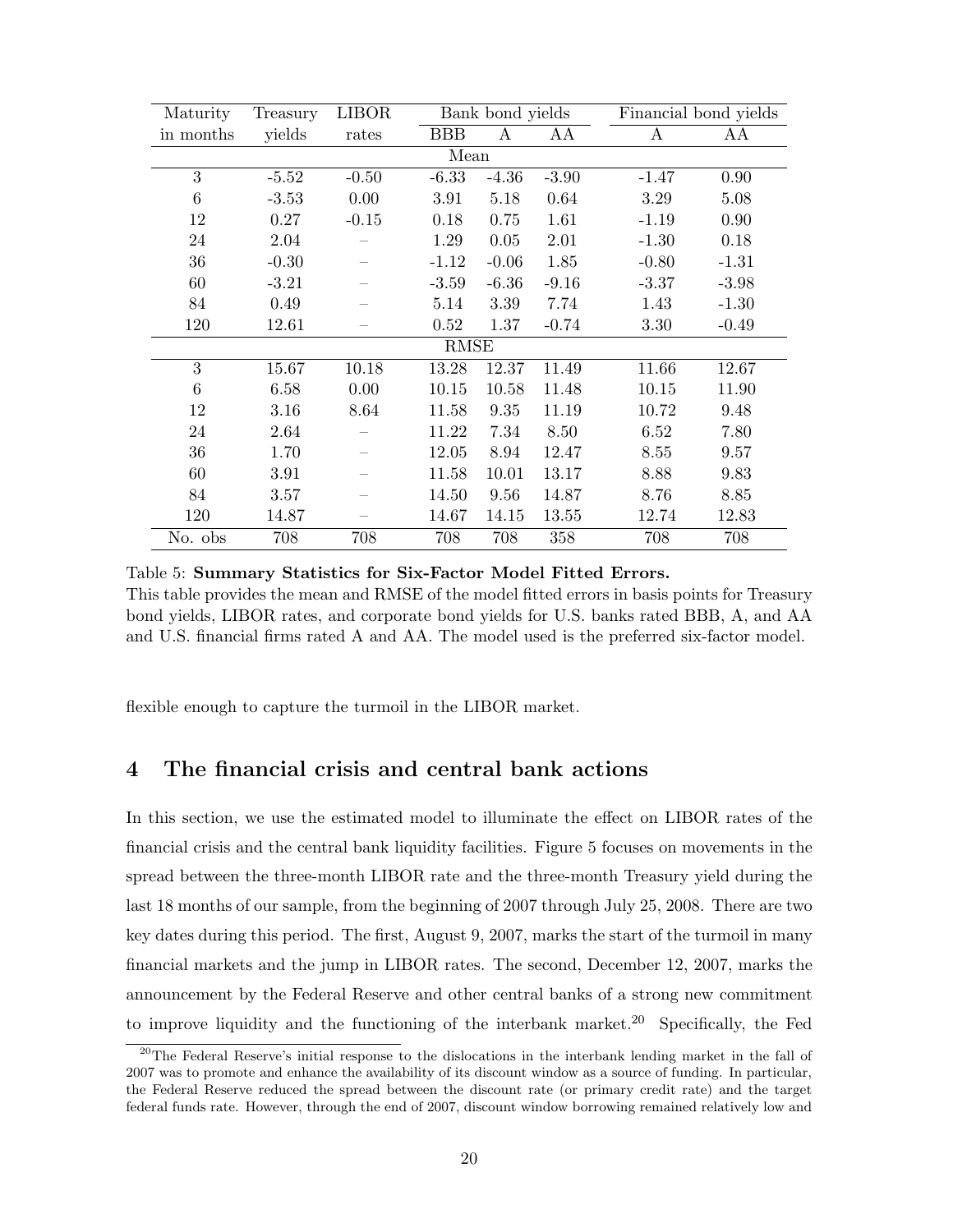

Figure 4: Fitted Model Errors of Three-Month LIBOR This figure shows the fitted errors of three-month LIBOR rates in the six-factor model with the preferred specification of  $K^P$ . The data used in the estimation are from January 6, 1995, to July 25, 2008.

announced the creation of the TAF, which consisted of periodic auctions of fixed quantities of term funding to sound depository institutions, $^{21}$  and the establishment of coordinated dollar liquidity actions with the European Central Bank and the Swiss National Bank. The latter involved reciprocal foreign exchange swap lines, in which dollars were passed through to foreign central banks so they could extend term lending in dollars abroad. The TAF and the swap lines were meant to alleviate the dollar liquidity risk by making cash loans to banks that were secured by those banks' illiquid but sound assets, and many interpreted the initial mid-December 2007 announcements and actions by central banks as the key events signalling a change in the bank liquidity regime.<sup>22</sup> In particular, the initial announcements of the new liquidity facilities were accompanied by a widespread realization that the Federal Reserve and

interbank lending rates remained quite elevated.

<sup>&</sup>lt;sup>21</sup>The first TAF auction occurred on December 17 for \$20 billion in 28-day credit and was greatly oversubscribed.

 $^{22}$ Both the TAF and the swap lines were scaled up in size during 2008, and the Federal Reserve subsequently also established several other liquidity facilities that provide loans to financial institutions other than banks, such as the Primary Dealer Credit Facility.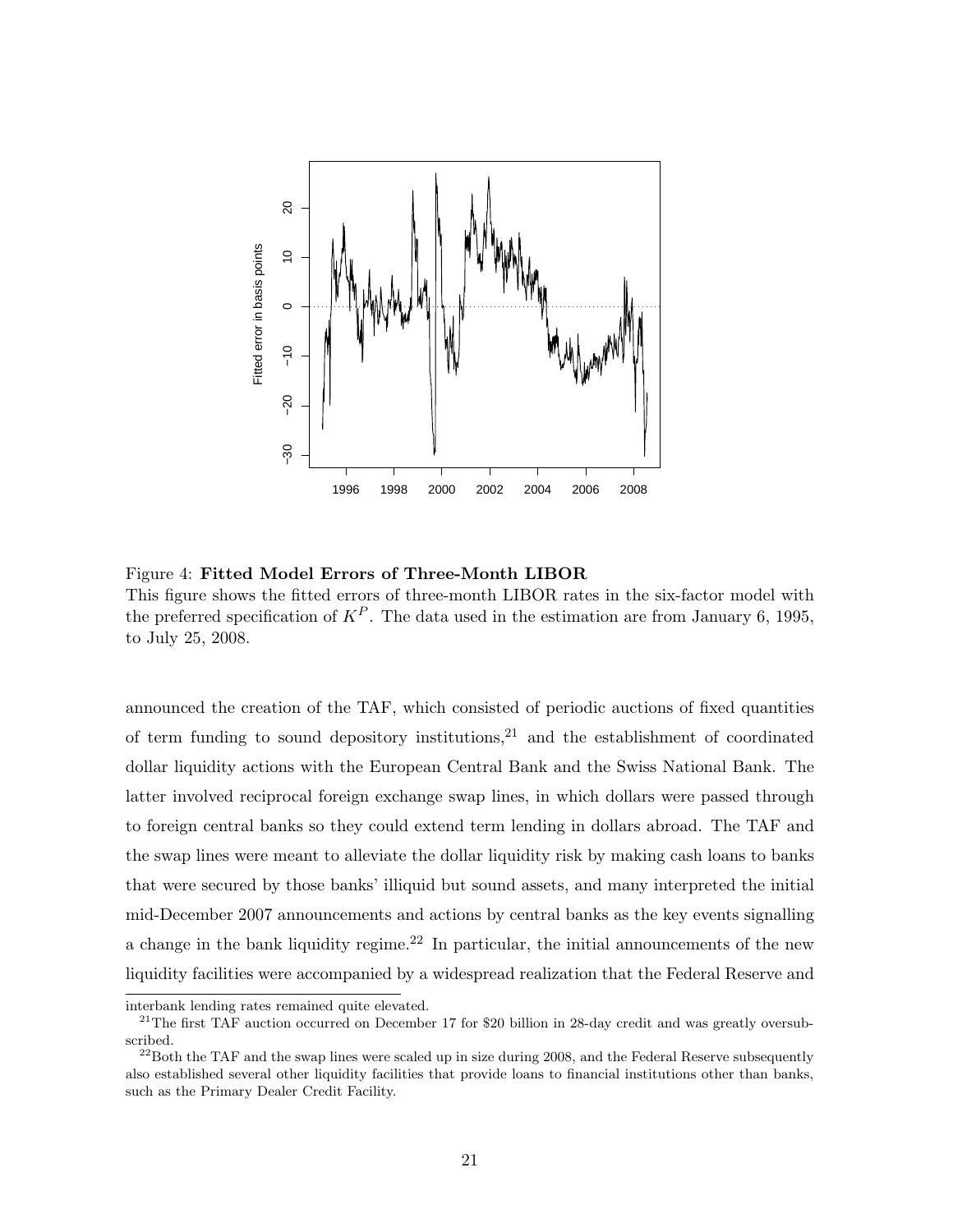

Figure 5: Spread of Three-Month LIBOR over Three-Month Treasury Yield. This figure shows the spread of the three-month LIBOR rate over the three-month Treasury bond yield since the beginning of 2007.

other central banks would provide forceful and innovative responses to bank liquidity needs going forward. Therefore, we consider mid-December 2007 as an a priori potential breakpoint in our analysis.

After the central bank announcements and actions in December 2007, the LIBOR-Treasury spread did fall, but not permanently, and it did not revert to its pre-August level. Accordingly, there has been much debate about the extent to which the central bank liquidity facilities alleviated stress in the interbank market (e.g., Taylor and Williams 2009, McAndrews, Sarkar, and Wang 2008, and Wu 2009). We investigate this question with our estimated model. Figure 6 shows the estimated path of our sixth factor, which is specific to the LIBOR market. Deviations of this factor from its mean (shown by a horizontal dashed line) indicate the direction and approximate size of the difference between the yield on AA-rated U.S. financial bonds and term LIBOR rates of the same maturity. Until December 2007, this factor moved within a fairly close range around its mean. However, following the introduction of the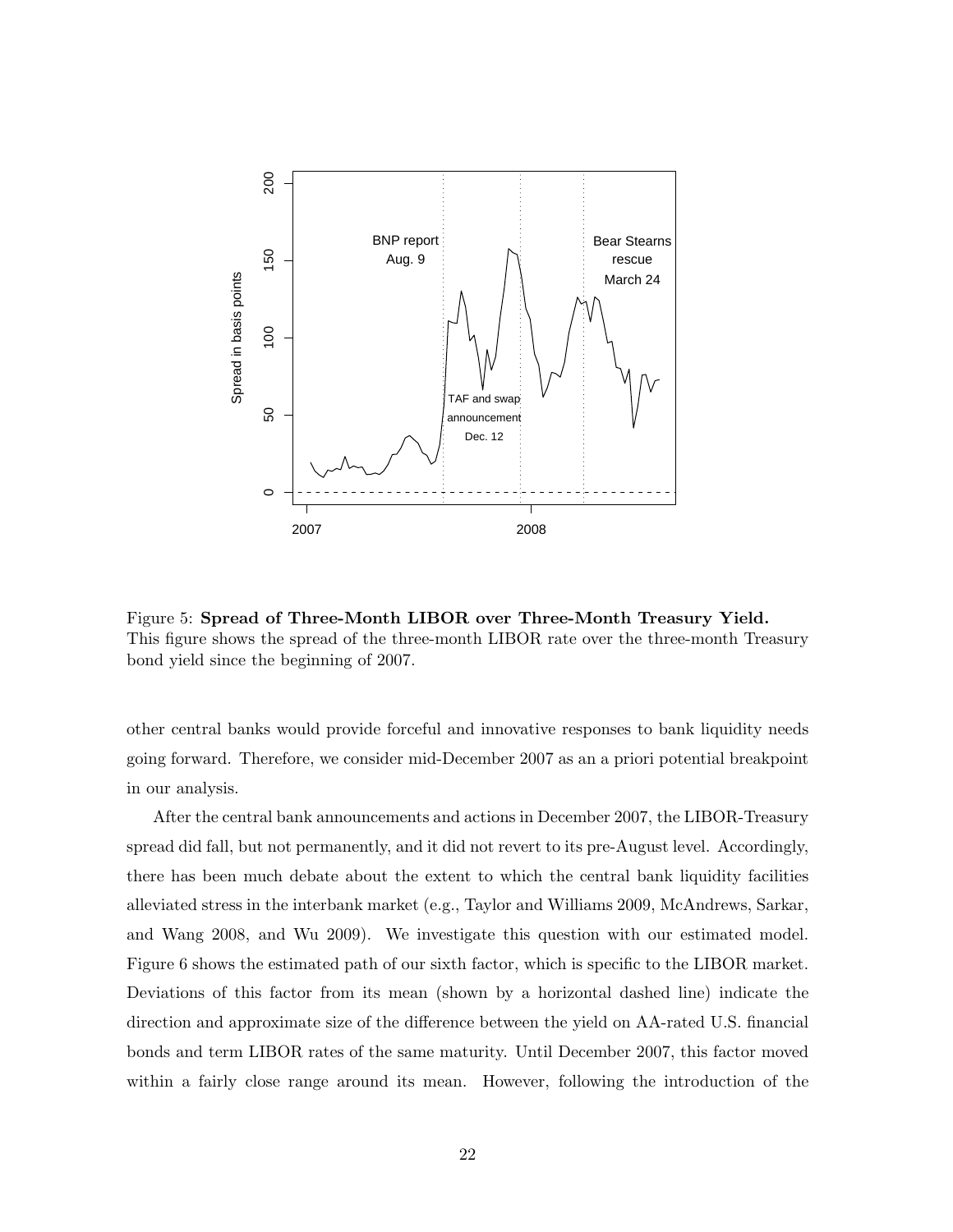

Figure 6: Estimated LIBOR Factor from Preferred Six-Factor Model. This figure shows the estimated LIBOR-specific factor from the preferred six-factor model. The bond yields and LIBOR rates used in the estimation are weekly data from January 6, 1995 to July 25, 2008.

central bank liquidity facilities, it dropped quite low through the end of the sample. The figure appears quite consistent with the presence of a regime change in the dynamic behavior of  $X_t^{Lib}$  following the introduction of the TAF and other central bank liquidity operations.

To statistically test for changes in the dynamic properties of  $X_t^{Lib}$ , we investigate whether its parameters prior to December 14, 2007, denoted

$$
\psi_{Lib}^{pre} = (\kappa_{26}^P, \kappa_{46}^P, \kappa_{56}^P, \kappa_{61}^P, \kappa_{62}^P, \kappa_{64}^P, \kappa_{65}^P, \kappa_{66}^P, \theta_{Lib}^P, \sigma_{Lib}, \kappa_{Lib}^Q, \alpha^{Lib})
$$

in our preferred specification, changed to a new set of parameters, denoted

$$
\psi^{post}_{Lib}=(\widetilde{\kappa}^P_{26},\widetilde{\kappa}^P_{46},\widetilde{\kappa}^P_{56},\widetilde{\kappa}^P_{61},\widetilde{\kappa}^P_{62},\widetilde{\kappa}^P_{64},\widetilde{\kappa}^P_{65},\widetilde{\kappa}^P_{66},\widetilde{\theta}^P_{Lib},\widetilde{\sigma}_{Lib},\widetilde{\kappa}^Q_{Lib},\widetilde{\alpha}^{Lib}).
$$

All other parameters in the model are assumed to remain unchanged. As the Kalman filter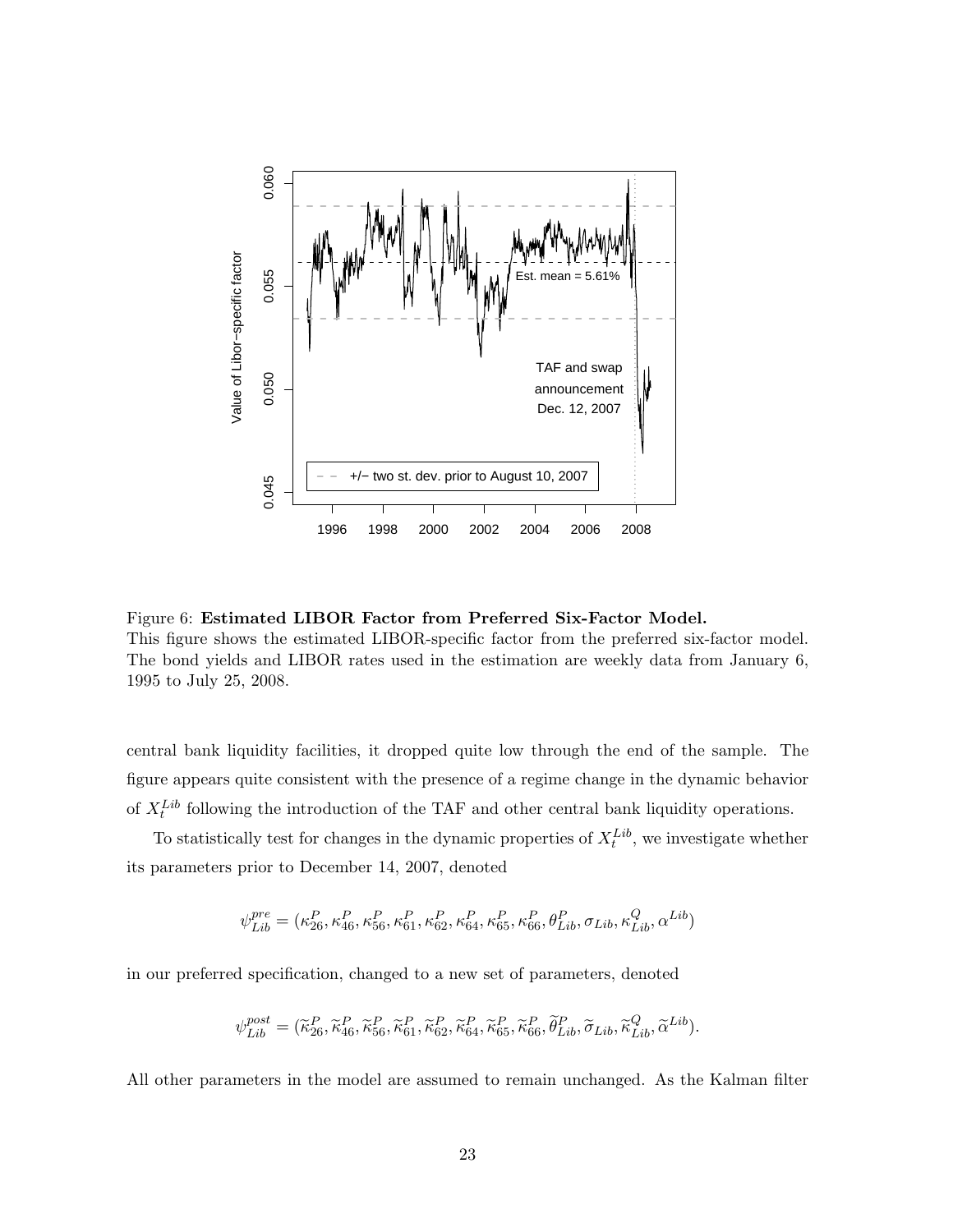| $K^P$           | $K_{\cdot,1}^P$ | $K_{\cdot,2}^P$ | $K_{\cdot,3}^P$ | $K_{\cdot,4}^P$ | $K_{\cdot,5}^P$ | $\theta^P$  | Σ          |
|-----------------|-----------------|-----------------|-----------------|-----------------|-----------------|-------------|------------|
| $K_{1,\cdot}^P$ | $-1.072$        | $-1.208$        | $\theta$        | $\theta$        | $\Omega$        | 0.01132     | 0.001884   |
|                 | (0.165)         | (0.209)         |                 |                 |                 | (0.0275)    | (0.000116) |
| $K_{2}^P$       | 0.8645          | 0.5975          | $\theta$        | $\theta$        | 0.1343          | $-0.007720$ | 0.002026   |
|                 | (0.372)         | (0.396)         |                 |                 | (0.0580)        | (0.0239)    | (0.000191) |
| $K_3^P$         | 0               | 0               | 0.0002158       | $\Omega$        | $\theta$        | 0.07634     | 0.004784   |
|                 |                 |                 | (0.0995)        |                 |                 | (0.120)     | (0.000127) |
| $K_{4,.}^P$     | $\overline{0}$  | $\theta$        | 1.034           | 0.9684          | $-1.179$        | $-0.03393$  | 0.008224   |
|                 |                 |                 | (0.528)         | (0.199)         | (0.187)         | (0.0803)    | (0.000247) |
| $K_{5}^P$       | $\overline{0}$  | $\theta$        | $\theta$        | $\theta$        | 0.8492          | $-0.01265$  | 0.02641    |
|                 |                 |                 |                 |                 | (0.547)         | (0.0525)    | (0.000656) |

Table 6: Parameter Estimates for Preferred Specification With Regime Switch. This table provides the estimated parameters and standard deviations (in parentheses) of the  $K^P$  matrix,  $\theta^P$  vector, and  $\Sigma$  volatility matrix for first five factors in the preferred joint six-factor model with a regime switch as of December 14, 2007. The data are weekly from January 6, 1995, to July 25, 2008.  $\lambda^T$  is estimated at 0.6412 (0.00357),  $\lambda^S$  is estimated at 0.3914 (0.00976). The maximum log-likelihood value is 180,174.56.

can handle time-varying parameters, we can test this hypothesis using the likelihood ratio test. The estimated dynamic parameters for the non-LIBOR factors in the estimation of our preferred specification with a regime switch are not meaningfully different from before, as shown in Table 6. Table 7 reports the estimated parameters for the LIBOR-specific factor and compares them to those for the model without a regime switch. The likelihood ratio test of the hypothesis that no regime switch has taken place is

$$
LR = 2[180, 174.56 - 180, 160.46] = 28.2 \sim \chi^2(12),
$$

which is highly significant with a  $p$ -value of 0.0052. This test suggests that the hypothesis of unchanged parameters can be rejected and that there was a regime change during the week before December 14.

To quantify the impact that the introduction of the liquidity facilities had on the interbank market, we use a counterfactual analysis of what would have happened had they not been introduced. We use the full-sample model without the regime switch to generate a counterfactual path for the 3-month LIBOR rate that suggests what that rate *might* have been if it had been priced in accordance with prevailing conditions in the Treasury and corporate bond markets for U.S. financial firms. To quantify this effect, we "turn off" the LIBOR-specific factor by fixing it at its mean prior to December 14, 2007, and leaving the remaining factors unchanged at their previously estimated values. Thus, the counterfactual path provides a LI-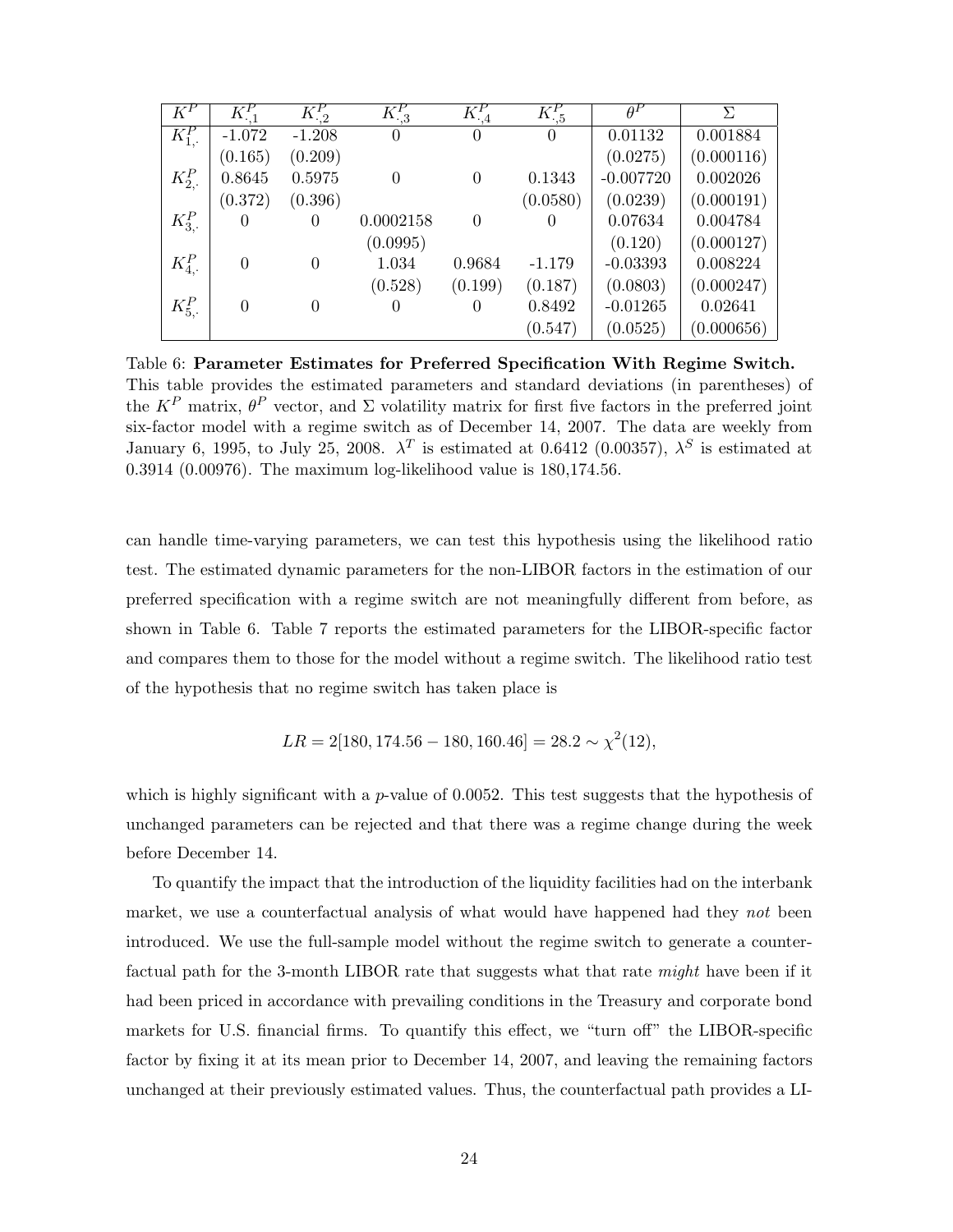| Parameter        | Full sample | Regime switch |              |  |
|------------------|-------------|---------------|--------------|--|
|                  |             | pre $12/07$   | post $12/07$ |  |
| $\kappa^P_{26}$  | $-1.170$    | $-0.8762$     | $-1.871$     |  |
|                  | (0.541)     | (0.641)       | (3.00)       |  |
| $\kappa^P_{46}$  | $-2.807$    | $-4.806$      | $-3.710$     |  |
|                  | (1.38)      | (2.27)        | (9.00)       |  |
| $\kappa_{56}^P$  | 13.31       | 16.17         | 40.44        |  |
|                  | (4.14)      | (6.15)        | (16.1)       |  |
| $\kappa_{61}^P$  | 3.768       | 3.200         | 0.7395       |  |
|                  | (0.688)     | (0.780)       | (4.09)       |  |
| $\kappa_{62}^P$  | 4.574       | 3.768         | 2.456        |  |
|                  | (0.728)     | (0.800)       | (25.7)       |  |
| $\kappa_{64}^P$  | $-0.3537$   | $-0.3410$     | $-0.08937$   |  |
|                  | (0.141)     | (0.137)       | (4.65)       |  |
| $\kappa_{65}^P$  | $-0.2235$   | $-0.1206$     | $-0.5169$    |  |
|                  | (0.0991)    | (0.108)       | (2.15)       |  |
| $\kappa_{66}^P$  | 8.939       | 8.158         | 15.16        |  |
|                  | (1.35)      | (1.51)        | (15.2)       |  |
| $\theta_{Lib}^P$ | 0.05616     | 0.05621       | 0.05059      |  |
|                  | (0.118)     | (0.142)       | (0.144)      |  |
| $\sigma_{Lib}$   | 0.004704    | 0.004525      | 0.006325     |  |
|                  | (0.000239)  | (0.000260)    | (0.00230)    |  |
| $\kappa^Q_{Lib}$ | 0.0366      | 0.03725       | 0.01783      |  |
|                  | (0.0783)    | (0.0947)      | (0.0590)     |  |
| $\alpha^{Lib}$   | $-0.05695$  | $-0.05711$    | $-0.05654$   |  |
|                  | (0.118)     | (0.142)       | (0.144)      |  |

Table 7: Estimated Parameters for the LIBOR Factor with Regime Switch. This table provides the estimated parameters and standard deviations (in parentheses) associated with the LIBOR-specific factor with and without a regime switch included following the establishment of central bank liquidity facilities. The model used is the preferred sixfactor model estimated with Treasury bond yields and corporate bond yields for U.S. banks and U.S. financial firms in addition to LIBOR rates. The data used are weekly covering the period from January 6, 1995, to July 25, 2008.

BOR rate consistent with the risk factors reflected in the yields of bonds issued by AA-rated U.S. financial institutions.

Figure 7 illustrates the effect of the counterfactual path on the three-month LIBOR spread over the three-month Treasury rate since the beginning of 2007. Note that the model-implied three-month LIBOR spread is close to the observed spread over this period. Until December 2007, the counterfactual spread was tracking the observed spread relatively closely. However, by the end of 2007, a significant wedge developed between the two. As of the end of our sample on July 25, 2008, the difference between the counterfactual spread and the observed three-month LIBOR spread was 82 basis points. Therefore, our analysis suggests that, the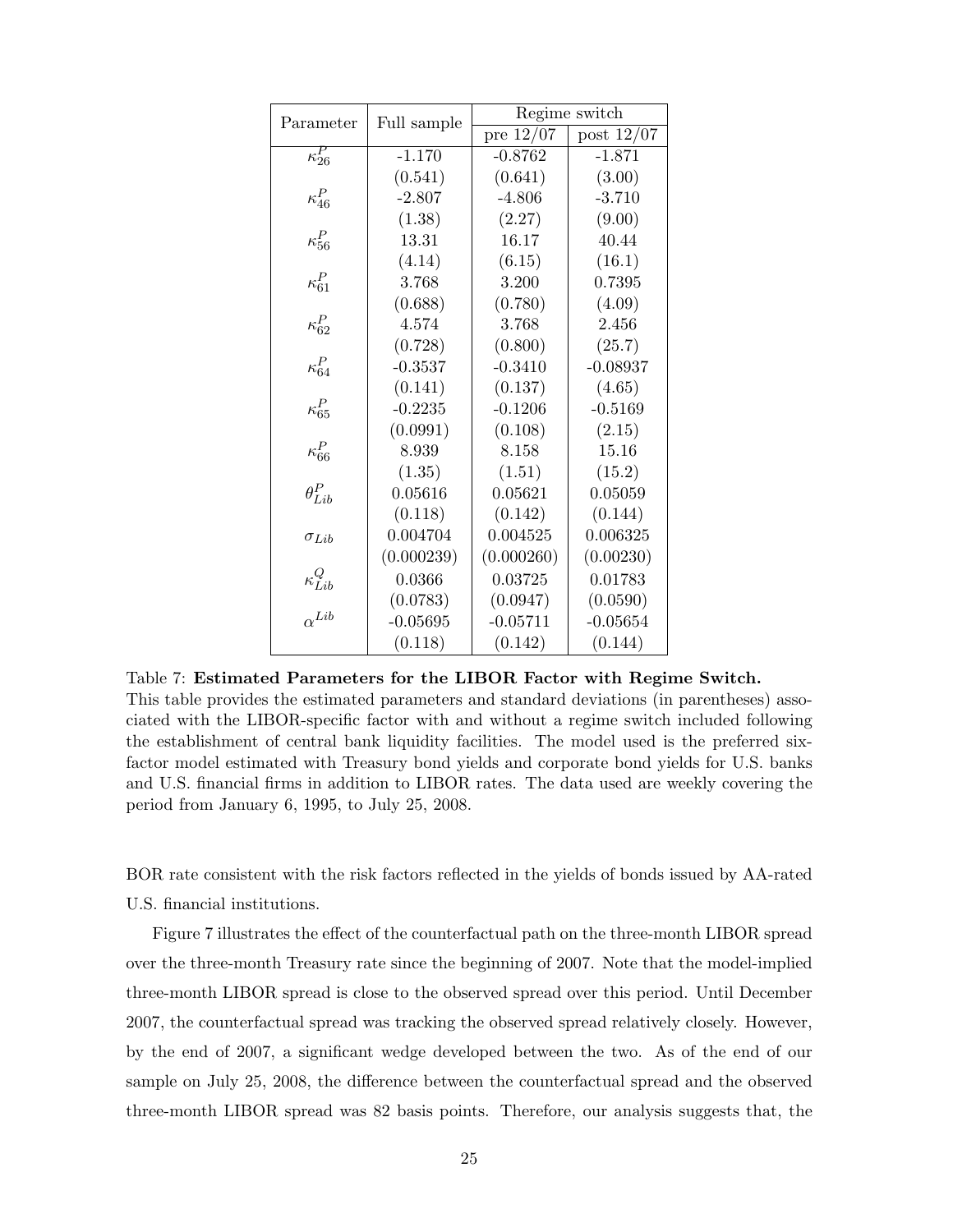

Figure 7: Spread of the LIBOR Rate over Treasury Yield.

This figure shows the spread of the observed and fitted three-month LIBOR rate over the three-month Treasury bond yield in the preferred six-factor model. The figure also illustrates the spread of the fitted three-month LIBOR rate when the LIBOR-specific factor is fixed at its historical average prior to December 14, 2007, in effect neutralizing the idiosyncratic effects in the LIBOR market. The illustrated period starts at the beginning of 2007, while the model estimation sample covers the period from January 6, 1995 to July 25, 2008.

three-month LIBOR rate would have been *higher* in the absence of the central bank liquidity facilities.

Our empirical results suggest that the announcement of the central bank liquidity facilities on December 12, 2007 altered the dynamics of the interbank lending market in the intended way; that is, the increased provision of bank liquidity by central banks lowered LIBOR rates relative to where they might have been in the absence of these actions. The abnormally large and persistent spread between bank debt and LIBOR yields that opened up after mid-December 2007 most likely reflects different liquidity concerns between the lender classes in these two markets. The LIBOR rate and interbank market rate are based on banks providing other banks with short-term funding. In contrast, the bank bond rates are derived from debt obligations issued to a broad class of investors that overwhelmingly consists of nonbank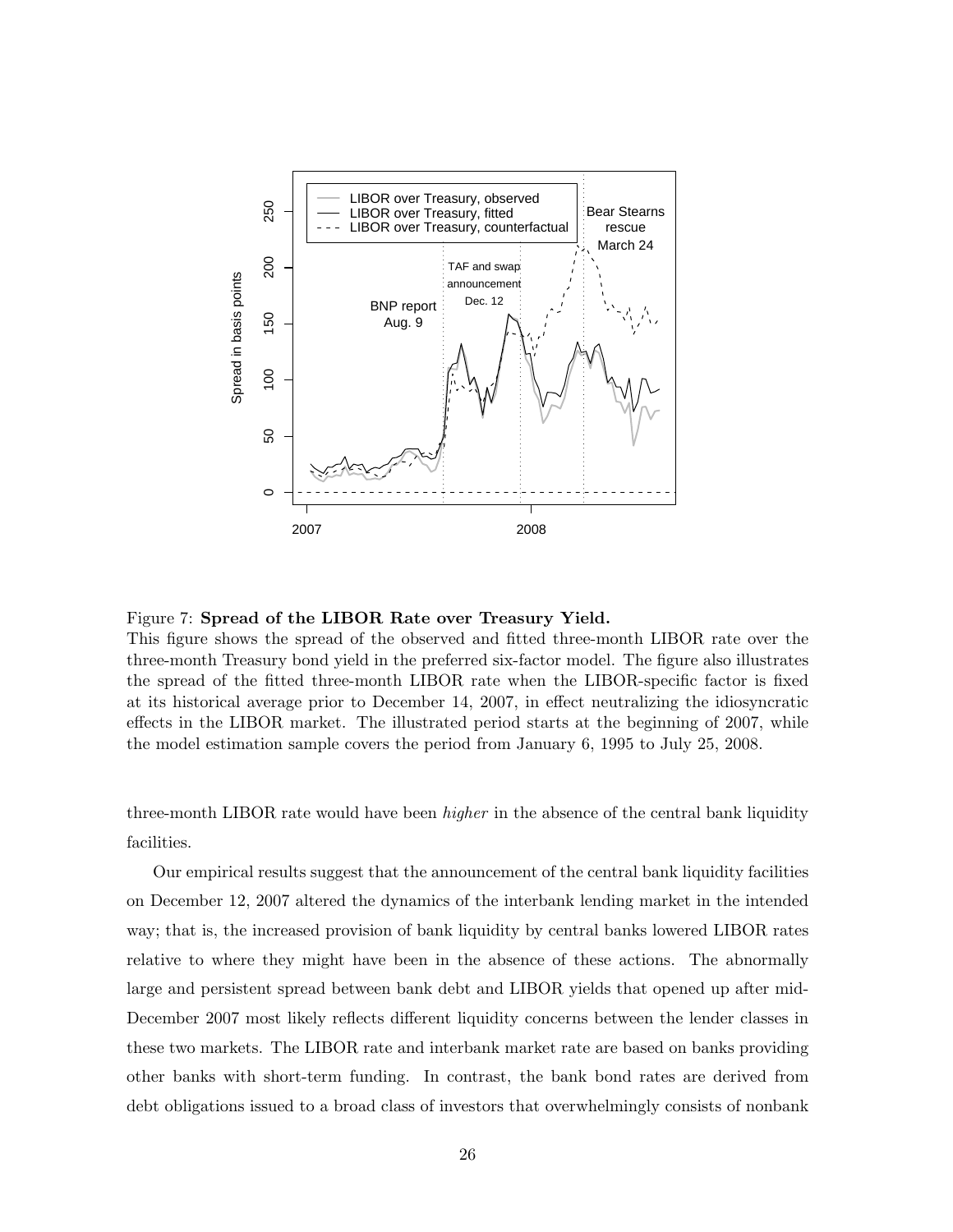institutions. While these two classes of lenders most likely attach similar probabilities and prices to credit risk, they likely have different tolerances to liquidity problems. The different degrees to which central bank liquidity operations lowered the liquidity concerns of lenders in the interbank market by more than those in the bank bond market would be translated directly into the spread between these two markets. (Appendix 2 provides a simple conceptual framework that illustrates this effect.)

There are two other explanations that could also account for the increased spread between bank debt yields and LIBOR rates, but these alternatives do not convincingly fit this episode. The first explanation centers on changes in the nature or the quality of the data. In mid-April 2008, there were news reports that the 16 banks surveyed as part of the daily fixing of the LIBOR rates on U.S. dollar-denominated term deposits were underreporting their actual borrowing costs. If such underreporting were new, the distress in the interbank market would be more severe than reflected in LIBOR rates, and those rates would be low relative to the bank bond yields. However, the persistence of the high LIBOR spread through the end of our sample period despite a speedy investigation and resolution of these underreporting accusations seems to undermine this possible explanation. Alternatively, the quality of the corporate bond data, especially since August 2007, could be questioned due perhaps to reduced bond trading. Yet, the persistence of the larger spread over several months weakens this possible explanation as well. Also, it is hard to see why these data considerations would be linked to a mid-December regime shift.

The second alternative explanation for the larger spread is the possibility of a change in the relative credit risk characteristics of the bank debt and interbank loan markets, for example, through changes in perceived recovery rates.<sup>23</sup> Again, during our sample—and notably even during the 2001 recession—there were no substantial similar differences in relative credit risk. Furthermore, it is difficult to date any changes a priori to mid-December 2007. Still, conceivably, changes could have occurred in the relative credit risk between the LIBOR panel of international AA-rated banks and the domestic AA-rated banks and financial firms used to construct the Bloomberg bank debt curves. To examine this possibility within the context of our model, we generated synthetic five-year credit default swap (CDS) rates for the AA-rated U.S. financial firms and compared these to the median five-year CDS rate for the banks in the

<sup>&</sup>lt;sup>23</sup>An unsecured deposit (e.g., an interbank loan) is more senior in the liability structure of a bank than senior unsecured debt. McAndrews, Sarkar, and Wang (2008) mention a recovery rate of 91.25% for unsecured deposits at banks with assets larger than \$5 billion, as per the work of Kuritzkes, Schuermann, and Weiner (2005). On the other hand, the data provider Markit typically works with a recovery rate as low as 40% in its pricing of credit default swap contracts. However, it is not clear why this difference in recovery rates would have changed dramatically in December 2007.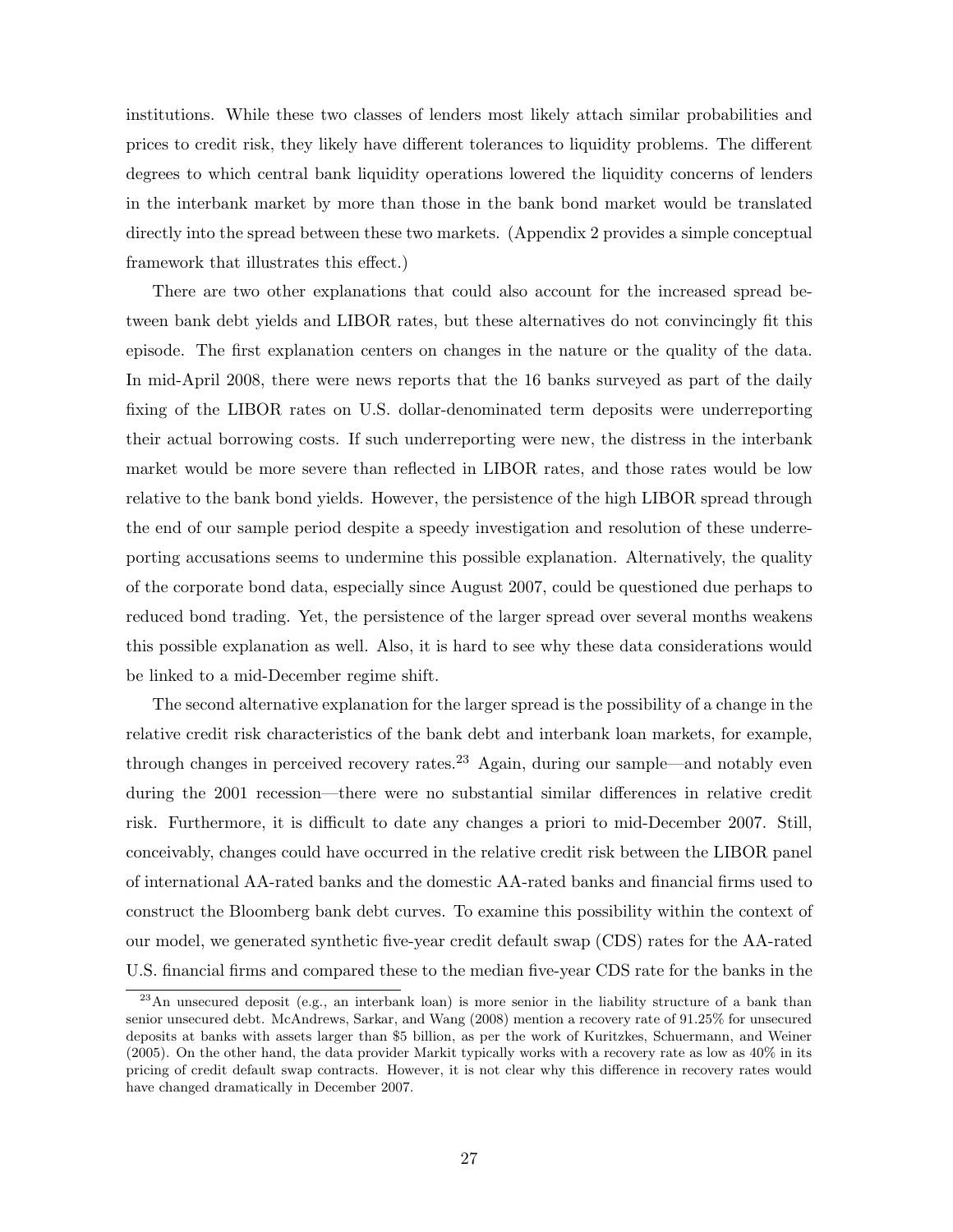

#### Figure 8: Model-generated CDS spreads.

This figure shows the implied five-year CDS rates for AA-rated U.S. financial firms based on the estimated parameters and factor paths from the preferred six-factor LIBOR model. In addition, the median of the five-year CDS rates of the 16 LIBOR panel banks on each observation date are shown. To align the level of the model-implied estimates with the observed CDS rates, the difference between the five-year Treasury par bond yield and the five-year swap rate has been added. The illustrated period starts at the beginning of 2007, while the model estimation sample covers the period from January 6, 1995 to July 25, 2008.

LIBOR panel. CDS rates are readily calculated from our model using the instantaneous credit spread for AA-rated U.S. financial firms, as presented earlier, and a recovery rate assumption of 50%; see Appendix 3 for further details. Figure 8 presents these model-implied five-year CDS rates relative to the median of the corresponding observed CDS rates for the banks in the LIBOR panel. The series have a correlation of nearly 90%, suggesting that the underlying credit dynamics for AA-rated financial institutions estimated by our model are very similar to those observed in the CDS market. This result supports our assumption of common credit characteristics across the LIBOR and bank debt panels and our view that this relationship did not materially change around the announcement of the central bank liquidity facilities.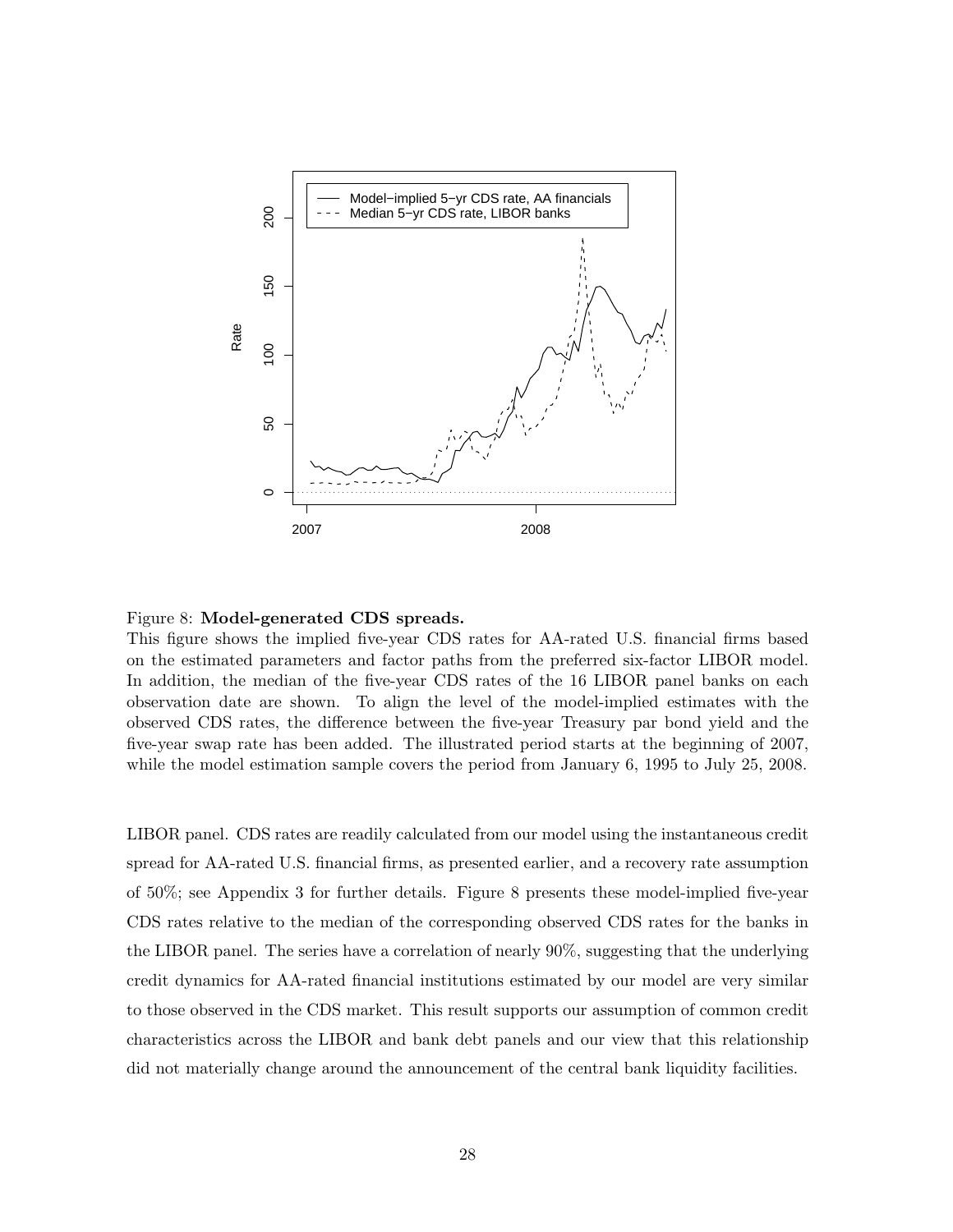## 5 Conclusion

In this paper, we address the question of whether interbank lending rates have responded to central bank liquidity operations by using a six-factor AFNS model that encompasses Treasury yields, financial corporate debt yields, and LIBOR rates. Our results provide support for the view that these operations, such as the introduction of the TAF, did lower LIBOR rates starting in December 2007 and through the end of our sample in July 2008. We find that the parameters governing the LIBOR factor in our model appear to change after the introduction of the liquidity facilities; i.e., the hypothesis of constant parameters over the full sample period is rejected. This result suggests that the behavior of this factor, and thus of the LIBOR market, was directly affected by these central bank liquidity operations. To quantify this effect, we use the model to construct a counterfactual path for the three-month LIBOR rate. The counterfactual three-month LIBOR rate averaged significantly higher than the observed rate from December 2007 into midyear 2008, which suggests that if the central bank liquidity operations had not occurred, the three-month LIBOR spread over Treasuries would have been even higher than the observed historical spread.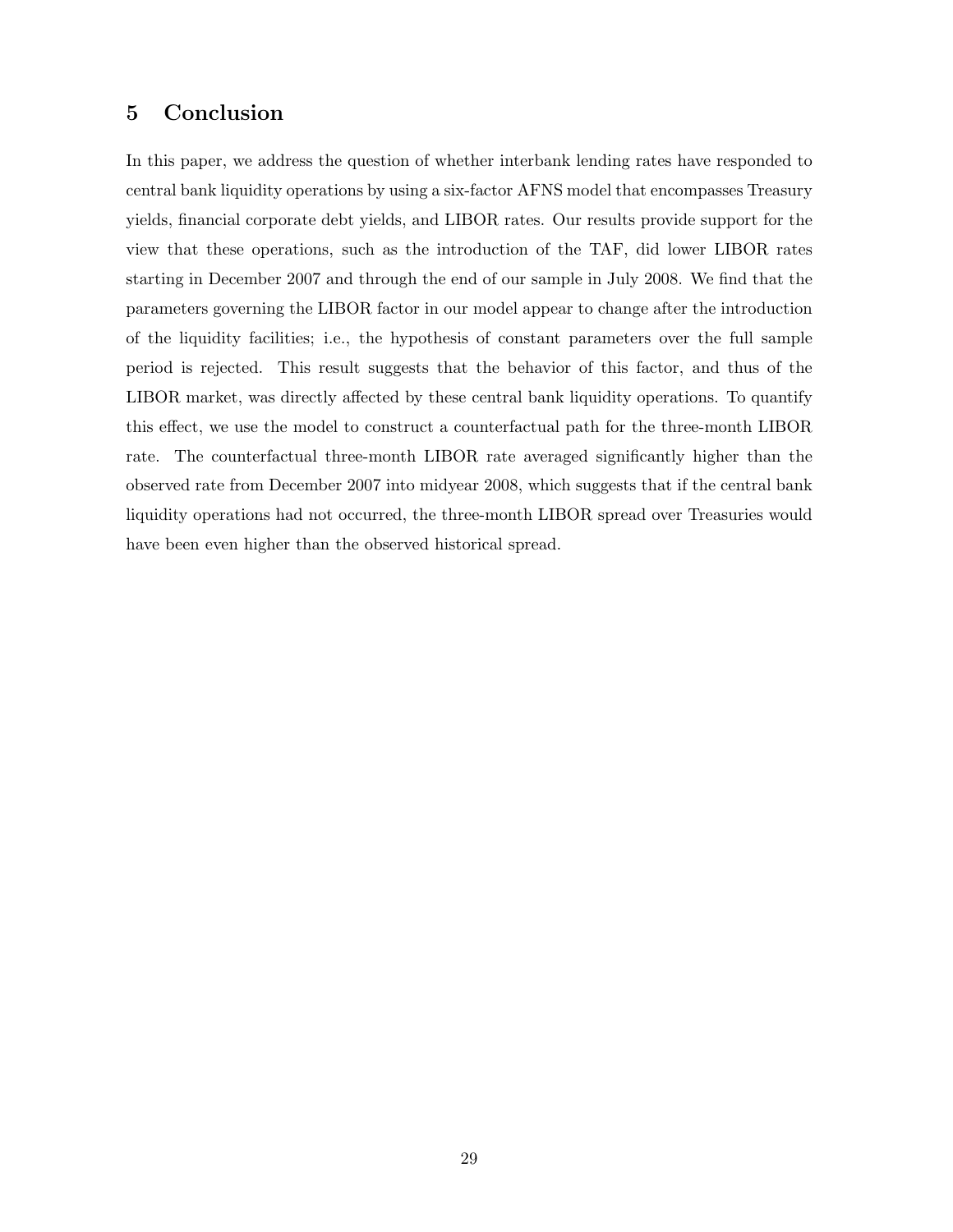#### Appendix 1: Conversion of interest rate data

We convert the Bloomberg data for financial corporate bond rates into continuously compounded yields. The *n*-year yield at time  $t, r_t(n)$ , the corresponding zero-coupon bond price,  $P_t(n)$ , and the continuously compounded yield,  $y_t(n)$ , are related by

$$
P_t(n) = \frac{1}{(1 + r_t(n))^n} = e^{-y_t(n)n} \iff y_t(n) = -\frac{1}{n} \ln \frac{1}{(1 + r_t(n))^n} = \ln(1 + r_t(n)).
$$

For maturities shorter than one year, we assume the standard convention of linear interest rates. For example, the zero-coupon bond price corresponding to the six-month yield is calculated as

$$
P_t(6m) = \frac{1}{1 + 0.5r_t(6m)} = e^{-0.5y_t(6m)},
$$

and the corresponding continuously compounded yield as

$$
y_t(6m) = -2\ln\frac{1}{1+0.5r_t(6m)} = 2\ln(1+0.5r_t(6m)).
$$

We also convert the LIBOR rates into continuously compounded yields, as in Feldhütter and Lando (2008). To facilitate this conversion, we approximate the day count ratio assuming that the LIBOR curve is smooth. Therefore, the net present value of the three-month LIBOR contract is

$$
NPV_t^{Lib} = \frac{1}{1 + \frac{1}{4}L(t, t + 0.25)} = e^{-0.25y^{Lib}(t, t + 0.25)},
$$

where  $L(t, t + 0.25)$  denotes the quoted three-month LIBOR rate. The continuously compounded equivalent to the quoted three-month LIBOR rates is then

$$
y^{Lib}(t,t+0.25) = -4\log\Big[\frac{1}{1+\frac{1}{4}L(t,t+0.25)}\Big] = 4\log(1+0.25L(t,t+0.25)).
$$

Similarly, the six-month and twelve-month LIBOR rates can be converted into continuously compounded zero-coupon yields by the following formulas:

$$
y^{Lib}(t, t+0.5) = 2\log(1+0.5L(t, t+0.5)),
$$
  
\n
$$
y^{Lib}(t, t+1) = \log(1+L(t, t+1)).
$$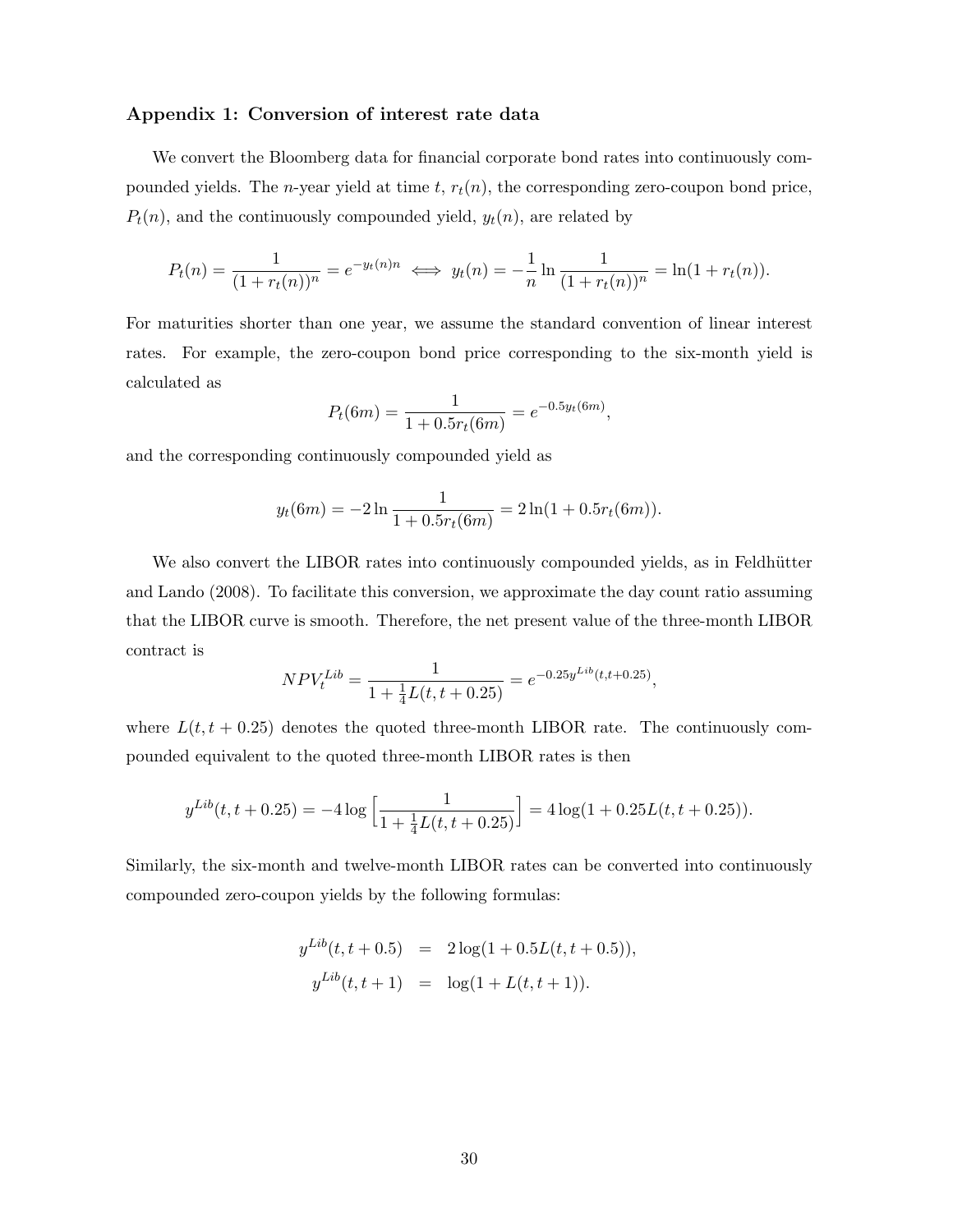#### Appendix 2: Conceptual framework to illustrate liquidity risk effects

To help interpret the relative movements in Treasury, bank bond, and interbank rates and to motivate our empirical analysis, we present a very simple framework to illustrate differential credit and liquidity risks across different debt obligations and, by extension, how the provision of central bank liquidity can have differential effects on their associated yields. We assume a simple three-period setting in which at date zero, lenders must choose among three different 2-period securities as to where to invest their funds. The first investment option is a liquid Treasury security, which pays the risk-free rate of interest, which we normalize to zero, so a dollar invested in the liquid asset at date zero returns a dollar at date two. The second investment option is a bank-issued bond, in which a dollar invested at date zero will return  $1 + r_B$  dollars at date two. The third investment option is an interbank loan, which will return  $1 + r<sub>L</sub>$  dollars at date two for a dollar invested at time zero. The rates of return,  $r<sub>B</sub>$ and  $r<sub>L</sub>$ , will be positive to account for credit and liquidity risk.

We assume that the markets for bank bonds and interbank loans are segmented to some degree, with differing market microstructures and lender preferences; in which case,  $r_B$  is not always identical to  $r<sub>L</sub>$ , which is consistent with the observed data. Specifically, the interbank market investors are predominantly banks providing other banks with short-term funding. In contrast, bank bonds are issued to a much broader class of investors that overwhelmingly consists of nonbank institutions. We assume these two classes of lenders share the same perception of and attach the same price to credit risk. However, regarding liquidity risk, we assume that the two classes of lenders may face different liquidity shocks during the term of the debt at date one and may price that liquidity risk differently. Formally, we assume that at date one, bank bond investors are subject to a liquidity shock, such as an unexpected demand for funds, that induces an adjustment cost of  $\alpha_1^B$  with a probability  $\lambda_1^B$ . In addition, the interbank lenders are subject to a liquidity shock that induces an adjustment cost of  $\alpha_1^L$  with a probability  $\lambda_1^L$ . Investors in Treasuries can costlessly satisfy any liquidity shocks. Furthermore, at date two, the two bank investment options are also subject to a common default event, in which the borrowing bank declares insolvency, with probability  $\lambda_2$  and cost  $\delta$ , which is less than one to reflect only partial repayment of the principal. Any such partial recovery is shared equally by bondholders and interbank creditors.

Given this structure, the rate of return on the Treasury bond at date zero for date two is zero. Assuming that bond investors are indifferent between bank and Treasury bonds and that interbank lenders are indifferent between the Treasury bond and the interbank loan, the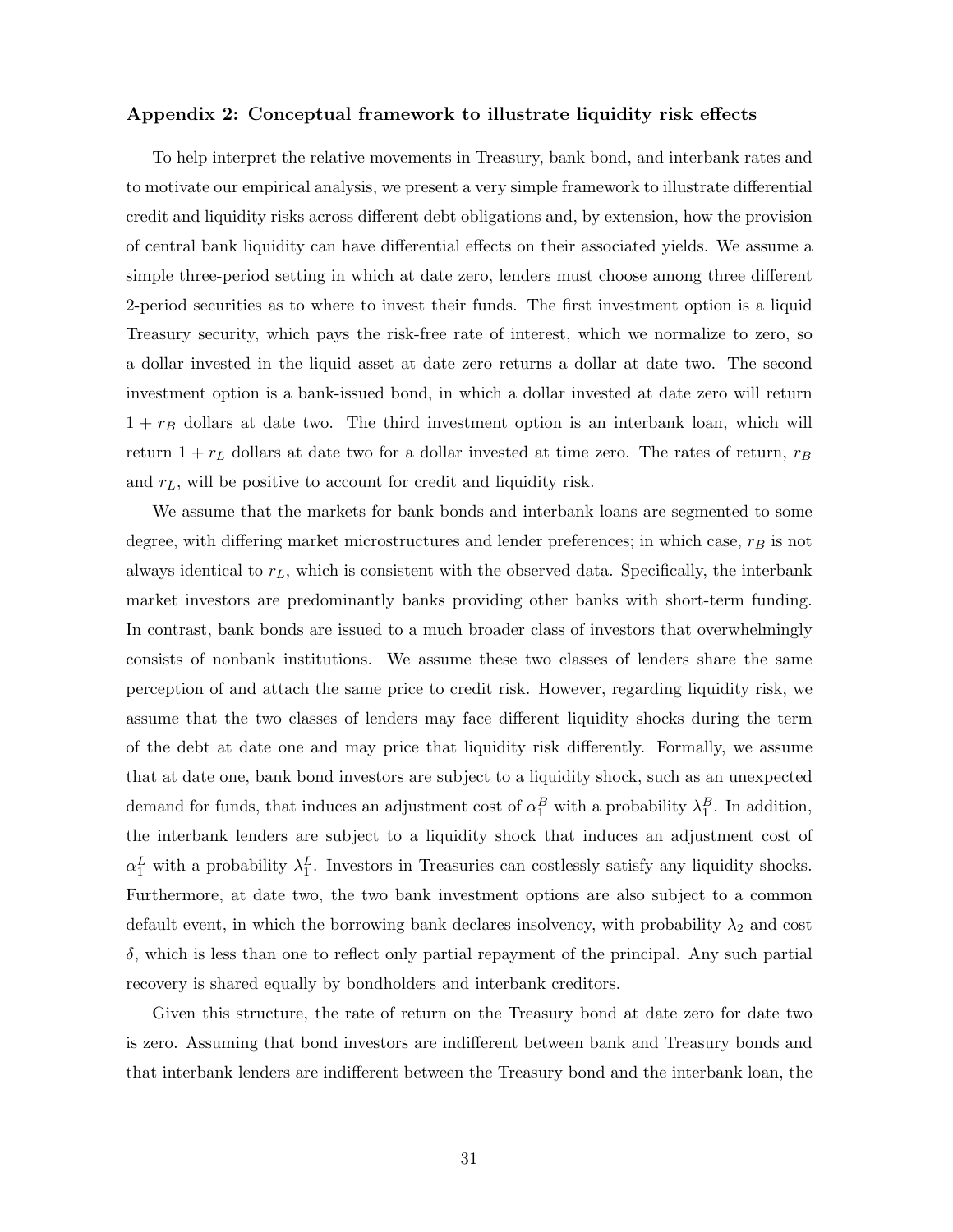expected returns on the illiquid assets are:

$$
r_B = \lambda_1^B \alpha_1^B + \lambda_2 \delta \quad \text{and} \quad r_L = \lambda_1^L \alpha_1^L + \lambda_2 \delta.
$$

That is, the returns compensate for the costs associated with the date-one liquidity shocks and the date-two default, as weighted by the respective probabilities. Note that  $r_B$  and  $r_L$ , and their corresponding spreads over the Treasury rate, will move together with changes in the borrowing bank's default risk, so the jumps in the spread of LIBOR over the Treasury rate can reflect both credit and liquidity risk.

In contrast, in our simple theoretical structure, the spread between the bank bond rate and the LIBOR rate only reflects liquidity risk:

$$
r_B - r_L = \lambda_1^B \alpha_1^B - \lambda_1^L \alpha_1^L.
$$

Therefore, fluctuations in counterparty risk will not affect this spread, which in our data is the spread of the AA-rated bank debt yield over the corresponding LIBOR rate. In the early stage of the crisis, the spread was negative as the LIBOR rate rose relative to the bank debt rates. In our framework, this outcome would suggest that  $\lambda_1^L \alpha_1^L$ , the liquidity risk for interbank lenders, initially rose during the financial turmoil relative to the corresponding cost for the bank bond investors. The spread remained negative until roughly mid-December when the Federal Reserve and other central banks announced liquidity operations concentrating on the interbank market. After that, LIBOR declined sharply relative to the corresponding bank debt rates, and the spread rose. Again, our framework suggests that the central bank liquidity operations lowered the illiquidity cost and probability parameters for banks.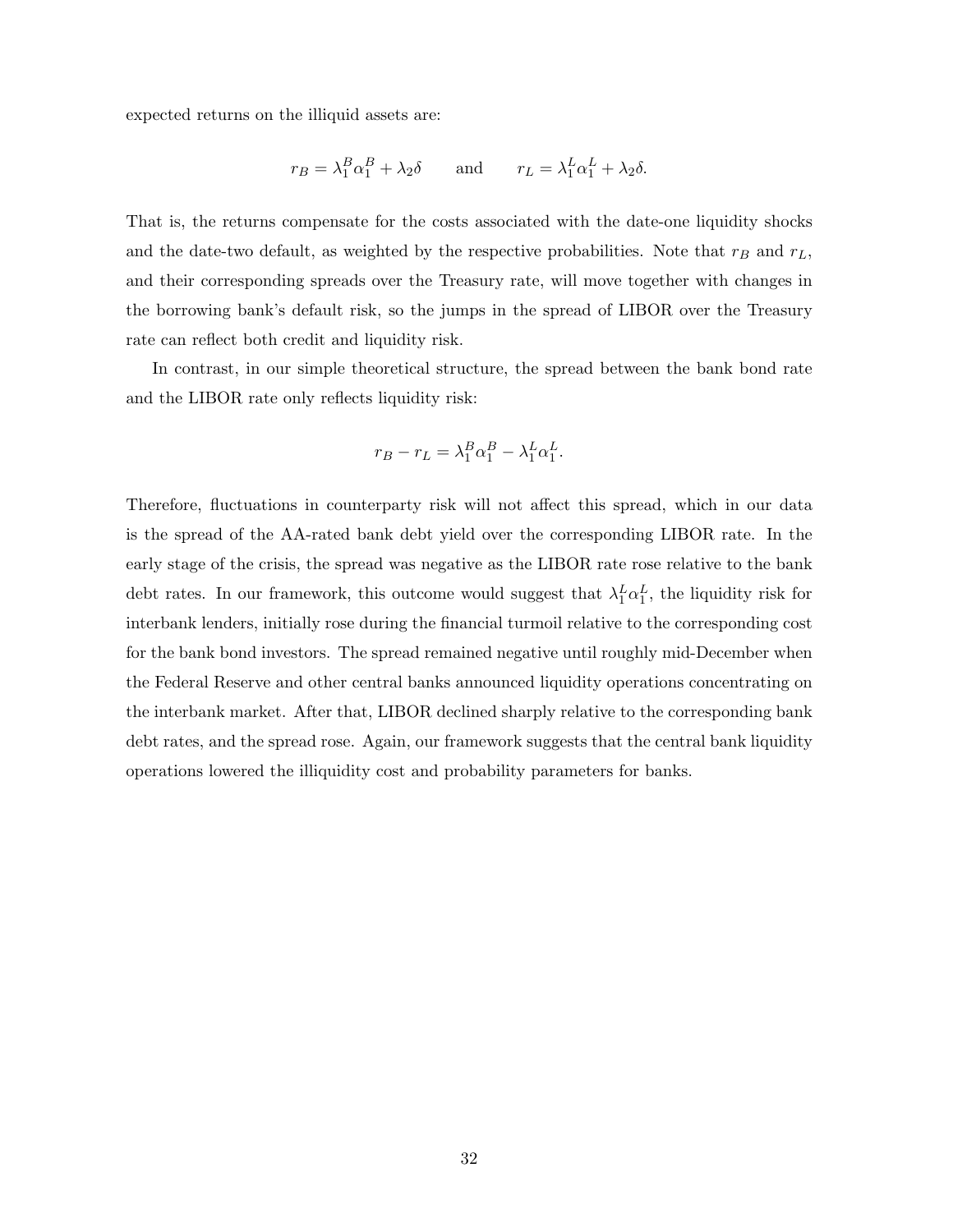#### Appendix 3: The swap premium of a plain vanilla CDS

In this appendix, the reduced-form pricing of credit default swaps is described. It is assumed that there is a model for the instantaneous risk-free interest rate  $r_t$ , a model for the default intensity of the representative firm considered  $\lambda_t$ , and a model for the loss rate given default  $L_t$ . Let T denote the time to maturity of the CDS contract and let  $t_1, \ldots, t_N$  denote the swap premium payment dates. In case of default before  $T$ , the payment on the default leg is assumed to be the loss rate  $L_t$  times the size of the notional. Given these assumptions the value of the default leg of a plain vanilla CDS contract per \$1 notional can be calculated as

$$
V_{def}^{CDS}(0,T) = E^{Q} \Big[ \int_{0}^{T} L_{s} \mathbf{1}_{\{s < \tau \le s+ds\}} e^{-\int_{0}^{s} r_{u} du} ds \Big| \mathcal{F}_{0} \Big]
$$
  
= 
$$
E^{Q} \Big[ \int_{0}^{T} L_{s} \lambda_{s} e^{-\int_{0}^{s} (r_{u} + \lambda_{u}) du} ds \Big| \mathcal{F}_{0} \Big],
$$

where  $\tau$  is the unpredictable time of the first jump of the point process which indicates the default time in reduced-form credit risk models (for details see Lando, 1998).

In return for the loss protection, the protection buyer has to pay a premium, here denoted by  $S^{CDS}(0,T)$  and quoted at an annual rate. If we define  $\delta_i = t_i - t_{i-1}$  to be the time between the *i*th and the  $(i-1)$ <sup>th</sup> payment dates, the contractual payment on the *i*<sup>th</sup> payment date equals  $\delta_i S^{CDS}(0,T)$ . In addition, the market convention requires the accrued swap premium since the last payment date to be paid immediately upon default in exchange for the default leg payment. Given this convention, the value of the premium leg can be calculated as

$$
V_{prem}^{CDS}(0,T) = E^{Q}\Big[S^{CDS}(0,T)\sum_{i=1}^{N} \delta_{i} \mathbf{1}_{\{\tau > t_{i}\}} e^{-\int_{0}^{t_{i}} r_{u} du} |\mathcal{F}_{0}\Big]
$$
  
+ 
$$
E^{Q}\Big[\sum_{i=1}^{N} \int_{t_{i-1}}^{t_{i}} S^{CDS}(0,T)(s-t_{i-1}) \mathbf{1}_{\{s < \tau \le s+ds\}} e^{-\int_{0}^{s} r_{u} du} ds |\mathcal{F}_{0}\Big]
$$
  
= 
$$
S^{CDS}(0,T) E^{Q}\Big[\sum_{i=1}^{N} \delta_{i} e^{-\int_{0}^{t_{i}} (r_{u} + \lambda_{u}) du} + \sum_{i=1}^{N} \int_{t_{i-1}}^{t_{i}} (s-t_{i-1}) \lambda_{s} e^{-\int_{0}^{s} (r_{u} + \lambda_{u}) du} ds |\mathcal{F}_{0}\Big]
$$

.

At inception, the swap premium is set to give the contract a value of zero:

$$
S^{CDS}(0,T) = \frac{E^{Q}\Big[\int_{0}^{T} L_{s}\lambda_{s}e^{-\int_{0}^{t}(r_{u}+\lambda_{u})du}ds|\mathcal{F}_{0}\Big]}{E^{Q}\Big[\sum_{i=1}^{N}\delta_{i}e^{-\int_{0}^{t_{i}}(r_{u}+\lambda_{u})du}+\sum_{i=1}^{N}\int_{t_{i-1}}^{t_{i}}(s-t_{i-1})\lambda_{s}e^{-\int_{0}^{s}(r_{u}+\lambda_{u})du}ds|\mathcal{F}_{0}\Big]}.
$$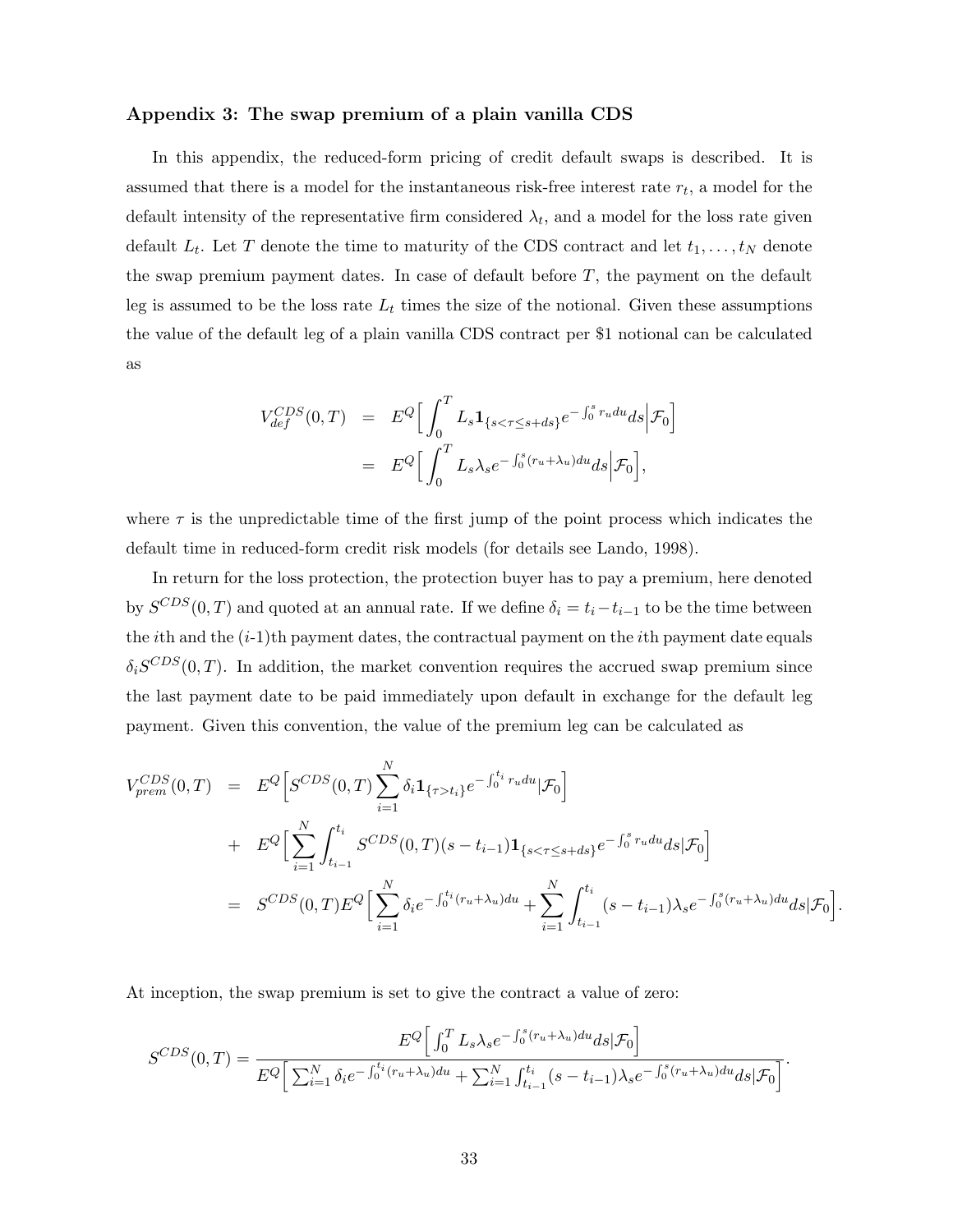In the six-factor LIBOR model, the instantaneous risk-free rate is given by

$$
r_t = L_t^T + S_t^T,
$$

while the instantaneous credit spread of the representative AA-rated U.S. financial firm, which is the category we map to LIBOR, is given by

$$
s^{AA,Fin}_t=\alpha^{AA,Fin}_0+\alpha^{AA,Fin}_{LT}L^T_t+\alpha^{AA,Fin}_{ST}S^T_t+\alpha^{AA,Fin}_{LS}L^S_t+\alpha^{AA,Fin}_{SS}S^S_t.
$$

If we fix the expected loss rate at  $L = 50\%$ , which is an assumption frequently made in the credit risk literature, we can solve for the default intensity process consistent with the estimated instantaneous credit spread process of the representative AA-rated U.S. financial firm by using the following no-arbitrage restriction that must hold for the instantaneous credit spread

$$
s_t^{AA,Fin} = L\lambda_t^{AA,Fin} \quad \Rightarrow \quad \lambda_t^{AA,Fin} = \frac{1}{L} s_t^{AA,Fin}.
$$

With the assumption of  $L = 50\%$ , this translates into

$$
\lambda_t^{AA,Fin} = 2\alpha_0^{AA,Fin} + 2\alpha_{LT}^{AA,Fin}L_t^T + 2\alpha_{ST}^{AA,Fin}S_t^T + 2\alpha_{LS}^{AA,Fin}L_t^S + 2\alpha_{SS}^{AA,Fin}S_t^S.
$$

Combining the Q-dynamics of the AFNS state variables with the general asset pricing result for affine models provided in Duffie, Pan, and Singleton (2000), CDS rates for the representative AA-rated U.S. financial firm can be calculated by solving straightforward systems of ordinary differential equations.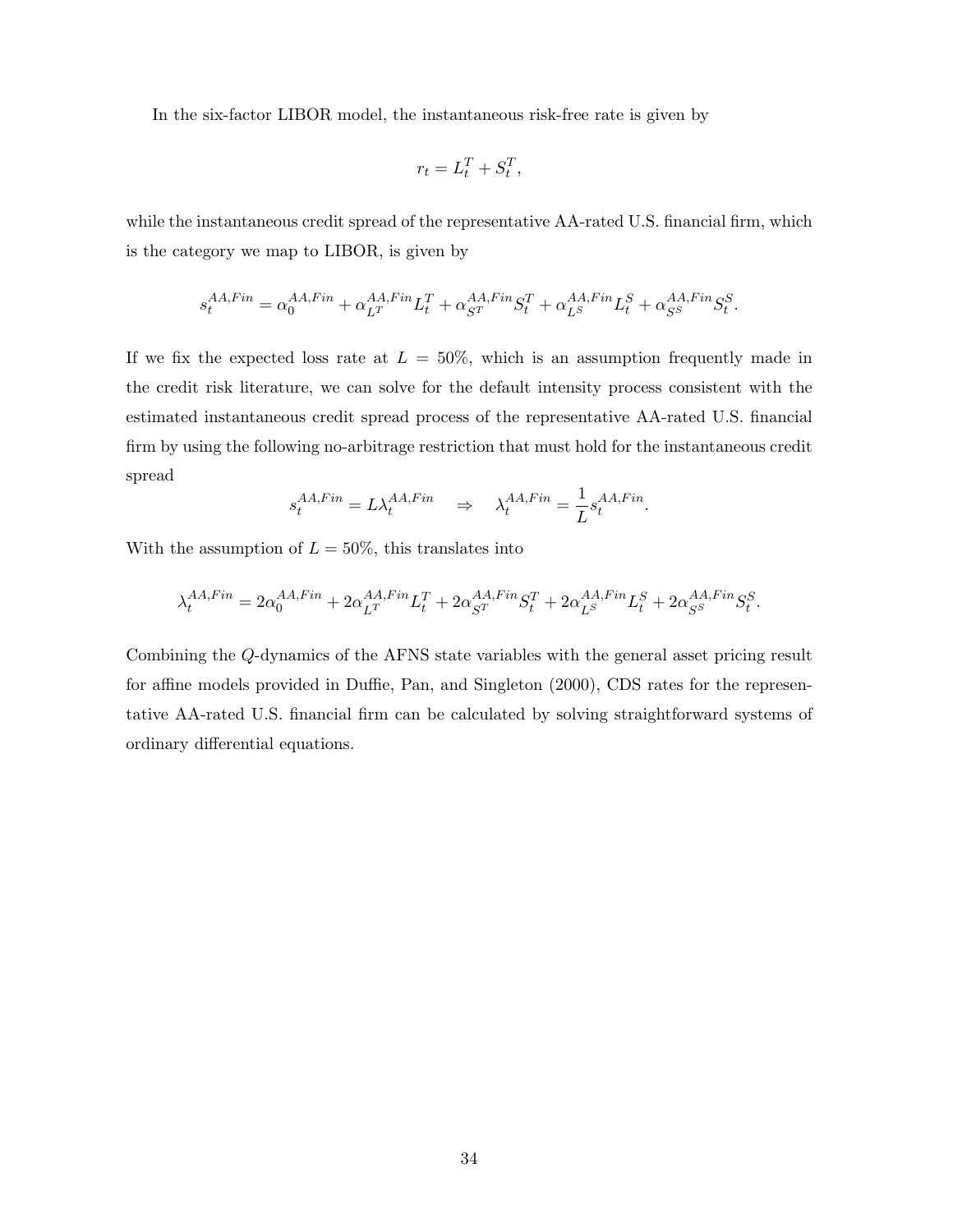#### References

- Allen, Franklin, Elena Carletti, and Douglas Gale, 2009, "Interbank Market Liquidity and Central Bank Intervention," Working paper #2009-12, Wharton Financial Institutions Center.
- Christensen, Jens H. E., Francis X. Diebold, and Glenn D. Rudebusch, 2007, "The Affine Arbitrage-free Class of Nelson-Siegel Term Structure Models," unpublished working paper, Federal Reserve Bank of San Francisco.
- Christensen, Jens H. E., and Jose A. Lopez, 2008, "Common Risk Factors in the U.S. Treasury and Corporate Bond Markets: An Arbitrage-free Dynamic Nelson-Siegel Modeling Approach," unpublished working paper, Federal Reserve Bank of San Francisco.
- Christensen, Jens H. E., Jose A. Lopez, and Glenn D. Rudebusch, 2008, "Inflation expectations and risk premiums in an arbitrage-free model of nominal and real bond yields," Working Paper Series 2008-34, Federal Reserve Bank of San Francisco.
- Collin-Dufresne, Pierre, and B. Solnik, 2001, "On the Term Structure of Default Premia in the Swap and LIBOR Markets," Journal of Finance, 56, 1095-1115.
- Driessen, Joost, 2005, "Is Default Event Risk Priced in Corporate Bonds?," Review of Financial Studies, 18, 165-195.
- Duffee, Gregory R., 2008, "Forecasting with the Term Structure: The Role of No-Arbitrage," manuscript, Johns Hopkins University.
- Duffie, Darrell, and Rui Kan, 1996, "A Yield-Factor Model of Interest Rates," Mathematical Finance, 6, 379-406.
- Duffie, Darrell, Jun Pan, and Kenneth Singleton, 2000, "Transform Analysis and Asset Pricing for Affine Jump Diffusions," Econometrica 68, 1343-1376.
- Federal Reserve Board of Governors, Press release. December 12, 2007.
- Feldhütter, Peter, and David Lando, 2008, "Decomposing Swap Spreads," Journal of Financial Economics, 88, 375405.
- Gürkaynak, Refet S., Brian Sack, and Jonathan H. Wright, 2007, "The U.S. Treasury Yield Curve: 1961 to the Present," Journal of Monetary Economics, 54, 2291-2304.